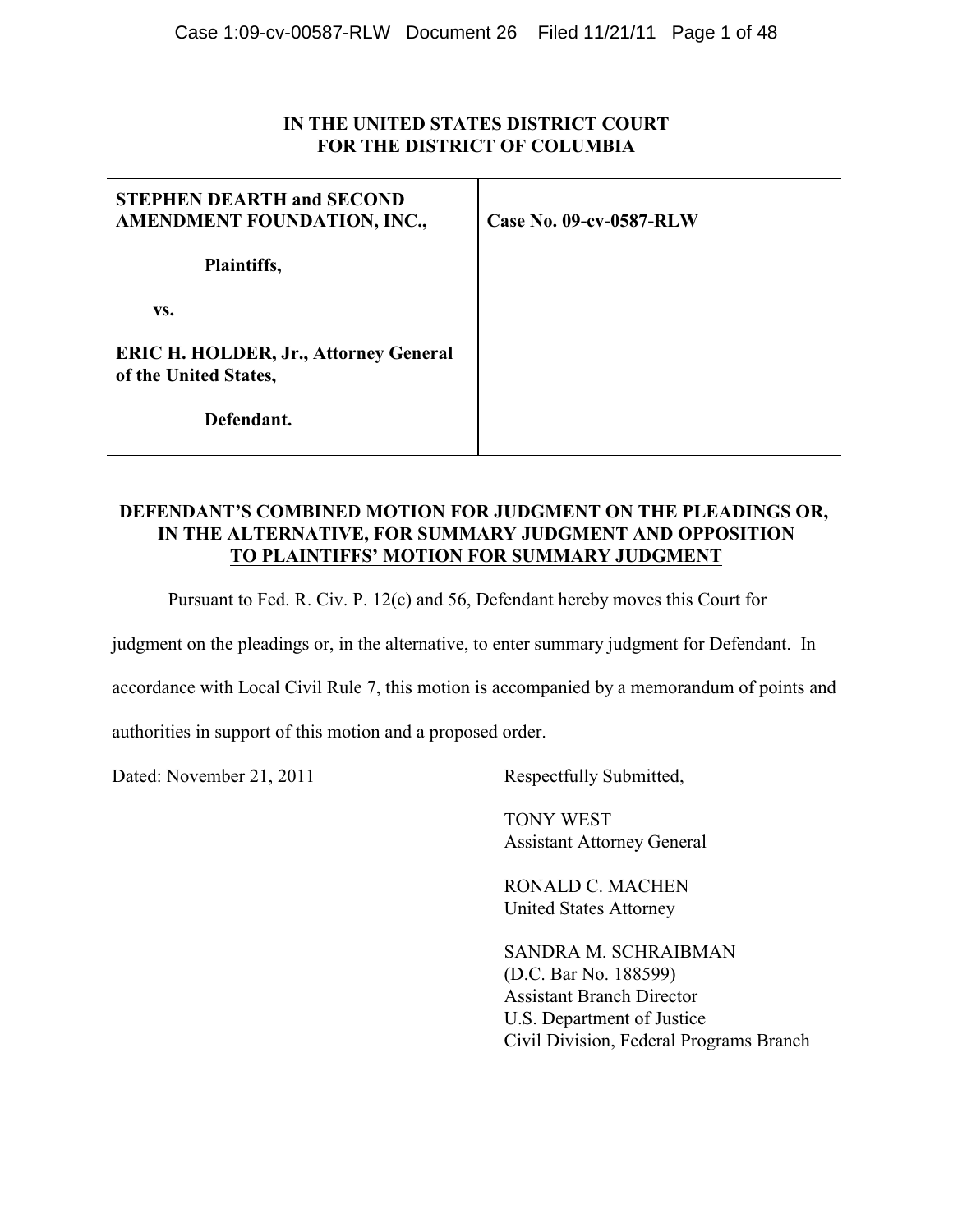/s/ Daniel Riess DANIEL RIESS Trial Attorney U.S. Department of Justice Civil Division, Federal Programs Branch 20 Massachusetts Avenue, NW, Room 6122 Washington, D.C. 20530 (202) 353-3098 Daniel.Riess@usdoj.gov

*Attorneys for Defendant*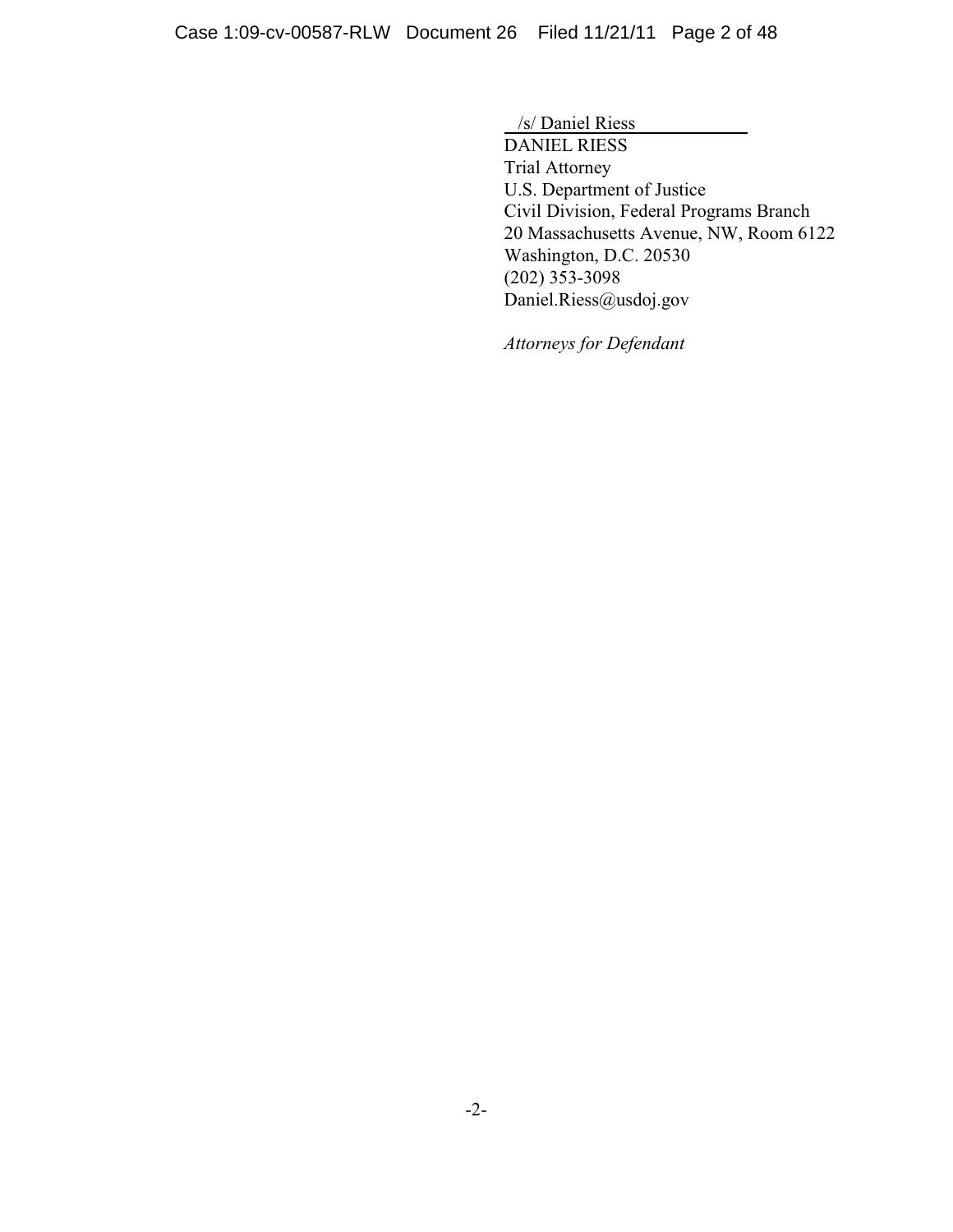# **TABLE OF CONTENTS**

| $I_{\cdot}$ |                                                                                                            |                                                                                                                                |                                                                                                                                                                                          |  |  |
|-------------|------------------------------------------------------------------------------------------------------------|--------------------------------------------------------------------------------------------------------------------------------|------------------------------------------------------------------------------------------------------------------------------------------------------------------------------------------|--|--|
| Π.          |                                                                                                            |                                                                                                                                |                                                                                                                                                                                          |  |  |
|             |                                                                                                            |                                                                                                                                |                                                                                                                                                                                          |  |  |
|             |                                                                                                            |                                                                                                                                |                                                                                                                                                                                          |  |  |
|             |                                                                                                            |                                                                                                                                |                                                                                                                                                                                          |  |  |
| I.          | THE COURT SHOULD ENTER JUDGMENT ON THE PLEADINGS FOR<br>DEFENDANT ON PLAINTIFFS' SECOND AMENDMENT CLAIM 16 |                                                                                                                                |                                                                                                                                                                                          |  |  |
|             | A.                                                                                                         |                                                                                                                                |                                                                                                                                                                                          |  |  |
|             |                                                                                                            | 1.                                                                                                                             |                                                                                                                                                                                          |  |  |
|             |                                                                                                            | 2.                                                                                                                             | Heller v. District of Columbia ("Heller II"), _ F.3d _,<br>2011 WL 4551558 (D.C. Cir. Oct. 4, $\overline{2011}$ ).                                                                       |  |  |
|             | <b>B.</b>                                                                                                  | The State Residency Requirement is Presumptively Lawful<br>Because Laws Conditioning the Purchase or Possession of Firearms on |                                                                                                                                                                                          |  |  |
|             | C.<br>In Any Event, the State Residency Requirement Is Constitutional                                      |                                                                                                                                | Because It Relates Substantially to the Compelling Government Interest                                                                                                                   |  |  |
|             |                                                                                                            | 1.                                                                                                                             | The Court Should Apply No More Than Intermediate Scrutiny<br>Because the Laws at Issue Here, Like Those at Issue in Heller II,<br>Do Not Severely Limit the Possession of Firearms<br>23 |  |  |
|             |                                                                                                            | 2.                                                                                                                             | The State Residency Requirement Substantially Relates to<br>the Important Governmental Interest in Protecting Public<br>26                                                               |  |  |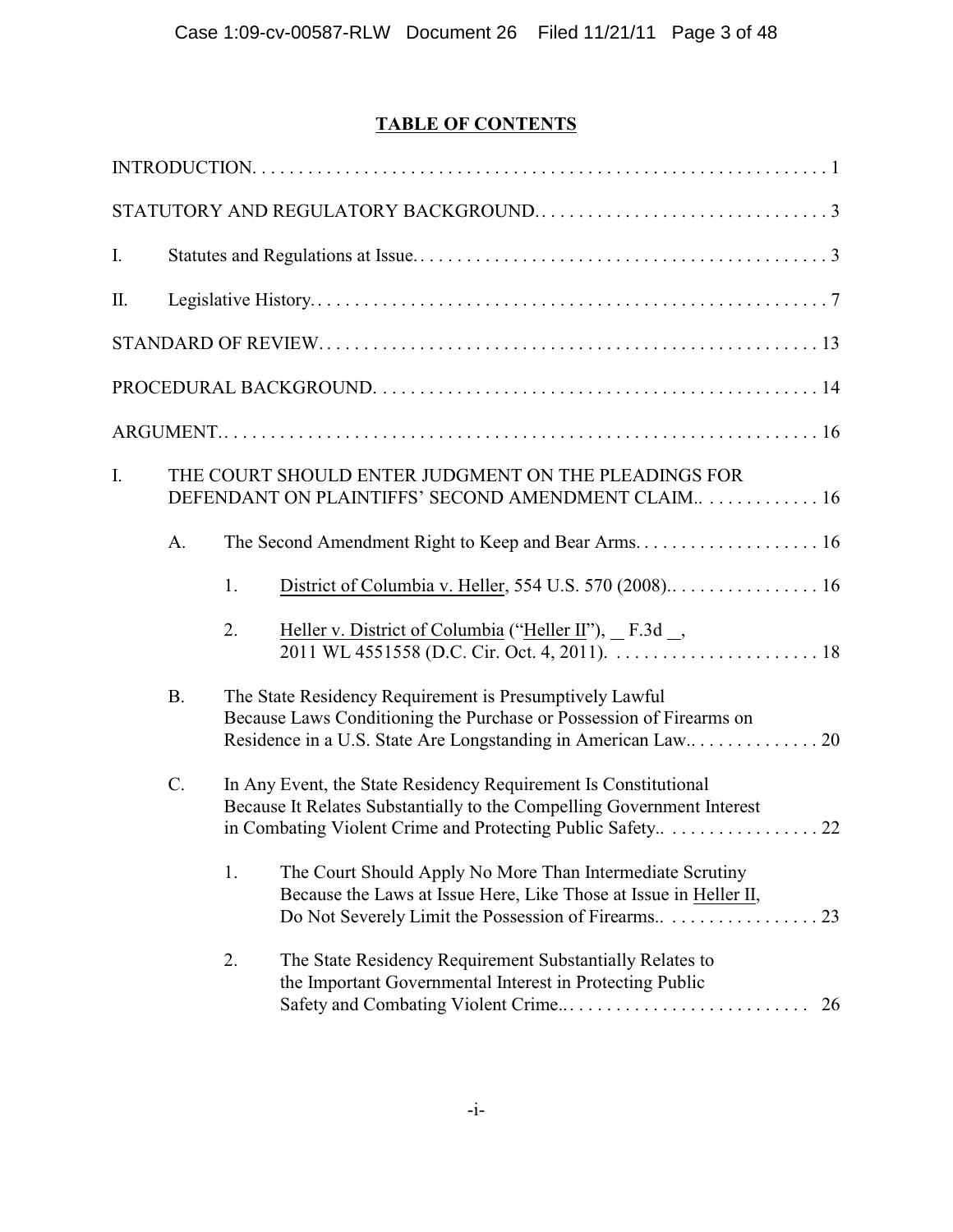| THE CHALLENGED PROVISIONS DO NOT INFRINGE PLAINTIFFS' |                                            |
|-------------------------------------------------------|--------------------------------------------|
|                                                       |                                            |
|                                                       |                                            |
| BECAUSE THE CHALLENGED PROVISIONS DO NOT VIOLATE      |                                            |
| THE SECOND OR FIFTH AMENDMENTS, THEY DO NOT IMPLICATE |                                            |
|                                                       |                                            |
| THE STATE RESIDENCY REQUIREMENT DOES NOT VIOLATE      |                                            |
| THE EQUAL PROTECTION COMPONENT OF THE DUE PROCESS     |                                            |
|                                                       |                                            |
| TO THE EXTENT THAT SAF'S CLAIMS ARE PREMISED ON AN    |                                            |
| ASSERTION OF ORGANIZATIONAL STANDING, THOSE CLAIMS    |                                            |
|                                                       |                                            |
|                                                       |                                            |
|                                                       | THE UNCONSTITUTIONAL CONDITIONS DOCTRINE39 |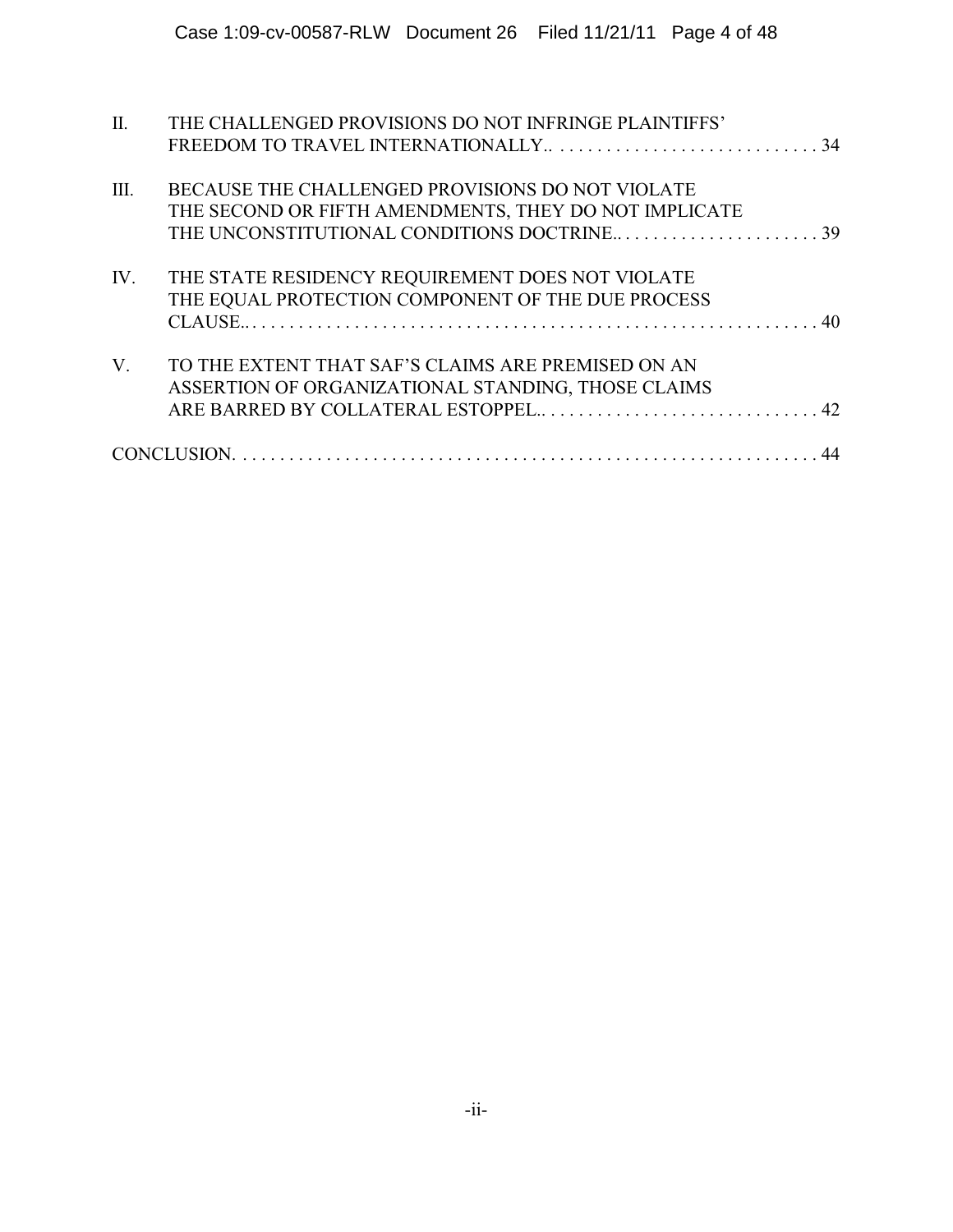# **IN THE UNITED STATES DISTRICT COURT FOR THE DISTRICT OF COLUMBIA**

| <b>STEPHEN DEARTH and SECOND</b><br>AMENDMENT FOUNDATION, INC.,       | Case No. 09-cv-0587-RLW |  |
|-----------------------------------------------------------------------|-------------------------|--|
| Plaintiffs,                                                           |                         |  |
| VS.                                                                   |                         |  |
| <b>ERIC H. HOLDER, Jr., Attorney General</b><br>of the United States, |                         |  |
| Defendant.                                                            |                         |  |

# **MEMORANDUM IN SUPPORT OF DEFENDANT'S COMBINED MOTION FOR JUDGMENT ON THE PLEADINGS OR, IN THE ALTERNATIVE, FOR SUMMARY JUDGMENT AND OPPOSITION TO PLAINTIFFS' MOTION FOR SUMMARY JUDGMENT**

### **INTRODUCTION**

Stephen Dearth, a U.S. citizen who resides in Canada, and the Second Amendment Foundation, Inc. ("SAF"), bring this action to challenge the constitutionality of two federal firearms laws, 18 U.S.C. §§ 922(a)(9) and 922(b)(3). The challenged provisions, in combination with the definition of "State of residence" contained in the implementing regulations, 27 C.F.R. § 478.11, prevent expatriate U.S. citizens without a domestic residence from purchasing new firearms while visiting the United States. The challenged provisions do not, however, prevent expatriate citizens from using previously-acquired firearms or from renting firearms for lawful sporting purposes while visiting the United States. Plaintiff Dearth alleges a desire to purchase new firearms for purposes other than lawful sporting purposes during some future visit to the United States, and contends that his inability to do so violates his rights under the Second and Fifth Amendments. The Court should enter judgment on the pleadings for Defendant or, in the alternative, enter summary judgment for Defendant.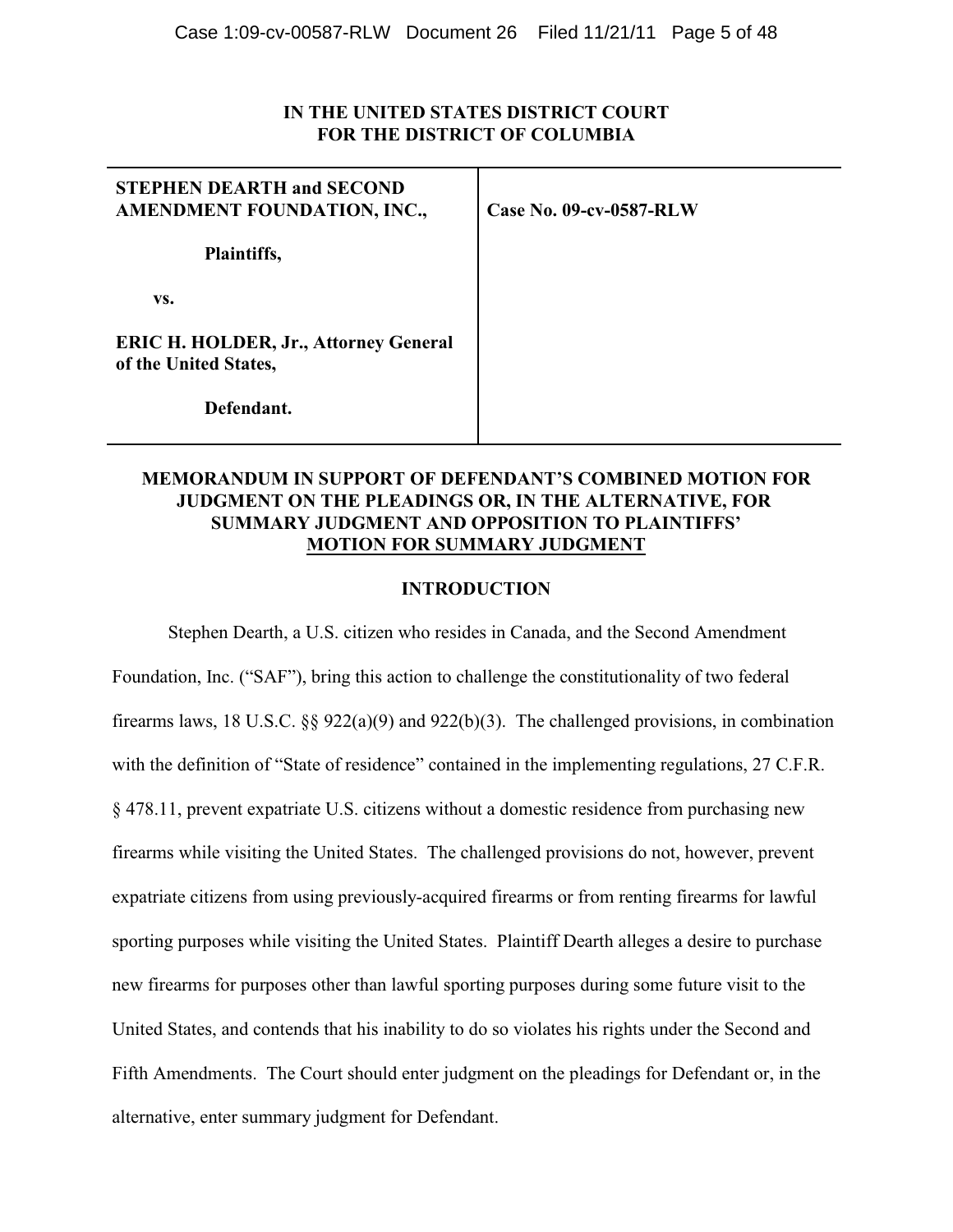#### Case 1:09-cv-00587-RLW Document 26 Filed 11/21/11 Page 6 of 48

Plaintiffs fail to state a cognizable claim that the challenged provisions, as applied to Plaintiff Dearth, infringe his Second Amendment rights. Dearth may legally transport the firearms that he owns in Canada into the United States – including both handguns and long guns – if they are useful for legitimate hunting and sporting purposes. While in the United States, he may use these firearms for self-protection or for sporting purposes. He may also receive additional firearms while visiting the United States for lawful sporting purposes, and possess firearms owned by another person for lawful sporting purposes. Thus, the challenged provisions do not prevent Plaintiff Dearth from keeping or bearing arms and therefore do not infringe a core constitutional right. And even assuming that the challenged provisions did affect the core Second Amendment right, they are constitutional because requirements that an individual must reside in the State where he or she purchases or possesses firearms – or that he or she must reside in the United States – are longstanding in American law, and thus presumptively lawful. In any event, the challenged provisions do not violate the Second Amendment because they relate substantially to Congress's compelling interest in combating violent crime and protecting public safety by regulating interstate traffic in firearms and supplementing State law enforcement efforts. Accordingly, because the challenged provisions do not violate the Second Amendment, the Court should enter judgment for Defendant on Plaintiffs' Second Amendment claim.

Plaintiffs' challenges under the Fifth Amendment fare no better. Plaintiff Dearth claims that he has a fundamental right to travel internationally and that the provisions at issue here infringe on that alleged right. This claim is a makeweight argument with no substance or legal support. First, contrary to Plaintiffs' claims, there is no fundamental right to travel internationally. Plaintiff's reliance on Kent v. Dulles, 357 U.S. 116 (1958), for this contention is

-2-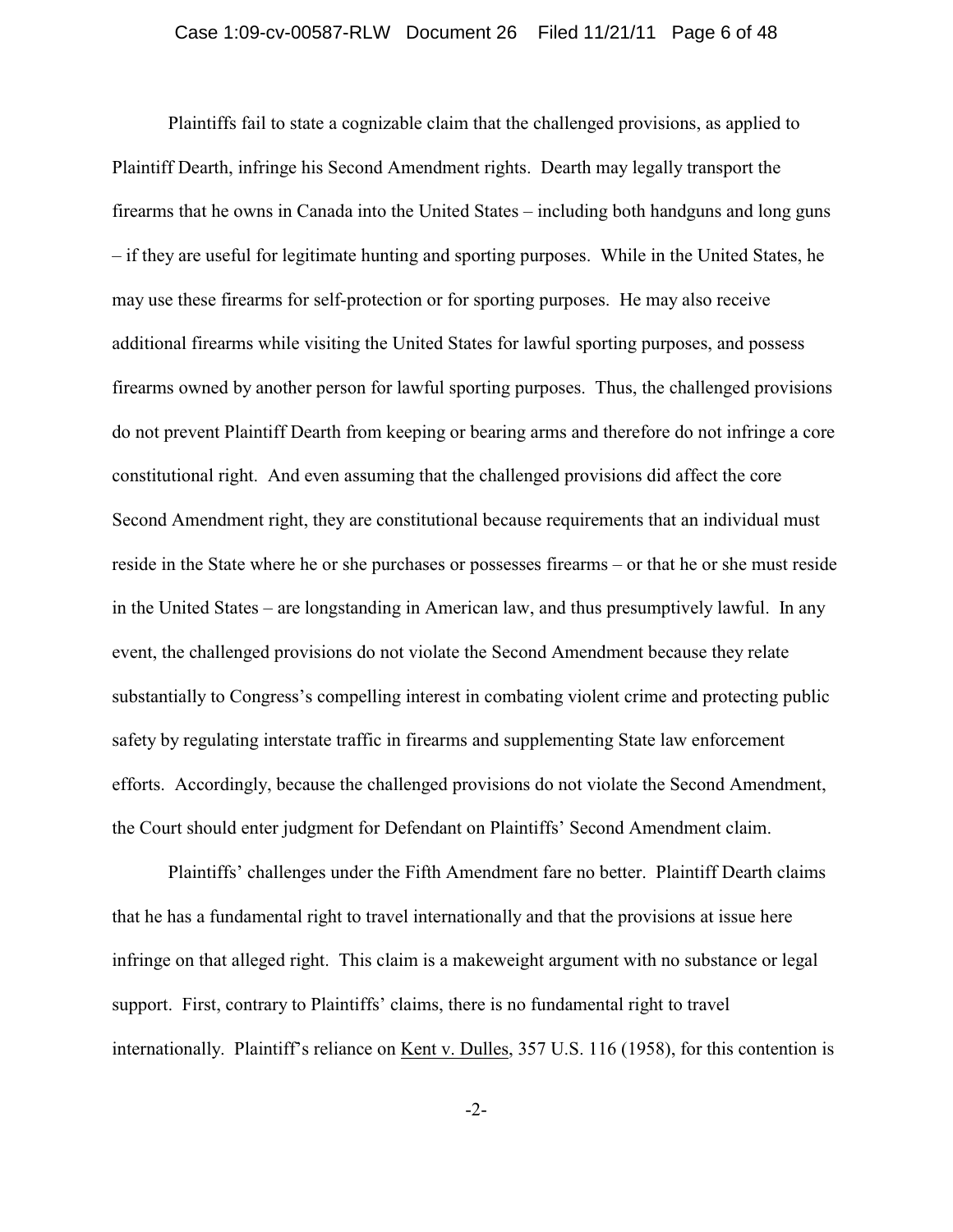#### Case 1:09-cv-00587-RLW Document 26 Filed 11/21/11 Page 7 of 48

misplaced because the Supreme Court has since clarified that the freedom to travel internationally is not a fundamental right, but only an aspect of "liberty" protected by the Due Process Clause that is subject to reasonable government regulation. The challenged provisions do not burden Plaintiffs' Fifth Amendment liberty interest in international travel without due process of law because these laws do not restrict Plaintiff Dearth's ability to travel internationally, nor do they affect his ability to reside abroad or to travel to the United States. Any alleged incidental effect on his ability to reside abroad is justified by Congress's need to regulate interstate commerce in firearms in order to combat violent crime, and assist state law enforcement efforts. Because there is no fundamental constitutional right to travel, and because Plaintiffs cannot demonstrate a violation of the Second Amendment, their "unconstitutional conditions doctrine" argument must also fail. Finally, Plaintiffs' equal protection claim should be dismissed because the challenged provisions do not burden a fundamental right, and expatriate U.S. citizens are not similarly situated with U.S. citizens residing in the United States. In any event, Congress possessed a rational basis for enacting the State residency requirement. Indeed, the relief Plaintiffs seek would provide U.S. citizens residing abroad with fewer restrictions on the purchase of firearms than U.S. citizens residing in the United States. Accordingly, the Court should enter judgment for Defendant on Plaintiffs' Second and Fifth Amendment claims.

## **STATUTORY AND REGULATORY BACKGROUND**

### **I. Statutes and Regulations at Issue**

Congress has authority to "impos[e] conditions and qualifications on the commercial sale of arms," District of Columbia v. Heller, 554 U.S. 570, 626-27 (2008), as part of its regulation of interstate commerce in firearms. See generally Navegar, Inc. v. United States, 192 F.3d 1050,

-3-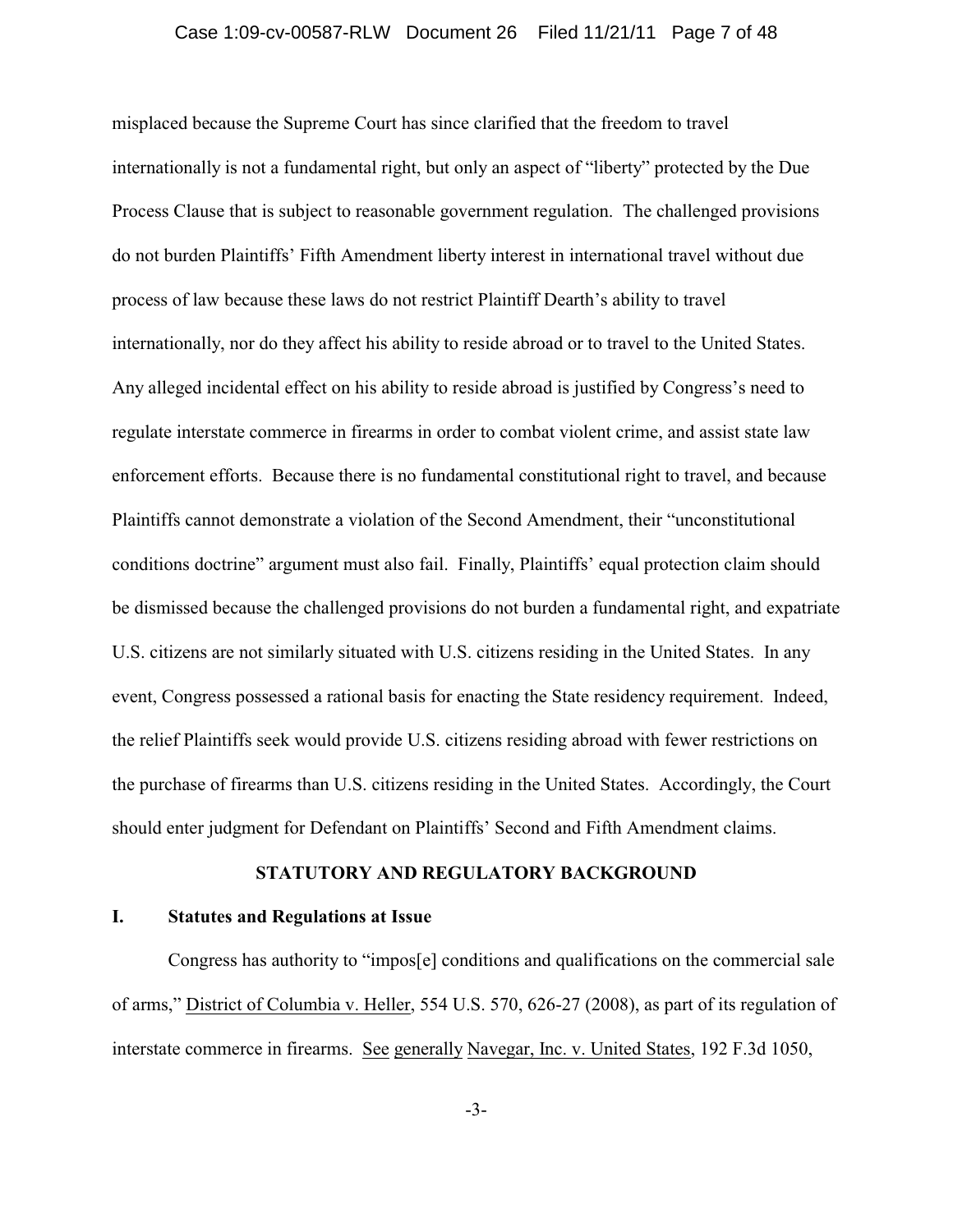1057-64 (D.C. Cir. 1999). These laws reflect "the widely accepted knowledge that there is a vast interstate market in firearms that makes the states unable to control the flow of firearms across their borders or to prevent the crime inevitably attendant to the possession of such weapons once inside their borders." Id. at 1063.

Plaintiffs' suit challenges the constitutionality of two such statutory provisions, together with their implementing regulations. The first provision, 18 U.S.C. § 922(b)(3), makes it "unlawful for any licensed importer, licensed manufacturer, licensed dealer, or licensed collector to sell or deliver –

(3) any firearm to any person who the licensee knows or has reasonable cause to believe does not reside in (or if the person is a corporation or other business entity, does not maintain a place of business in) the State in which the licensee's place of business is located, except that this paragraph (A) shall not apply to the sale or delivery of any rifle or shotgun to a resident of a State other than a State in which the licensee's place of business is located if the transferee meets in person with the transferor to accomplish the transfer, and the sale, delivery, and receipt fully comply with the legal conditions of sale in both such States (and any licensed manufacturer, importer or dealer shall be presumed, for purposes of this subparagraph, in the absence of evidence to the contrary, to have had actual knowledge of the State laws and published ordinances of both States), and (B) shall not apply to the loan or rental of a firearm to any person for temporary use for lawful sporting purposes.

18 U.S.C. § 922(b)(3).<sup>1</sup> As a result of this statute, and the implementing regulations of the Bureau of Alcohol, Tobacco, Firearms and Explosives ("ATF"), federally-licensed firearms dealers may not provide firearms to U.S. citizens who do not maintain a residence in the United States, except that "[a] licensee may lend or rent a firearm to any person for temporary use off the

 $<sup>1</sup>$  This provision was initially enacted as part of the Omnibus Crime Control and Safe</sup> Streets Act of 1968, Pub. L. No. 90-351, Title IV, § 902, 82 Stat. 230 (1968), but was amended before its effective date by the Gun Control Act of 1968, Pub. L. No. 90-618, § 102, 82 Stat. 230 (1968). In 1986, Congress again amended this provision to expand the exception in subpart (A) beyond its prior limitation to contiguous states, and to eliminate another exception. See Firearm Owners Protection Act of 1986, Pub. L. No. 99-308, § 102, 100 Stat. 451 (1986).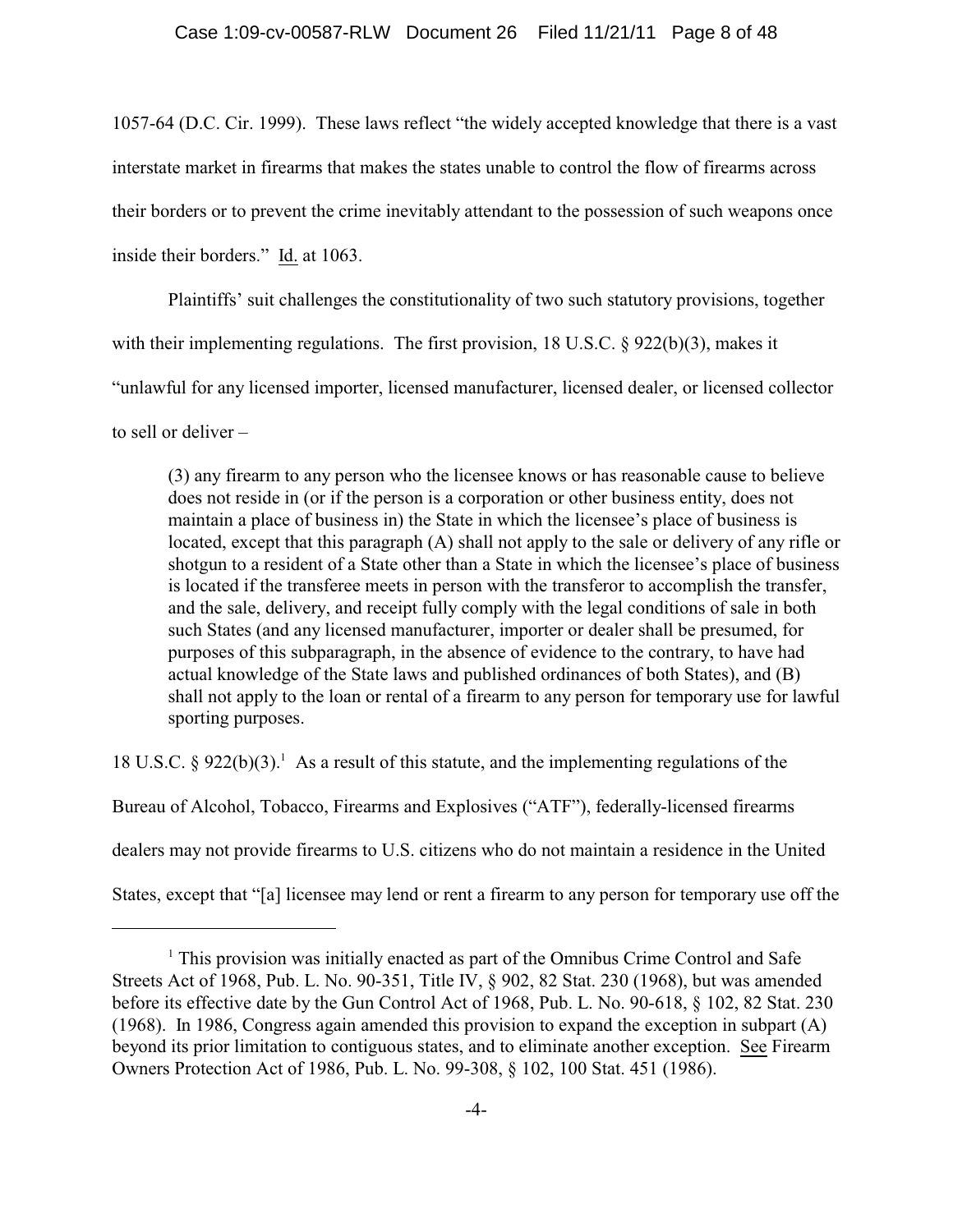#### Case 1:09-cv-00587-RLW Document 26 Filed 11/21/11 Page 9 of 48

premises of the licensee for lawful sporting purposes," provided that the person is not otherwise prohibited from possessing a firearm, the licensee conducts a background check, and the dealer completes and retains the required records for the transaction. 27 C.F.R. § 478.97; see also 27 C.F.R.  $\S$  478.96, 478.99.<sup>2</sup>

The second provision, 18 U.S.C. § 922(a)(9), targets recipients of firearms, rather than sellers. This provision makes it unlawful "for any person, other than a licensed importer, licensed manufacturer, licensed dealer, or licensed collector, who does not reside in any State to receive any firearms unless such receipt is for lawful sporting purposes." 18 U.S.C. § 922(a)(9). See also 27 C.F.R. § 478.29a.

The effect of these provisions on an individual depends on his or her "State of Residence," which is defined by regulation as "[t]he State in which an individual resides." 27 C.F.R. § 478.11. The implementing regulations explain that "[a]n individual resides in a state if he or she is present in a State with the intention of making a home in that State." Id. This

18 U.S.C. § 922(a)(5); see also 27 C.F.R. § 478.30.

<sup>&</sup>lt;sup>2</sup> A complementary provision, 18 U.S.C. § 922(a)(5), prohibits unlicensed individuals (as distinguished from licensed individuals, who are within  $\S 922(b)(3)$ 's ambit) from providing firearms to U.S. citizens who do not maintain a residence in the United States, subject to an exception for bequests, and the same exception for sporting purposes. Thus, this provision prohibits

any person (other than a licensed importer, licensed manufacturer, licensed dealer, or licensed collector) to transfer, sell, trade, give, transport, or deliver any firearm to any person (other than a licensed importer, licensed manufacturer, licensed dealer, or licensed collector) who the transferor knows or has reasonable cause to believe does not reside in . . . the state in which the transferor resides; except that this paragraph shall not apply to (A) [bequests to individuals who may lawfully possess the firearm under the laws of his state of residence, and] (B) the loan or rental of a firearm to any person for temporary use for lawful sporting purposes.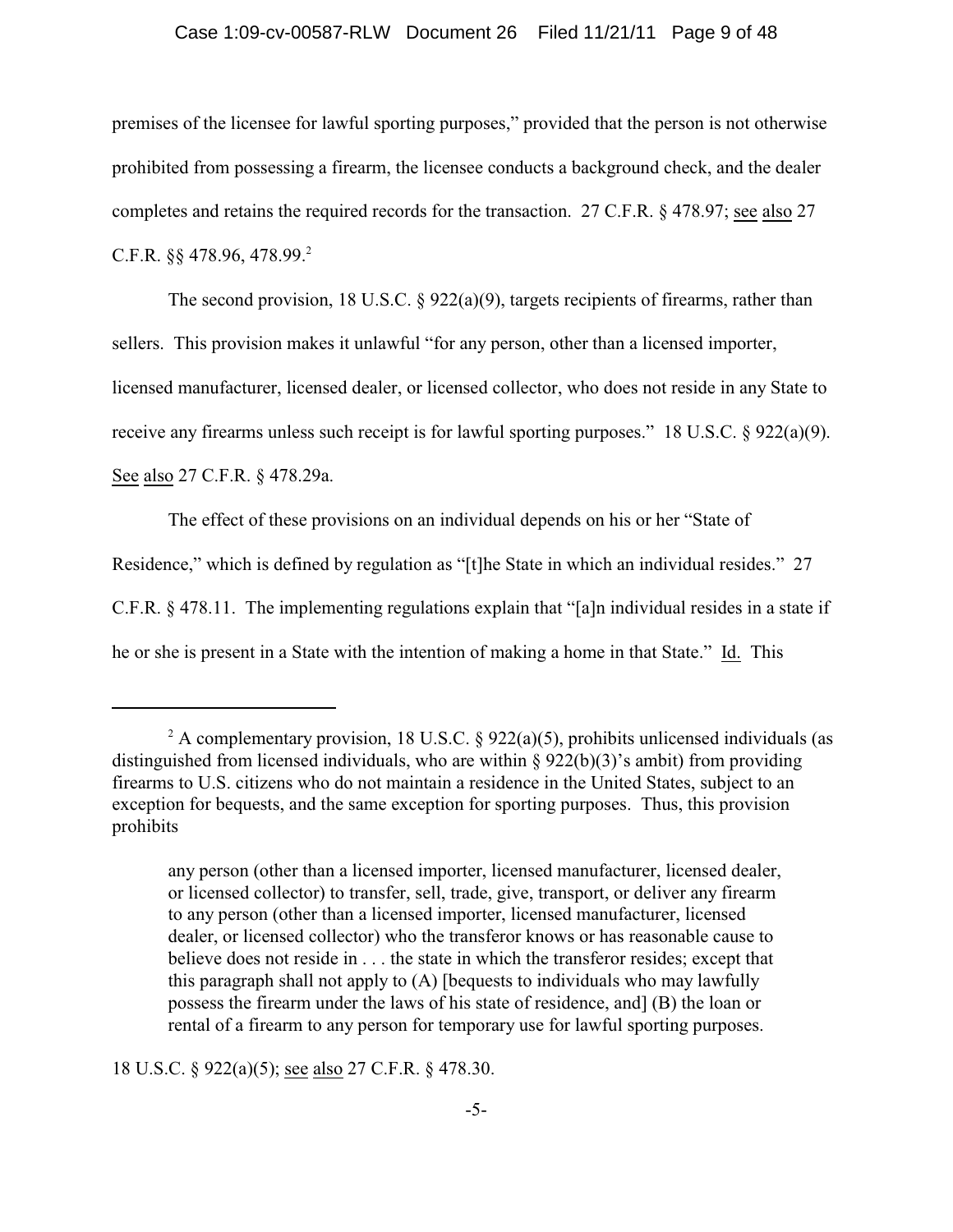definition applies equally to U.S. citizens who temporarily reside outside the United States for extended time periods, but who also maintain residency in a particular State. See ATF Rul. 2010-6 (Nov. 10, 2010), at 2 (attached as Ex. 1). ATF has ruled that

[w]here a citizen temporarily resides outside of the country, but also has the intention of making a home in a particular State, the citizen is a resident of the State during the time he or she actually resides in that State. In acquiring a firearm, the individual must demonstrate to the transferor-licensee that he or she is a resident of the State by presenting valid identification documents.

Id. at 2-3.

Under this regulatory framework, although a U.S. citizen who permanently resides abroad will be restricted from receiving firearms for purposes other than sporting purposes, a U.S. citizen who resides abroad but also maintains residency in a particular State may purchase firearms in that State for any purpose while residing in that State. However, a U.S. citizen who only resides abroad may lawfully transport firearms into the United States if they are useful for legitimate hunting and sporting purposes, and may use them in the United States for selfprotection or for sporting purposes.<sup>3</sup> He or she may also use firearms purchased in the United

<sup>&</sup>lt;sup>3</sup> U.S. law does not require U.S. citizens residing abroad to obtain an import license to do so. See http://www.atf.gov/firearms/faq/nonimmigrant-aliens.html#citizen-abroad ("Q: I am a U.S. citizen living in Canada with no State of residency in the United States. Do I need an import permit to temporarily bring my gun to the U.S. to hunt or to attend target shooting events? No. You are not required to obtain an import permit. The import permit requirement only applies to nonimmigrant aliens."); 27 C.F.R. § 478.115(d)(1) (no import permit is required for firearms and ammunition that are brought into the United States by a "nonresident of the United States for legitimate hunting or lawful sporting purposes," provided that "such firearms and such ammunition as remains following such shooting activity are to be taken back out of the territorial limits of the United States by such person upon conclusion of the shooting activity"). However, any such nonresidents who do not return the firearms or ammunition to their countries of residence must obtain an import permit; moreover, they must store the firearm in the United States in such a manner that preserves their exclusive access to the firearm. See 18 U.S.C. § 922(a)(5); 27 C.F.R. § 478.30 (prohibiting unlicensed individuals from transferring firearms to any person who does not reside in the State in which the transferor resides).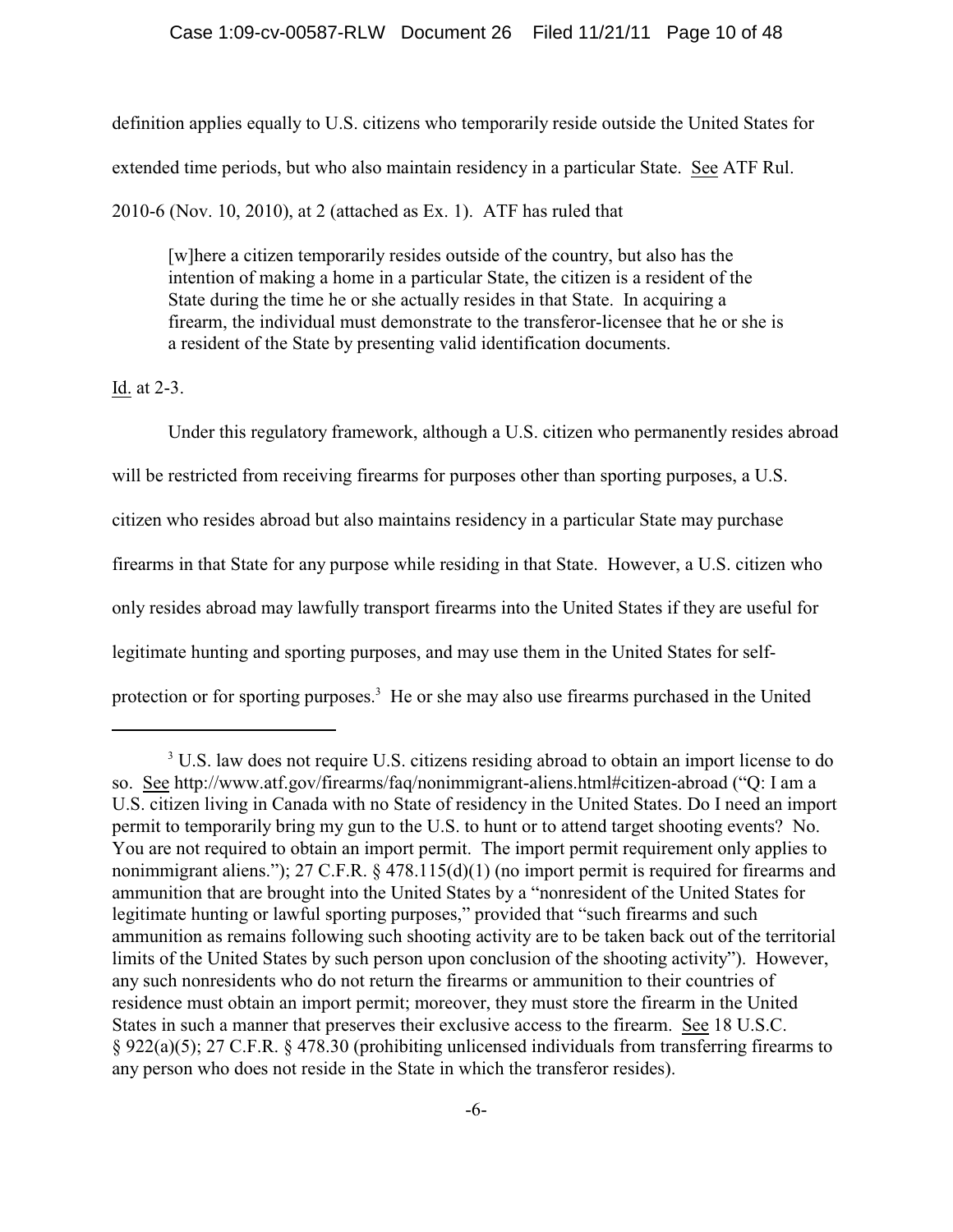States before moving abroad. Additionally, unless otherwise barred by federal or State law, he or she may lawfully possess a firearm owned by another person, such as a relative or friend, to use for lawful sporting purposes while visiting the United States. He or she may also borrow or rent a firearm from a federally-licensed dealer for lawful sporting purposes.

#### **II. Legislative History**

Congress enacted the provision restricting sales of firearms to out-of-State residents following a multi-year investigation of violent crime. In 1963, prompted by "the rise in lawlessness and violent crime in the United States and the relationship between the apparent easy availability of firearms and criminal behavior," a subcommittee of the Senate Judiciary Committee began investigative hearings into the adequacy of existing federal firearms laws. S. Rep. No. 89-1866, at 3 (1966) (attached as Ex. 2). The subcommittee conducted extensive hearings on this issue in January, March, and May of 1963, March and April of 1964, May, June, and July of 1965, and July and August of 1967. S. Rep. No. 90-1097, at 75-76 (1968), *reprinted in* 1968 U.S.C.C.A.N. 2112, 2164, 2198; S. Rep. No. 89-1866, at 53. Numerous witnesses testified both in favor of and opposed to the proposed legislation. See Federal Firearms Act: Hearings Before the Subcomm. to Investigate Juvenile Delinquency of the Sen. Comm. on the Judiciary, 89th Cong. 685 (1965) ("1965 Hearings") (statement of Sen. Dodd, noting that the subcommittee had heard 23 witnesses in favor of, and 23 witnesses against, the proposed bill).<sup>4</sup>

Witnesses during the hearings included:

• the Commissioner of the Massachusetts Department of Public Safety, who testified that over a ten-year period, the Massachusetts State Police had traced 87

<sup>&</sup>lt;sup>4</sup> Available at http://www.lexisnexis.com/congcomp/getdoc?HEARING-ID=HRG-1965-SJS-0054.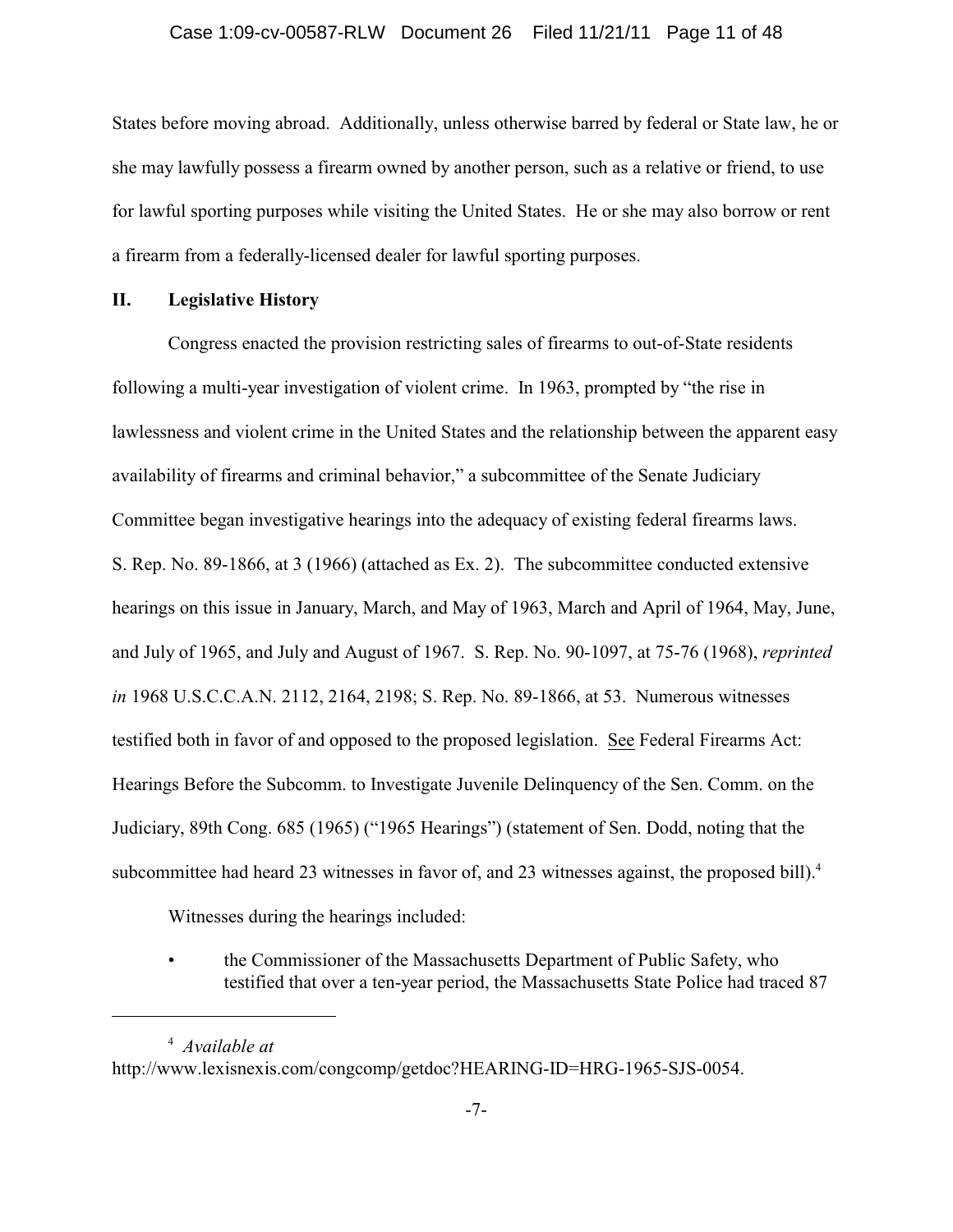percent of the 4,506 guns used in crime in that State to purchases in neighboring States, the result being "that [the State's] stringent controls which are applicable to the sale of firearms and primarily handguns, are considerably reduced in effectiveness";<sup>5</sup>

- the prosecuting attorney of Wayne County, Michigan, which includes the city of Detroit, who testified that "90 out of every 100 crime guns confiscated in Detroit are not purchased and registered in Michigan and that the prime source of these crime guns is by purchases in neighboring Ohio, where controls on firearms are minimal";<sup>6</sup>
- the attorney general of New Jersey, who testified that "of 1,815 arrests for the illegal carrying of concealed weapons (handguns) only 15 of the guns involved had been purchased legally, that is with the permit to purchase which is required in New Jersey" and "[o]nly six had been registered voluntarily, after purchase outside of that State";<sup>7</sup>
- the deputy chief of the Washington D.C. Metropolitan Police Department, who discussed the fact that although the District of Columbia had stringent firearms laws, violent crimes including homicides were committed in the District with firearms purchased from nearby States (Maryland and Virginia) with lax firearms  $laws; <sup>8</sup>$
- a captain of the Los Angeles Police Department, who stated that the provision of the proposed law restricting firearms sales to out-of-State residents "would be especially beneficial to us in that some of our neighboring States have less restricting gun laws and as a result some of our residents who are ineligible to buy

 1968 U.S.C.C.A.N. at 2164-65; Federal Firearms Act: Hearings Before the Subcomm. <sup>6</sup> to Investigate Juvenile Delinquency of the Sen. Comm. on the Judiciary, 90th Cong. 369-70 (1967) ("1967 Hearings") (testimony of William L. Cahalan), *available at* http://www.lexisnexis.com/congcomp/getdoc?HEARING-ID=HRG-1967-SJS-0031.

<sup>7</sup> S. Rep. No. 89-1866, at 62; 1965 Hearings at 396 (testimony of Arthur J. Sills).

<sup>8</sup> Juvenile Delinquency: Hearings Before the Subcomm. to Investigate Juvenile Delinquency of the Sen. Comm. on the Judiciary, 88th Cong. 3387 (1963) ("1963 Hearings") (testimony of Capt. James E. Stargel); id. at 3392, 3394 (testimony of Deputy Chief John B. Layton), *available at*

http://www.lexisnexis.com/congcomp/getdoc?HEARING-ID=HRG-1963-SJS-0001.

<sup>&</sup>lt;sup>5</sup> S. Rep. No. 89-1866, at 61; 1968 U.S.C.C.A.N. at 2164; 1965 Hearings at 356 (testimony of Richard R. Caples).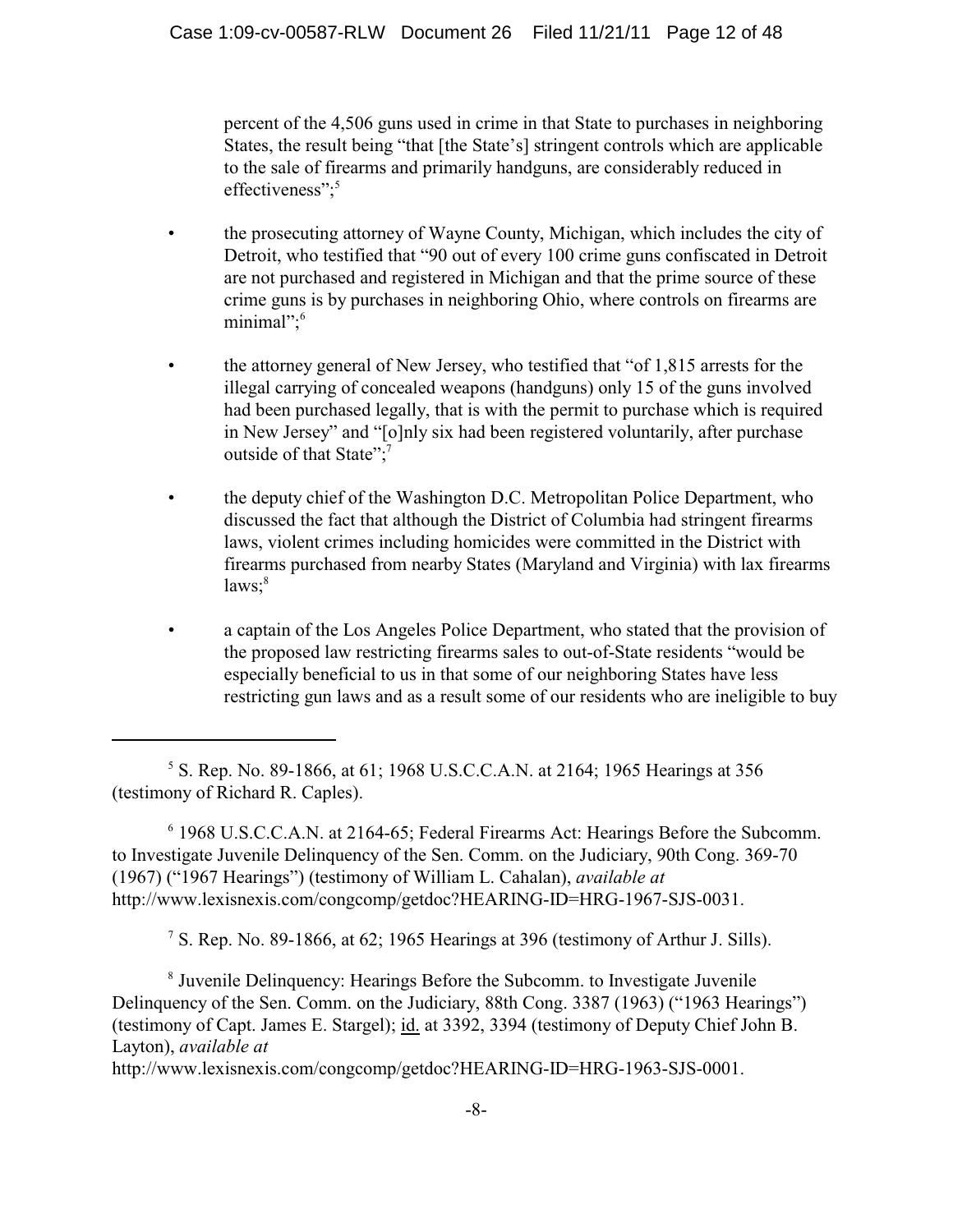a gun in California cross a border, purchase a gun, and return to commit their crimes," and cited two recent examples of ex-convicts who were ineligible to purchase firearms in California who purchased firearms in neighboring States that they used to murder Los Angeles police officers;<sup>9</sup>

- a sergeant of the Los Angeles Police Department, who testified that "Los Angeles criminals have been known to go to Nevada and Arizona to purchase weapons and then return to their hometown to practice crime"; $^{10}$
- a commissioner of the Philadelphia Police Department, who stated that in 1964, sixty-two people were killed in Philadelphia by firearms and "in seven vicious homicides the guns were brought or sent to Pennsylvania from outside the State"; $^{11}$
- the chief of the St. Louis, Missouri Police Department, who testified that "many guns come into Missouri from other States," and "many persons under questioning admit they obtained the guns elsewhere";<sup>12</sup>
- the Commissioner of Internal Revenue, who explained that a "major problem" area" regarding the effectiveness of State and local firearms regulation "involves individuals going across State lines to procure the firearms which they could not lawfully procure or possess in their own State," especially concealable weapons such as pistols and revolvers, and that over a one-year period, approximately 200 Missouri residents with felony convictions purchased firearms in the neighboring State of Illinois, and over a six-month period, 46 California residents purchased firearms in Nevada, 35 of whom had felony records; $^{13}$  and
- the Under Secretary of the Treasury, who reported the findings of the President's Commission on Law Enforcement and Administration of Justice that "State and local laws intended to control traffic in firearms tend to be nullified by the fact that firearms are too often available in neighboring jurisdictions under less

 $9$  1965 Hearings at 149 (testimony of Capt. Merton W. Howe)

 $10$  Id. at 162 (testimony of Sgt. J.C. Gonzalez).

 $11$  Id. at 450 (testimony of Commissioner Howard R. Leary).

 $12$  Id. at 583 (testimony of Curtis Brostron).

 $13$  1965 Hearings at 67; 1967 Hearings at 47, 57.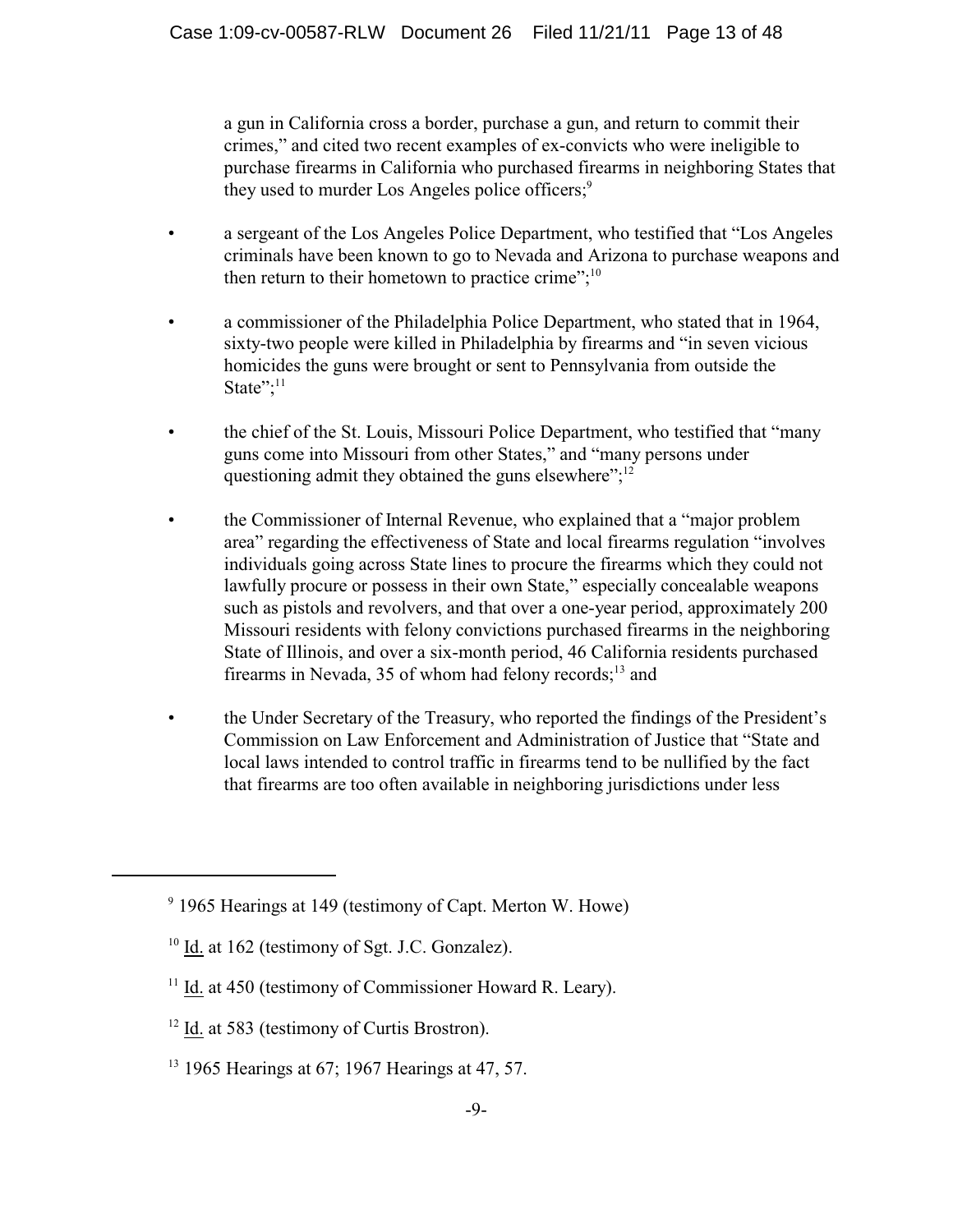restrictive legislation, or free from any regulation."<sup>14</sup>

Based on the evidence presented during these hearings, Congress made several legislative

findings, including:

(1) that the existing Federal controls over the traffic in firearms moving in (or otherwise affecting) interstate or foreign commerce do not adequately enable the States to control the firearms traffic within their own borders through the exercise of their police power;

(2) that the ease with which any person can acquire firearms other than a rifle or shotgun . . . is a significant factor in the prevalence of lawlessness and violent crime in the United States. . . . ;

(3) that only through adequate Federal control over interstate and foreign commerce in these weapons, and over all persons engaging in the business of importing, manufacturing, or dealing in them, can this grave problem be properly dealt with, and effective State and local regulation of this traffic be made possible;

\* \* \* \* \* \* \*

(5) that the *sale* or other disposition of concealable weapons by importers, manufacturers, and dealers holding Federal licenses, *to nonresidents* of the State in which the licensee's place of business is located, *has tended to make ineffective* the laws, regulations and ordinances in the several States and local jurisdictions regarding such firearms.<sup>15</sup>

1968 U.S.C.C.A.N. at 2197-98 (emphasis added). Another Senate Judiciary Committee report

concluded:

Not only is mail order a means of circumventing State and local law, but the overthe-counter *sale of firearms*, primarily handguns, *to persons who are not residents* of the locale in which the dealer conducts his business, *affords similar circumvention*. The problem is most prevalent in, but not limited to, those States where stringent firearms regulations are in effect and the purchaser is not able to purchase a firearm in accord with the laws of his State. As a result, a would-be

<sup>&</sup>lt;sup>14</sup> 1967 Hearings at 38 (testimony of Joseph W. Barr).

<sup>&</sup>lt;sup>15</sup> As to finding (5), Congress noted that "[t]he existence of this problem has been so well established that even the principal opponents of [the bill] who appeared before the subcommittee conceded the existence of this problem in the course of their subsequent appearances before the House Committee on Ways and Means." S. Rep. No. 89-1866, at 71.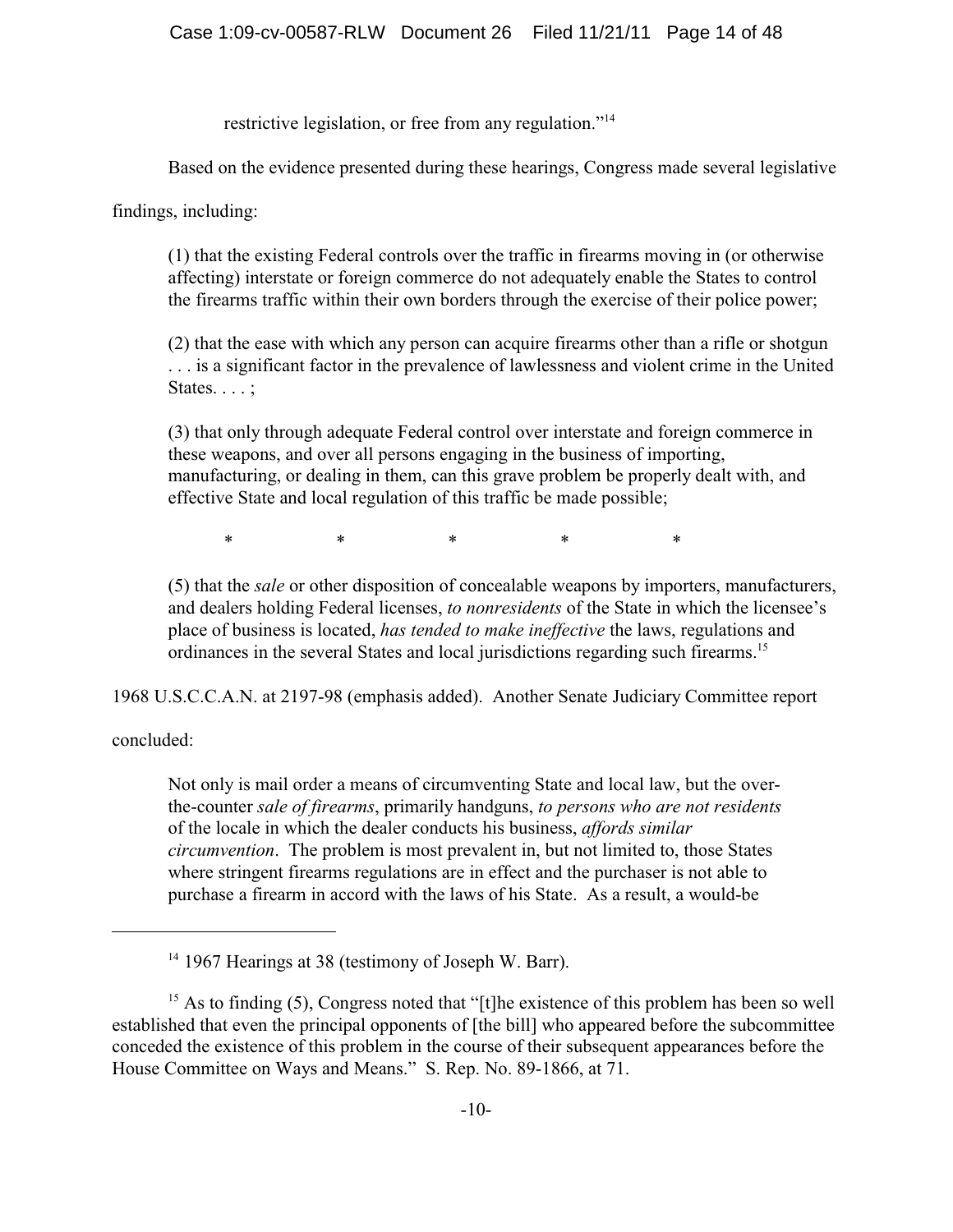purchaser travels to a neighboring State with less stringent controls and purchases the firearm which is then misused in his residence State. This problem was outlined by law-enforcement officers throughout the country. . . .

 The lack of adequate Federal controls over this aspect of the commerce in firearms affords circumvention and violation of the laws of several of the States similar to the mail-order methods of purchase.

 It is difficult for the States to cope with this aspect of the problem without additional help by the Federal Government.

S. Rep. No. 89-1866, at 3 (emphasis added). To that end, Congress included, in both the

Omnibus Crime Control Act and Safe Streets Act of 1968, Pub. L. No. 90-351, 82 Stat. 225

("Omnibus Crime Control Act"), and the Gun Control Act of 1968, Pub. L. No. 90-618, 82 Stat.

1218 ("Gun Control Act"), statutory provisions "designed to prevent the avoidance of state and

local laws controlling firearms by the simple expediency of crossing a State line to purchase

one." H. Rep. No. 90-1577, at 15 (1968); see also 1968 U.S.C.C.A.N. at 2204.

18 U.S.C. § 922(b)(3), which prohibits licensed firearms dealers from selling firearms to

individuals who do not reside in the same State as the dealer's place of business, was specifically

designed to

deal with the serious problem of individuals going across State lines to procure firearms which they could not lawfully obtain or possess in their own State and without the knowledge of their local authorities. The hearings before the committee have demonstrated the ease with which residents of a particular State, which has laws regulating the purchase of firearms, can circumvent such laws by procuring a firearm in a neighboring jurisdiction which has no such controls on the purchase of firearms. The hearings have also shown that this is a means by which criminal and lawless elements obtain firearms.

S. Rep. No. 89-1866, at  $19{\text -}20$ <sup>16</sup> At the same time, Congress explained that "it is not the purpose

 $16$  See also id. at 61 (explaining that this provision "is justified by the record of the subcommittee's 1965 hearings" and that "[t]he record is replete with testimony documenting the fact that the purchase of firearms by persons in other than their resident State is a serious contributing factor to crime. Testimony further indicates that large numbers of criminals and juveniles have availed themselves of this source of firearms in order to circumvent the laws of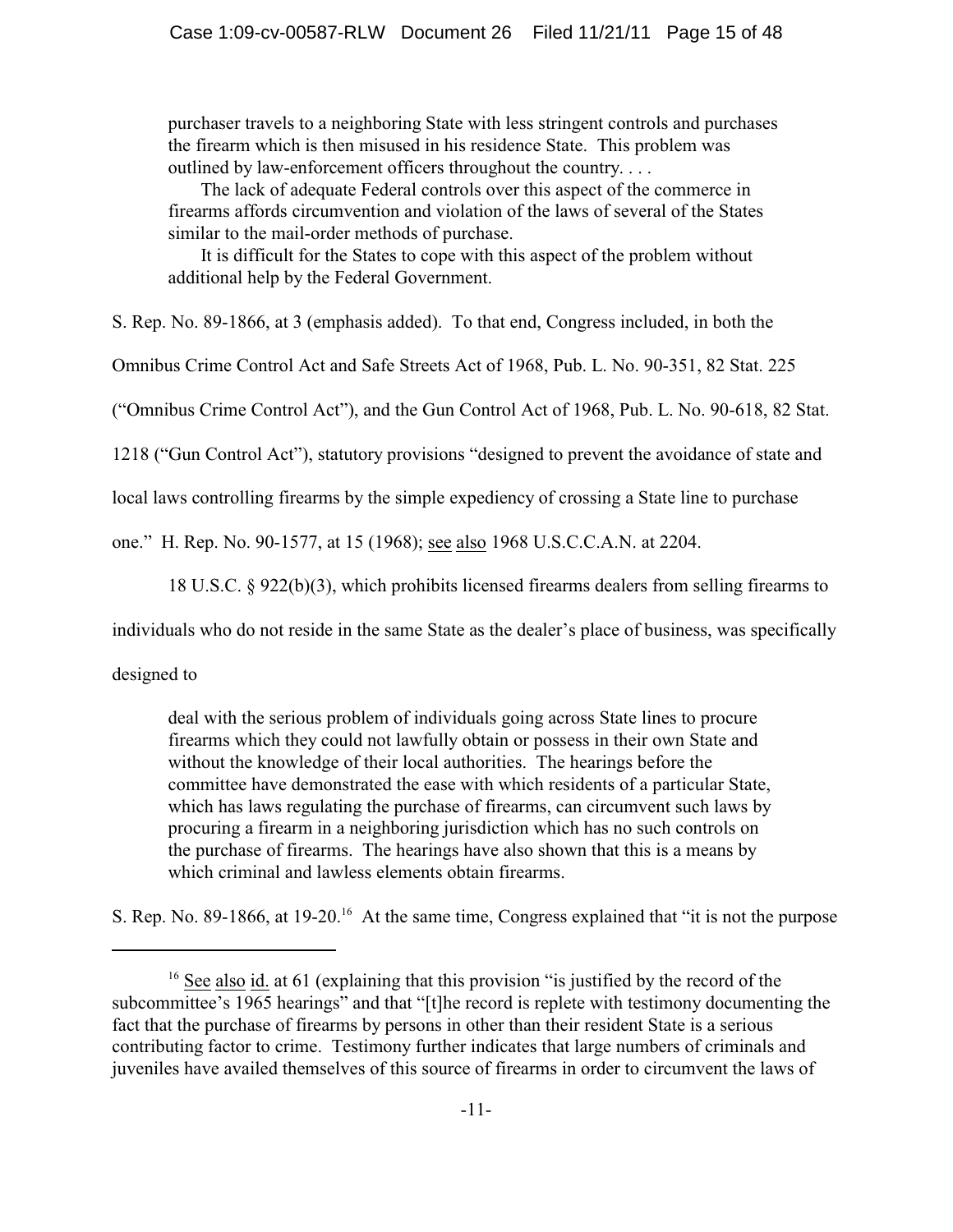#### Case 1:09-cv-00587-RLW Document 26 Filed 11/21/11 Page 16 of 48

of this [law] to place any undue or unnecessary Federal restrictions or burdens on law-abiding citizens with respect to the acquisition, possession, or use of firearms appropriate to the purpose of hunting, trapshooting, target shooting, personal protection, or any other lawful activity." Pub. L. No. 90-618, § 101, 82 Stat. 1213-14; see also Pub. L. No. 90-351, § 901(b), 82 Stat. at 226. Accordingly, Congress provided that Section 922(b)(3)'s prohibition would not apply to "the loan or rental of a firearm to any person for temporary use for lawful sporting purposes." Pub. L. No. 90-618, § 101, 82 Stat. 1218.

Congress later identified the emergence of a "law enforcement problem posed by aliens legally in the United States, but not residing in any State, who acquire firearms from Federal firearms licensees by utilizing an intermediary." 137 Cong. Rec. S1369-01, at S1449 (Jan. 31, 1991). "Having acquired firearms in this country, such aliens often smuggle the weapons out of the country." Id. These aliens could obtain firearms from unlicensed persons by making false statements about their residence, and faced no legal penalty because 18 U.S.C. § 922 prohibits the making of false statements to licensed firearms dealers, 18 U.S.C. § 922(a)(6), but contains no analogous prohibition on the making of false statements to non-licensees. See 137 Cong. Rec. at S1450 (noting that such acquisitions "[did] not violate any specific portion of the [Gun Control] Act").

Accordingly, Congress enacted a prohibition on sales to individuals without a residence in the United States, but directed this prohibition to the recipient rather than the seller. See Violent Crime Control and Law Enforcement Act of 1994, § 110514, Pub. L. No. 103-322, 108 Stat. 1796 (1994) (codified at 18 U.S.C. § 922(a)(9)). Congress included in Section 922(a)(9) an

their respective jurisdictions.").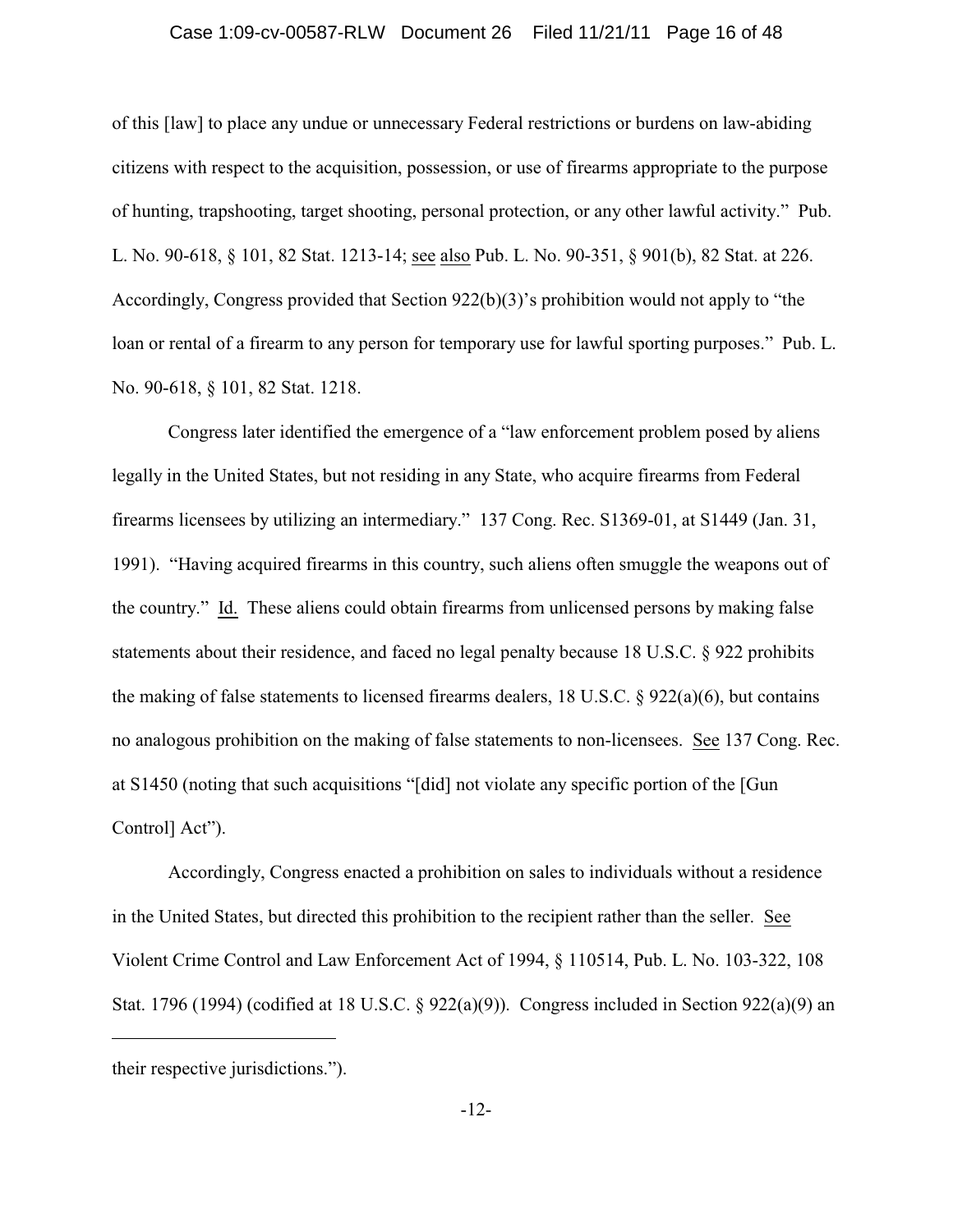exception for the receipt of firearms for lawful sporting purposes to prevent any interference with "international tourism that is associated with legitimate hunting by licensed persons for sporting purposes." 137 Cong. Rec. S9087-02, S9091 (June 28, 1991).<sup>17</sup>

### **STANDARD OF REVIEW**

Defendant moves for judgment on the pleadings under Fed. R. Civ. P. 12(c) or, in the alternative, for summary judgment under Fed. R. Civ. P. 56. In evaluating a motion for judgment on the pleadings under Rule 12(c), courts employ the same standard that governs a Rule 12(b)(6) motion to dismiss. Jung v. Ass'n of Am. Med. Colls., 339 F. Supp. 2d 26, 35-36 (D.D.C. 2004). To survive a motion to dismiss under Fed. R. Civ. P. 12(b)(6), a plaintiff must "plead[] factual content that allows the court to draw the reasonable inference that the defendant is liable for the misconduct alleged," and show "more than a sheer possibility that a defendant has acted unlawfully." Ashcroft v. Iqbal, 129 S. Ct. 1937, 1949 (2009) (citation omitted). "Where a complaint pleads facts that are merely consistent with a defendant's liability, it stops short of the line between possibility and plausibility of entitlement to relief." Id. (citation and internal punctuation omitted). In evaluating a motion to dismiss under Rule 12(b)(6), the Court is limited to considering the facts alleged in the complaint, any documents attached to or incorporated in the complaint, matters of which the court may take judicial notice, and matters of public record. See EEOC v. St. Francis Xavier Parochial Sch., 117 F.3d 621, 624 (D.C. Cir. 1997).

 $17$  Congress also explained that: "The section would not prohibit an alien lawfully conducting a firearms business in the United States from receiving firearms in the conduct of such business. Moreover, the amendment does not affect those aliens who legally import or bring firearms into the United States for legitimate purposes and would not preclude the lawful acquisition of firearms by aliens who have established residency in a State." 137 Cong. Rec. S1369-01, S1449 -S1450 (Jan. 31, 1991).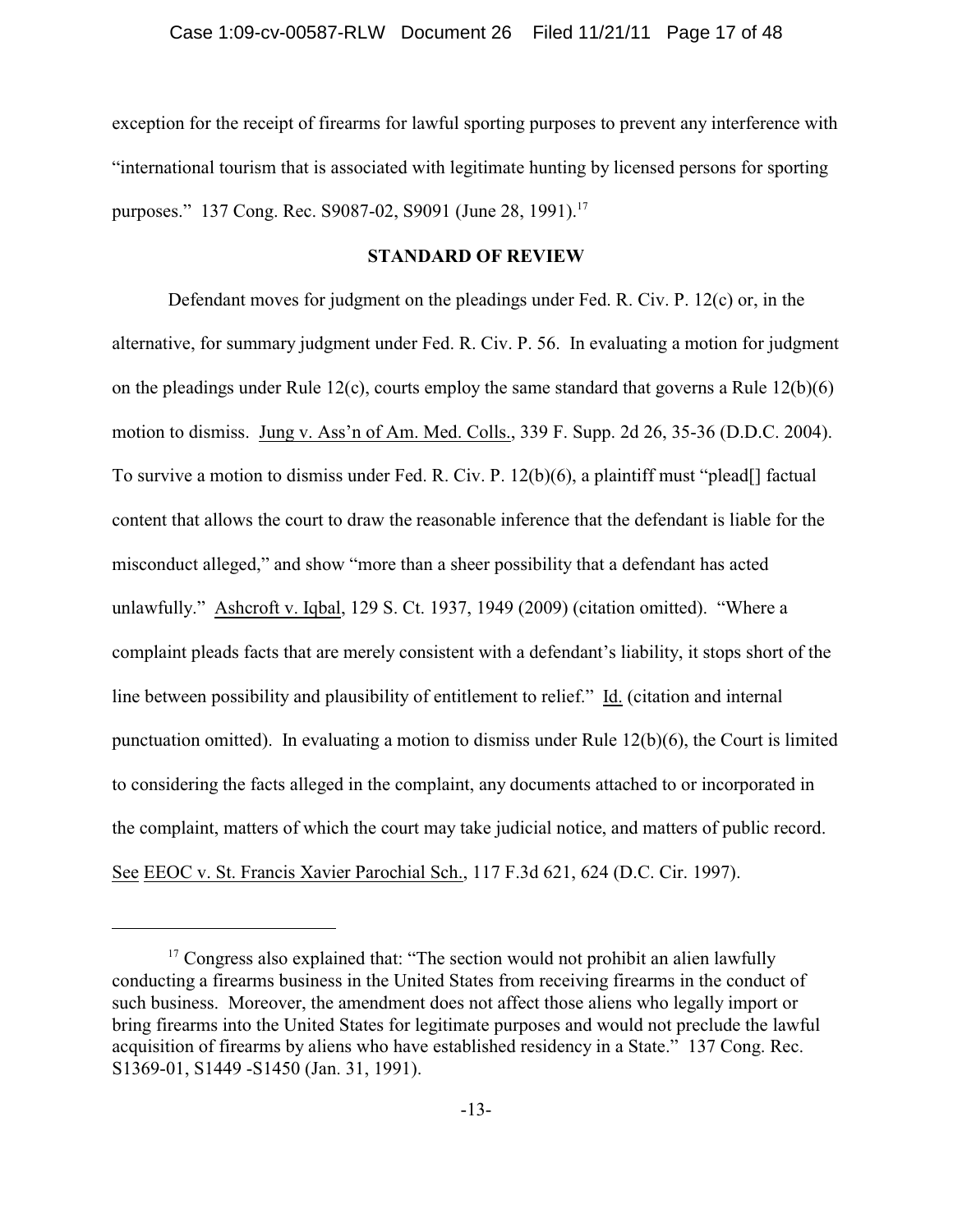Defendant moves, in the alternative, for summary judgment under Fed. R. Civ. P. 56. Summary judgment is appropriate when the moving party demonstrates that there is no genuine issue as to any material fact and that the moving party is entitled to judgment as a matter of law. See Moore v. Hartman, 571 F.3d 62, 66 (D.C. Cir. 2009) (citing Fed. R. Civ. P. 56(c) and Anderson v. Liberty Lobby, Inc., 477 U.S. 242, 247 (1986)).

#### **PROCEDURAL BACKGROUND**

Plaintiff Dearth, a U.S. citizen who resides in Canada, does not maintain a residence in the United States. Compl. ¶ 2. Dearth alleges that he enjoys visiting his family and friends in the United States, and intends to continue visiting them. Id. ¶ 10. Dearth claims that he "intends to purchase firearms within the United States, which he would store securely at his relatives' home in Mount Vernon, Ohio, and which he would access for lawful sporting purposes as well as for other purposes, including self-defense, while visiting the United States." Id. ¶ 11. He also claims to hold "a valid Utah permit to publicly carry a handgun, which is recognized in numerous states." Id. ¶ 12. Dearth alleges that he attempted to buy firearms within the United States on two prior occasions, in January 2006 and June 2007, but that the sellers refused to sell him a firearm because he resides in Canada. Id. ¶¶ 22, 23. In his prior lawsuit, Dearth v. Gonzales, Case No. 2:06-cv-1012 (S.D. Ohio), Dearth alleged that he "legally owns firearms in Canada."<sup>18</sup>

 $18$  See First Am. Compl.  $\sqrt{9}$  8, Dearth v. Gonzales, Case No. 2:06-cv-1012 (S.D. Ohio) (Doc. No. 12, filed Feb. 1, 2007) (attached as Ex. 3); Covad Commc'ns Co. v. Bell Atlantic Corp., 407 F.3d 1220, 1222 (D.C. Cir. 2005) (in deciding a Rule 12(b)(6) motion, a court may take judicial notice of public records from other proceedings); Athridge v. Rivas, 421 F. Supp. 2d 140, 151 (D.D.C. 2006) (statements by party in prior pleadings are admissible in subsequent litigation involving party even if drafted and signed by counsel only). Plaintiff fails to include this admission in his complaint in this case, but the Court may take judicial notice of this public record.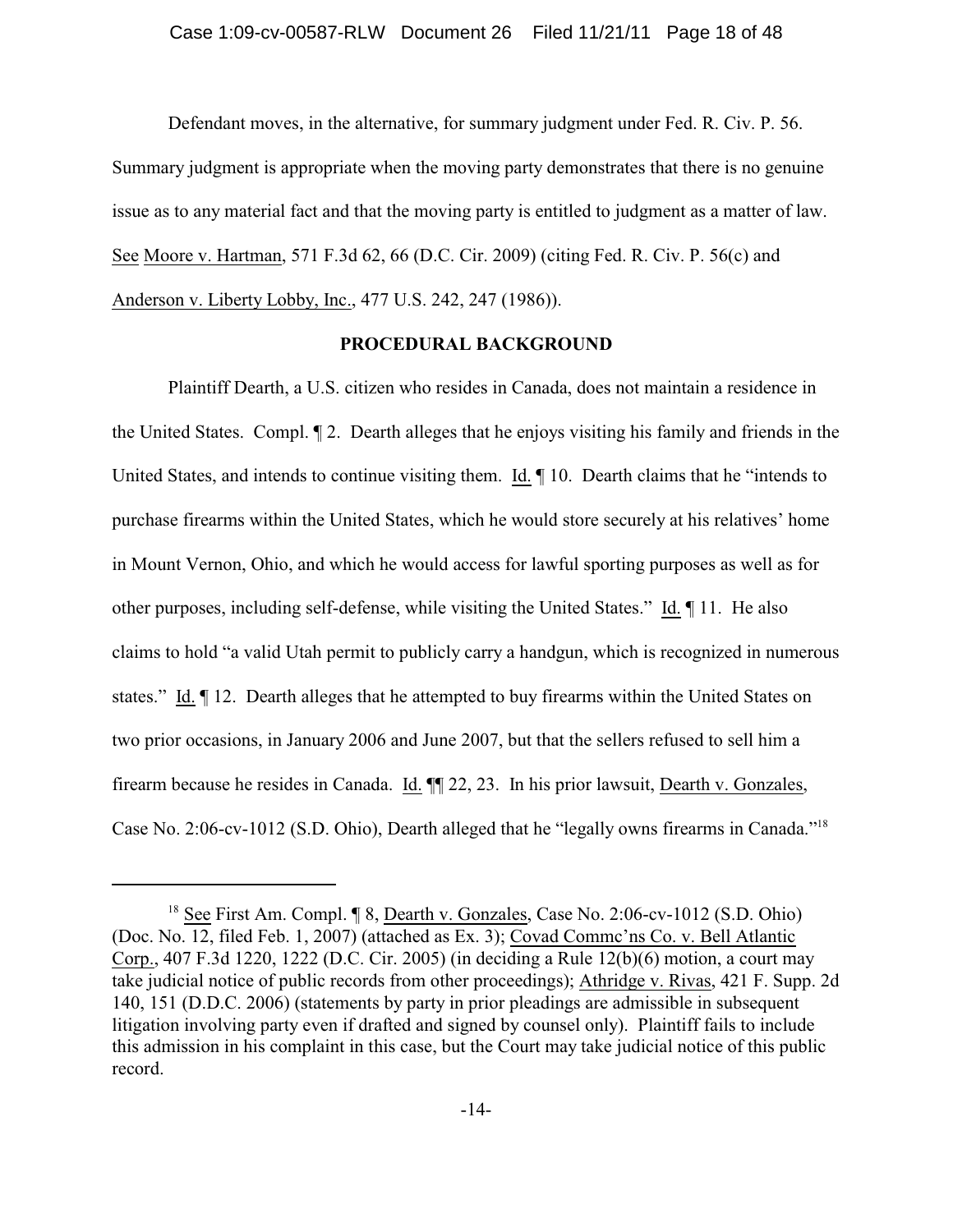#### Case 1:09-cv-00587-RLW Document 26 Filed 11/21/11 Page 19 of 48

Plaintiff Dearth, together with SAF and another individual (Maxwell Hodgkins), filed the present action on March 27, 2009, and premised their claims for relief on the Declaratory Judgment Act, 28 U.S.C. §§ 2201, 2202. See Compl. ¶¶ 25-37. The Court granted Defendant's motion to dismiss for lack of subject-matter jurisdiction on January 5, 2010. Hodgkins v. Holder, 677 F. Supp. 2d 202 (D.D.C. 2010). The Court held that past refusals of merchants to sell firearms to the individual plaintiffs, without more, could not provide the basis for an action under the Declaratory Judgment Act. Id. at 203-04. It also held that the individual plaintiffs lacked standing based on the threat of future prosecution. Id. at 204-05. Finally, the Court held that SAF lacked organizational standing to sue on its own behalf because it had not established an organizational injury, and lacked representational standing to sue on behalf of its members because it failed to identify an individual SAF member with standing. Id. at 206.

Although Plaintiffs Dearth and SAF appealed the Court's ruling, Plaintiff Hodgkins returned to the United States to reside permanently and thus chose not to appeal. Br. of Plaintiffs-Appellants at 7-8, Hodgkins v. Holder, No. 10-5062 (D.C. Cir. July 29, 2010). The D.C. Circuit reversed the District Court's holding that Plaintiff Dearth lacked standing to sue under the Declaratory Judgment Act, finding that "the Government has denied him the ability to purchase a firearm and he thereby suffers an ongoing injury." Dearth v. Holder, 641 F.3d 499, 502 (D.C. Cir. 2011). The D.C. Circuit also concluded that in light of its holding, "we need not consider whether Dearth has pre-enforcement standing. Nor, because the SAF raises no issue not already raised by Dearth, need we decide whether it has standing." Id. at 503 n.\*.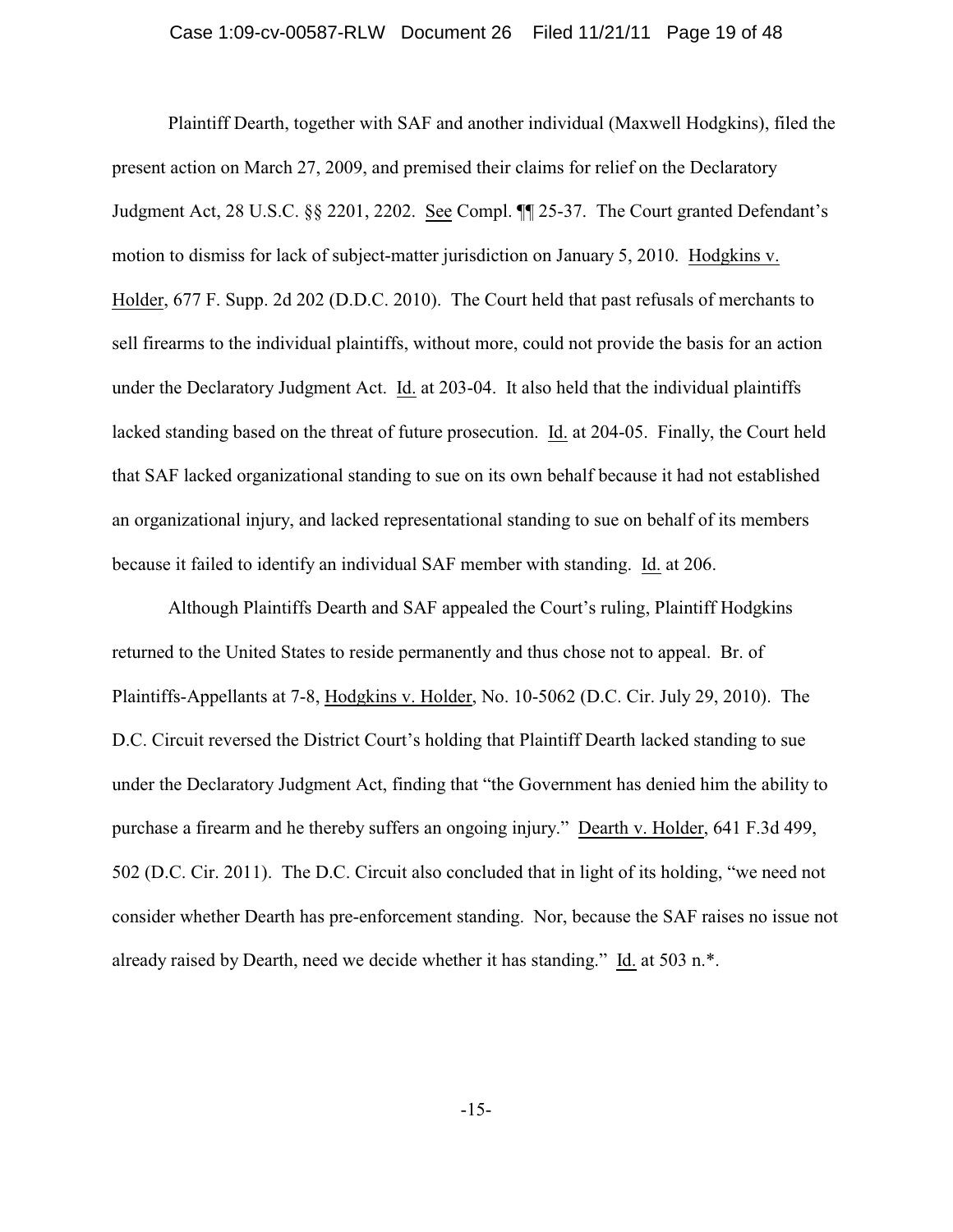### **ARGUMENT**

# **I. THE COURT SHOULD ENTER JUDGMENT ON THE PLEADINGS FOR DEFENDANT ON PLAINTIFFS' SECOND AMENDMENT CLAIM.**

The analysis of Plaintiffs' Second Amendment claim is governed by two recent decisions, District of Columbia v. Heller, 554 U.S. 570 (2008), and Heller v. District of Columbia ("Heller II"), F.3d , 2011 WL 4551558 (D.C. Cir. Oct. 4, 2011). As confirmed by these decisions, the State residency requirement for purchasing additional firearms does not violate the Second Amendment's guarantee because State residency requirements for the purchase of firearms are longstanding in American law, and thus presumptively lawful. Even assuming that the challenged provisions were not presumptively lawful, they are constitutional because they substantially relate to the compelling governmental interest in protecting public safety and combating violent crime.<sup>19</sup>

# **A. The Second Amendment Right to Keep and Bear Arms**

# **1. District of Columbia v. Heller, 554 U.S. 570 (2008)**

The Second Amendment provides: "A well regulated Militia, being necessary to the

 $19$  As an initial matter, the principle of constitutional avoidance requires that the Court resolve the statutory issue of whether State law independently bars Plaintiff Dearth's purchase of a firearm before deciding the constitutionality of the challenged provisions. It is well established that if a case can be decided on other than constitutional grounds, the court should avoid reaching the constitutional issue. See, e.g., Slack v. McDaniel, 529 U.S. 473, 485 (2000); University of Great Falls v. NLRB, 278 F.3d 1335, 1340 (D.C. Cir. 2002). The Complaint fails to specify the State in which Plaintiff Dearth allegedly intends to purchase firearms, and many States impose limitations on the purchase of firearms that could independently bar his purchase. For example, the State of Illinois bars the purchase of rifles and shotguns by non-residents of Illinois (except for participation in specific shooting events) unless the non-resident owns a valid hunting license. See 430 Ill. Comp. Stat. Ann. 65/3a(b). The Court should therefore observe the principle of constitutional avoidance in this case and decline to rule on the constitutionality of the State residency requirement until it resolves the statutory issue of whether State law independently bars Plaintiff Dearth's purchase of firearms.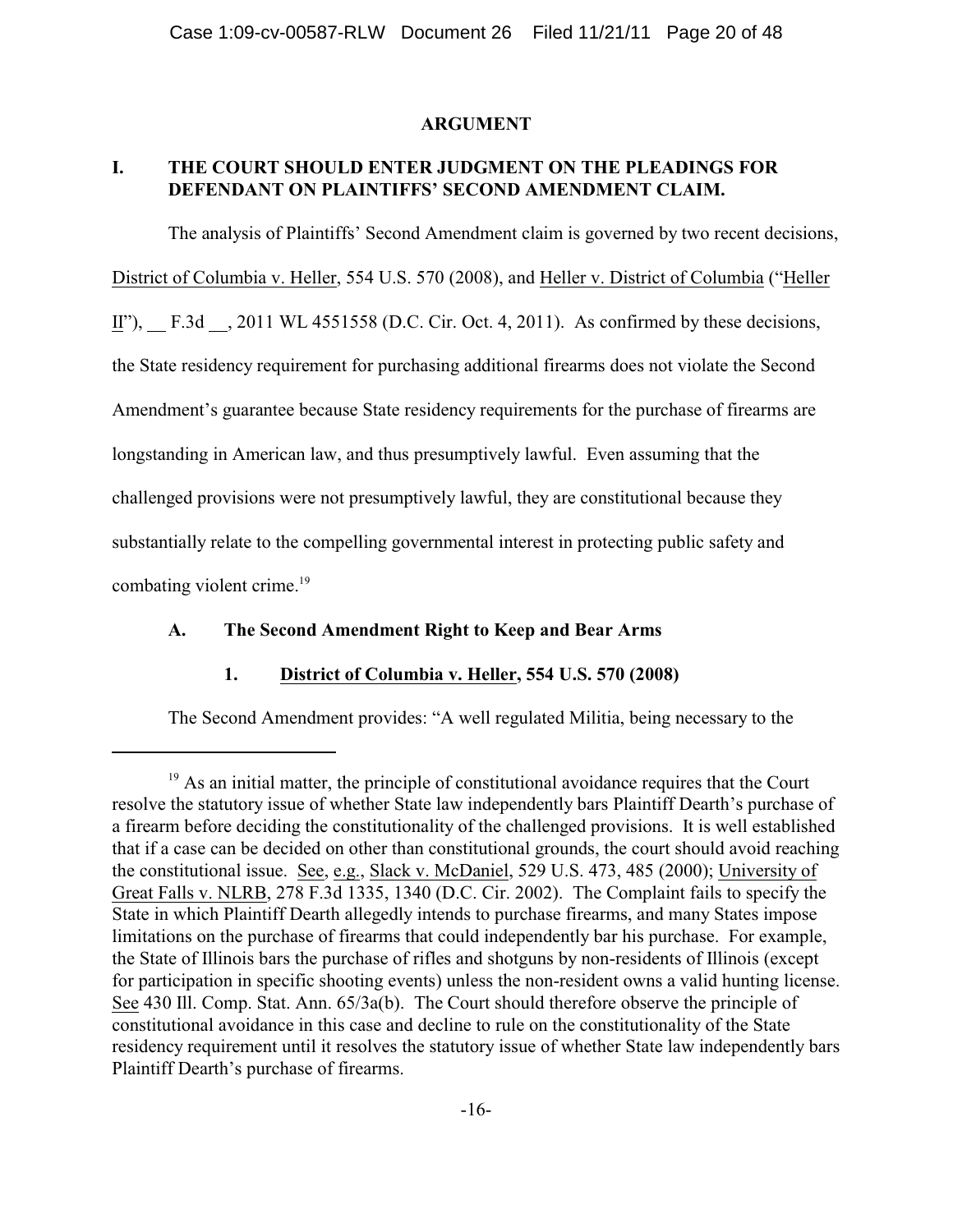security of a free State, the right of the people to keep and bear Arms, shall not be infringed." In District of Columbia v. Heller, 554 U.S. 570 (2008), after determining that the Second Amendment conferred an individual right to keep and bear arms, id. at 595, the Supreme Court held that "the District's ban on handgun possession in the home violates the Second Amendment, as does its prohibition against rendering any lawful firearm in the home operable for the purpose of immediate self defense." Id. at 635. The Court's holding was narrow, and addressed only the "core" right of "law-abiding, responsible citizens to use arms in defense of hearth and home." Id. at 634-35; see also id. at 573 ("We consider whether a District of Columbia prohibition on the possession of usable handguns in the home violates the Second Amendment to the Constitution."); id. at 576 & n.2 (noting that the D.C. Circuit's construction of the "complaint as seeking the right to render a firearm operable and carry it about in his home in that condition only when necessary for self-defense" had "not been challenged"); see also United States v. Masciandaro, 648 F. Supp. 2d 779, 787 (E.D. Va. 2009) ("Thus, Heller's narrow holding is explicitly limited to vindicating the Second Amendment 'right of law-abiding, responsible citizens to use arms in defense of hearth and home.'"), aff'd, 638 F.3d 438 (4th Cir. 2011).

Like other constitutional rights, the right to keep and bear arms is "not unlimited." Heller, 554 U.S. at 626. "From Blackstone through the 19th-century cases, commentators and courts routinely explained that the right was not a right to keep and carry any weapon whatsoever in any manner whatsoever and for whatever purpose." Id. Although the Supreme Court declined to "undertake an exhaustive historical analysis . . . of the full scope of the Second Amendment," it cautioned that "nothing in [its] opinion should be taken to cast doubt on longstanding prohibitions on the possession of firearms by felons and the mentally ill, or laws forbidding the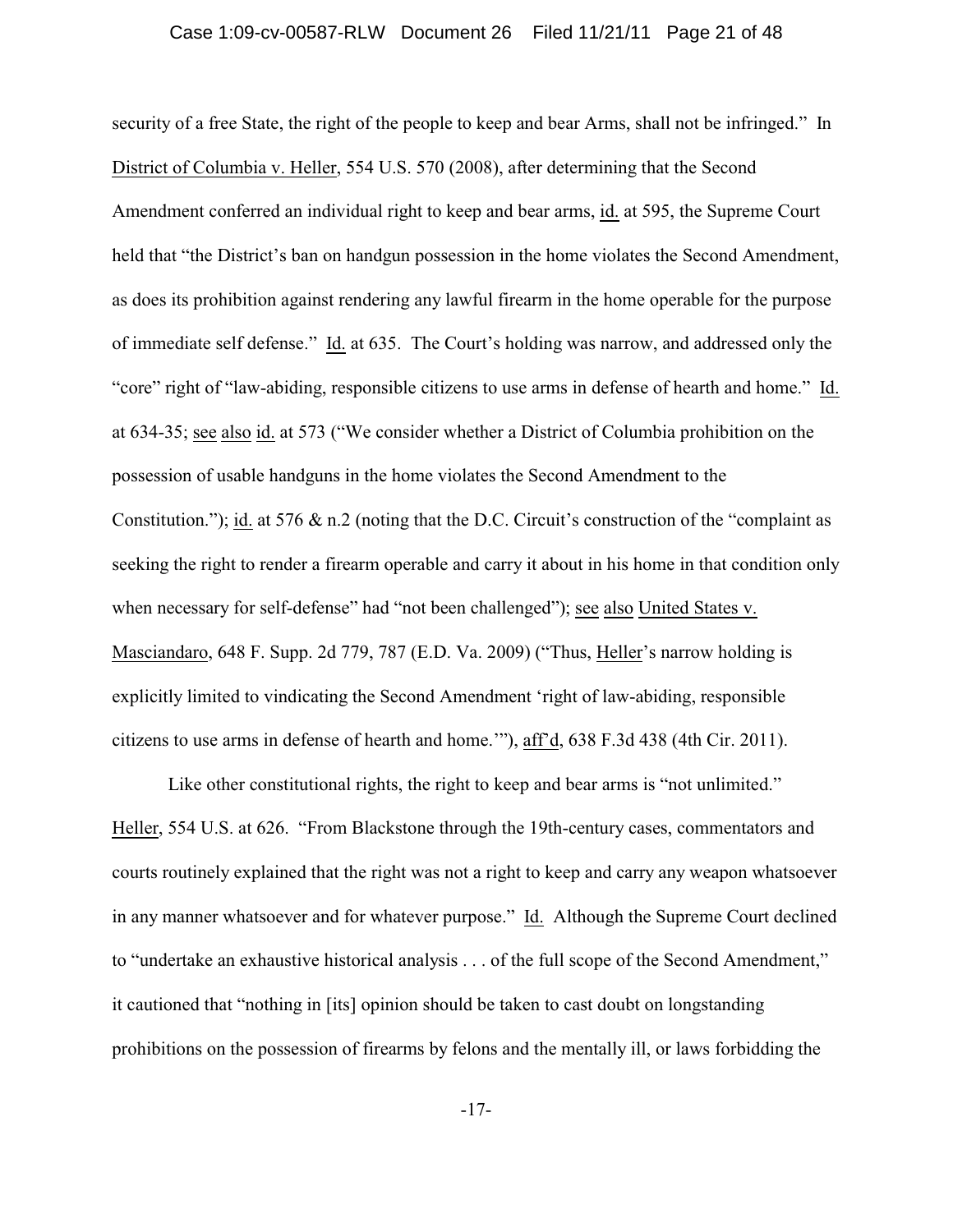carrying of firearms in sensitive places such as schools and government buildings, or laws imposing conditions and qualifications on the commercial sale of arms." Id. at 626-27. Furthermore, these "presumptively lawful regulatory measures" were identified "only as examples," not as an "exhaustive" list. Id. at 627 n.26.<sup>20</sup>

# **2. Heller v. District of Columbia ("Heller II"), F.3d , 2011 WL 4551558 (D.C. Cir. Oct. 4, 2011)**

The D.C. Circuit recently applied Heller in a case challenging firearms laws enacted by the District of Columbia. Heller v. District of Columbia ("Heller II"), F.3d , 2011 WL 4551558 (D.C. Cir. Oct. 4, 2011). Because "[under] Heller, . . . there are certain types of firearms regulations that do not govern conduct within the scope of the [Second] Amendment," the D.C. Circuit "accordingly adopt[ed], as have other circuits, a two-step approach" to analyzing claims asserted under that Amendment. Heller II, 2011 WL 4551558, at \*5. Under this approach, a reviewing court "ask[s] first whether a particular provision impinges upon a right protected by the Second Amendment; if it does, then [it] go[es] on to determine whether the provision passes muster under the appropriate level of constitutional scrutiny." Id.

The D.C. Circuit further explained that "[w]ith respect to the first step, Heller tells us

 $20$  Plaintiffs severely overread Heller and McDonald v. City of Chicago, 130 S. Ct. 3020 (2010), as establishing that "the Second Amendment secures a fundamental right to possess functional firearms for self-defense," without qualification, for all persons. Mem. of Points and Auth. in Supp. of Pl. Mot. for Summ. J. [Doc. No. 23-1] at 7. Neither Heller nor McDonald stated that the right extends so broadly. See Heller, 554 U.S. at 635 ("Assuming that Heller is *not disqualified* from the exercise of Second Amendment rights, the District must permit him to register his handgun and must issue him a license to carry it in the home.") (emphasis added). Such disqualifications include "prohibitions on the possession of firearms by felons and the mentally ill," see id. at 626, and prohibitions on the possession of firearms by individuals unlawfully present in the United States, see United States v. Portillo-Munoz, 643 F.3d 437, 440- 42 (5th Cir. 2011).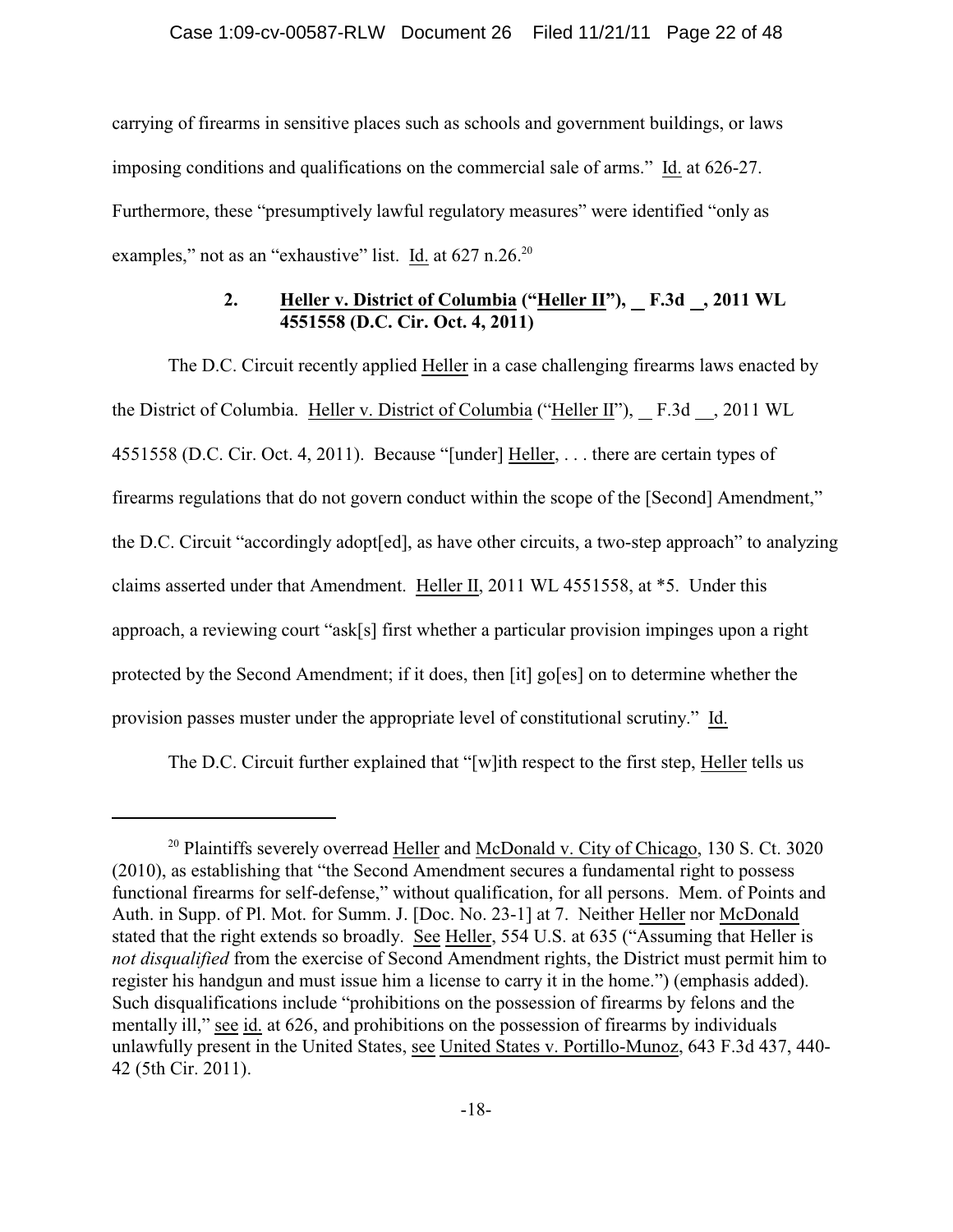#### Case 1:09-cv-00587-RLW Document 26 Filed 11/21/11 Page 23 of 48

'longstanding' regulations are 'presumptively lawful,' that is, they are presumed not to burden conduct within the scope of the Second Amendment." Id. at \*6 (quoting Heller, 554 U.S. at 626- 27  $\&$  n.26). However, as to regulations that are not longstanding and that "make it considerably more difficult for a person lawfully to acquire and keep a firearm . . . for the purpose of self defense in the home," a reviewing court should apply a means-end test. Id. at \*8. The D.C. Circuit concluded that intermediate scrutiny was the appropriate standard for review of gun registration laws because while such laws may affect a right protected by the Second Amendment, they "'do not severely limit the *possession* of firearms'" and do not "prevent[] an individual from *possessing* a firearm in his home or elsewhere, whether for self-defense or hunting, or any other lawful purpose." Id. at \*10 (quoting United States v. Marzzarella, 614 F.3d 85, 97 (3d Cir. 2010) (emphasis added)).

The court also concluded that even assuming that other District laws prohibiting certain semi-automatic rifles impinged on the right protected by the Second Amendment, "intermediate scrutiny is the appropriate standard of review" because "the laws at issue . . . do not prohibit the *possession* of 'the quintessential self-defense weapon,' to wit, the handgun." Id. at \*13-14 (quoting Heller, 554 U.S. at 629) (emphasis added). In its analysis, the D.C. Circuit agreed with a Third Circuit decision that applied intermediate scrutiny to a prohibition of unmarked firearms because "the prohibition left a person 'free to possess any otherwise lawful firearm [and thus was] more accurately characterized as a regulation of the manner in which persons may lawfully exercise their Second Amendment rights.'" Id. at \*14 (quoting Marzzarella, 614 F.3d at 97).

-19-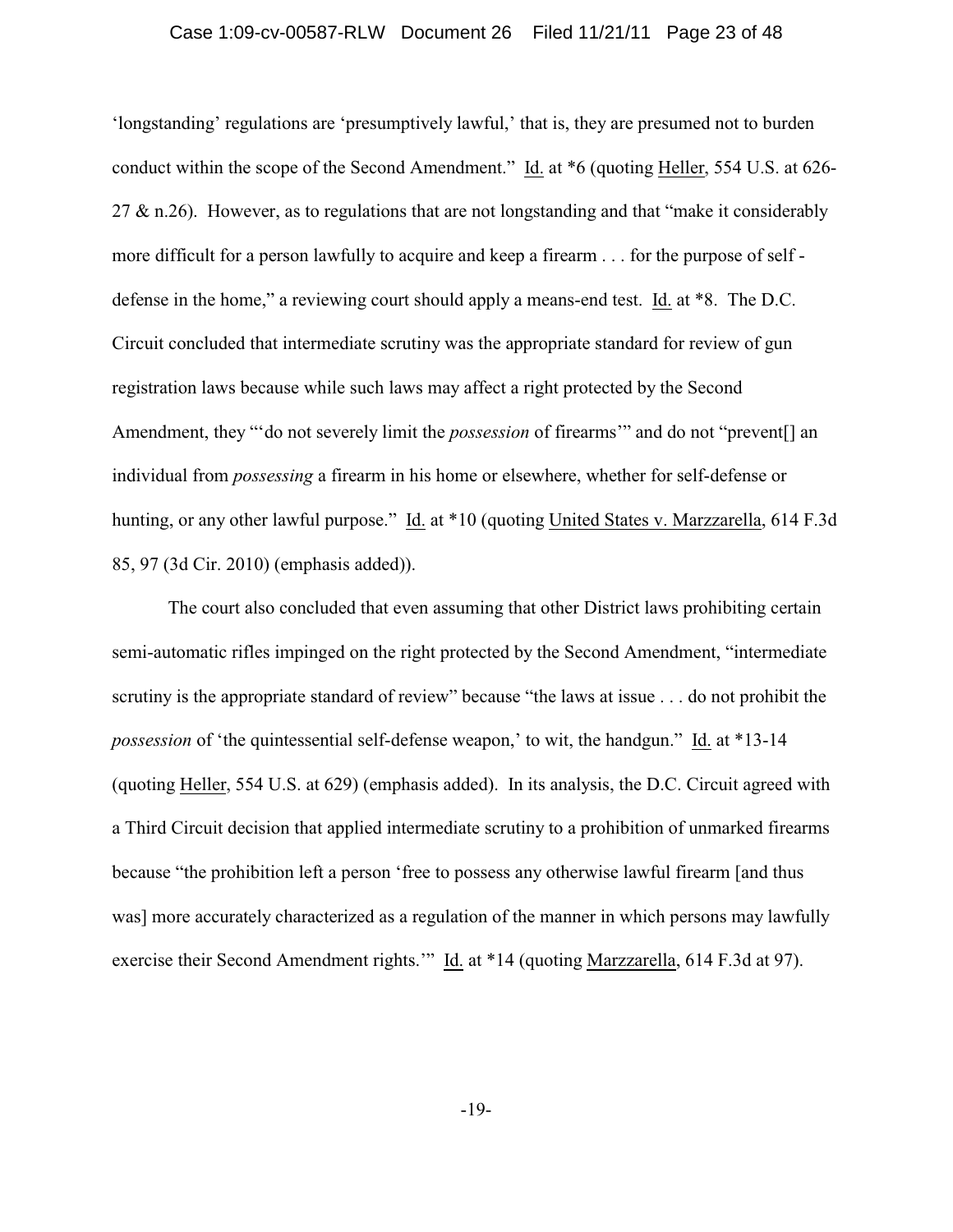# **B. The State Residency Requirement is Presumptively Lawful Because Laws Conditioning the Purchase or Possession of Firearms on Residence in a U.S. State Are Longstanding in American Law.**

In Heller II, the D.C. Circuit explained that longstanding regulations of firearms are presumptively lawful "because a regulation that is 'longstanding,' which necessarily means it has long been accepted by the public, is not likely to burden a constitutional right; concomitantly the activities covered by a longstanding regulation are presumptively not protected from regulation by the Second Amendment." Heller II, 2011 WL 4551558, at \*6. In holding that handgun registration requirements were "deeply enough rooted in our history to support the presumption that [such a] registration requirement is constitutional," the court noted that "Heller considered 'prohibitions on the possession of firearms by felons' to be 'longstanding' although courts did not start to enact them until the early 20th century." Id. (citing C. Kevin Marshall, Why Can't Martha Stewart Have a Gun?, 32 Harv. J.L. & Pub. Pol'y 695, 708 (2009), as stating that the "ban on convicts possessing firearms were unknown before World War I" and that a "compilation of laws in mid-1925 indicated that no State banned possession of long guns based on a prior conviction; that only six banned possession of concealable weapons on such basis; [and] that, except for New York, ... even those laws dated from 1923 or later"). The D.C. Circuit explained that "[a]t just about the same time, states and localities began to require registration of handguns," noting that six States, the District of Columbia, and a U.S. territory (Hawaii) had passed such laws between 1881 and 1932. Id. at \*6-7 (citing 1881 Illinois statute, 1910 Georgia statute, 1911 New York statute, 1917 California and Oregon statutes, 1927 Michigan and Hawaii statutes, and 1932 District of Columbia statute). Consequently, because such requirements are "longstanding in American law, accepted for a century in diverse states

-20-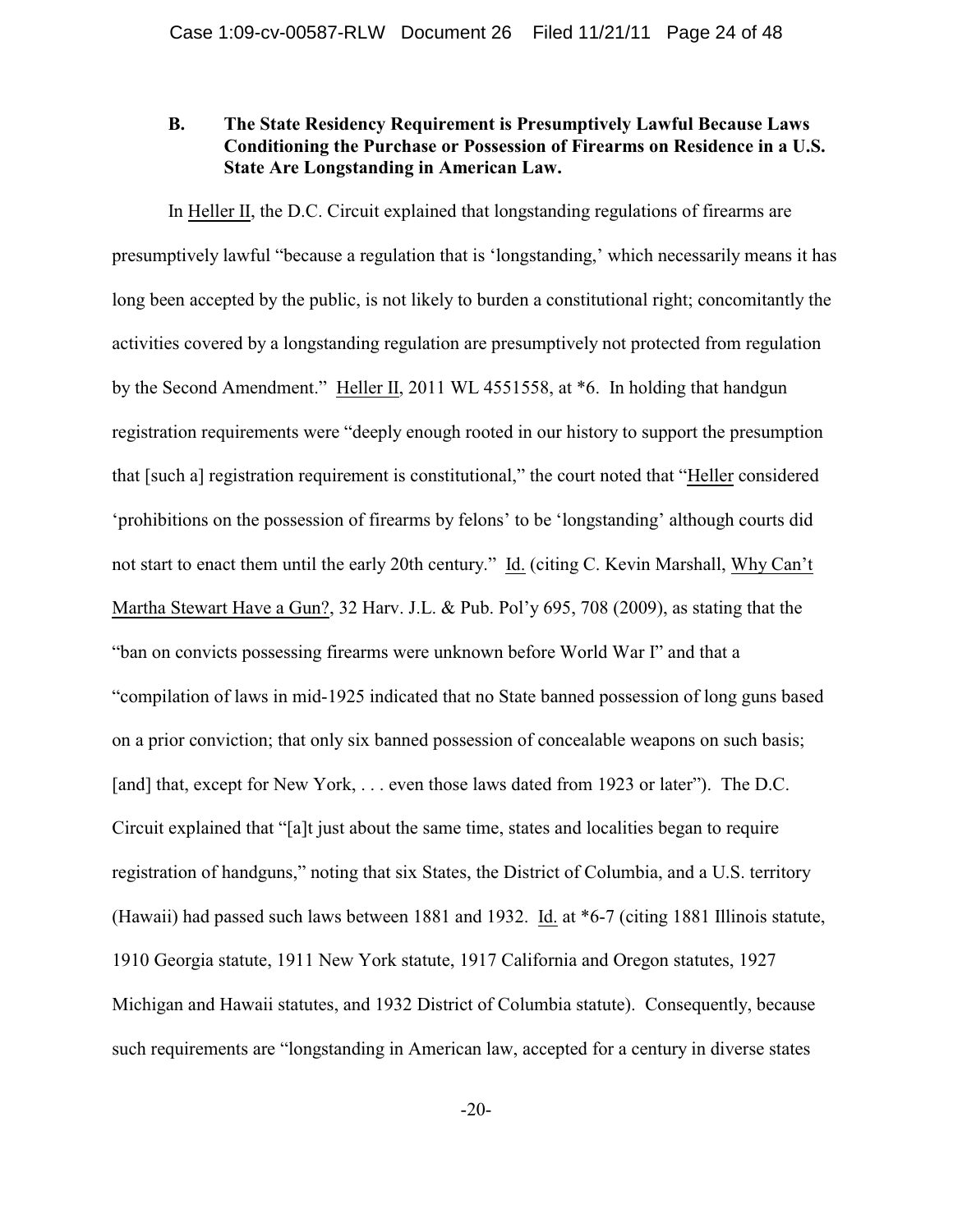#### Case 1:09-cv-00587-RLW Document 26 Filed 11/21/11 Page 25 of 48

and cities," the court held that it would "presume [that] the District's basic registration requirement. . . does not impinge on the right protected by the Second Amendment." Id. at \*7.

State laws requiring that a purchaser or possessor of firearms be a State resident or U.S. resident are similarly longstanding. Beginning over a hundred years ago, States began to enact such qualifications. See Earliest Known U.S. or State Residency Restrictions on the Purchase of Firearms (attached as Ex. 4). Between 1909 and 1939, at least twelve States and the District of Columbia imposed such requirements.<sup>21</sup> Id. For example, a 1909 West Virginia statute conditioned the possession of a pistol, revolver "or any other dangerous or deadly weapon of like kind and character" on the receipt of a state license that could only be "obtain[ed]... within any county in this state" if an individual "publish[ed] a notice in some newspaper in the county *in which he resides*" providing that "on a certain day he will apply to the circuit court *of his county* for such state license." Act of Feb. 16, 1909, ch. 51, § 7, 1909 W. Va. Acts 394-98 (emphasis added). Similarly, a 1913 New York statute outlawed the possession of "any pistol, revolver or other firearm of a size which may be concealed upon the person" without a license, and provided that "no such license shall be issued to any . . . person *not a citizen of and usually resident in the state of New York*," except by a state judge "who shall state in such license the particular reason for the issuance thereof, and the name[s] of the persons certifying to the good moral character of the applicant." Act of May 21, 1913, ch. 608, § 1, 1913 N.Y. Laws 1627-30 (emphasis added).

In sum, laws conditioning the purchase or possession of firearms on residence in a U.S. State are "longstanding in American law," having been "accepted for a century" in a number of

<sup>&</sup>lt;sup>21</sup> West Virginia (1909), New York (1913), Montana and North Carolina (1919), Missouri (1921), Massachusetts (1922), Connecticut (1923), New Jersey (1924), Indiana (1925), Michigan and Rhode Island (1927), District of Columbia (1932), and Maine (1939).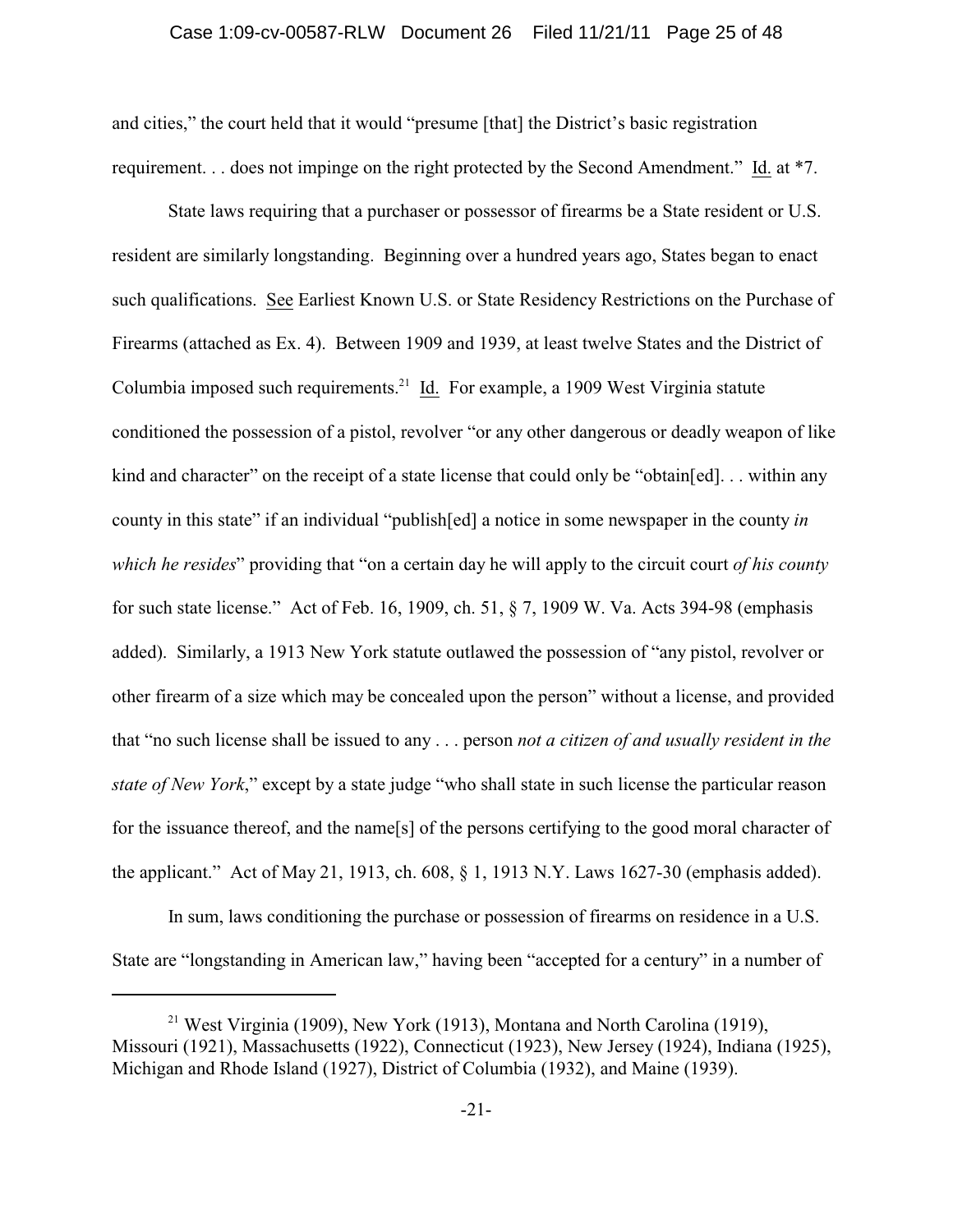different States. Heller II, 2011 WL 4551558, at \*7. Such laws are "deeply enough rooted in our history to support the presumption that [they are] constitutional." Id. at  $*6$ . Accordingly, the State residency requirement at issue here is presumptively lawful.

# **C. In Any Event, the State Residency Requirement Is Constitutional Because It Relates Substantially to the Compelling Government Interest in Combating Violent Crime and Protecting Public Safety.**

The Court's inquiry may end once it finds that the State residency requirement is an example of a longstanding firearms regulation that is presumptively lawful. See Heller, 554 U.S. at 626-27 & n.26; Heller II, 2011 WL 4551558, at  $*6$ -7.<sup>22</sup> However, if any further analysis is needed, the law passes muster under the second step of the inquiry outlined in Heller II because it substantially relates to the compelling government interest in protecting public safety and

combating violent crime.<sup>23</sup>

 $22$  The Ninth Circuit has expressly held that "only regulations which substantially burden the right to keep and to bear arms trigger heightened scrutiny under the Second Amendment." Nordyke v. King, 644 F.3d 776, 786 (9th Cir. 2011). Given that "a law does not substantially burden a constitutional right simply because it makes the right more expensive or more difficult to exercise," id. at 787-88, "regulations of gun sales do not substantially burden Second Amendment rights merely because they make it more difficult to obtain a gun," id. at 788 (citation omitted). That is all that Plaintiffs have alleged here, given that as explained below, see infra I.C.1, Plaintiff Dearth has "reasonable alternative means for obtaining firearms sufficient for self-defense purposes." Id. at 787.

 $23$  To satisfy intermediate scrutiny, "a statutory classification must be substantially related to an *important* governmental objective." Clark v. Jeter, 486 U.S. 456, 461 (1988) (emphasis added). However, as explained below, see infra I.C.2, the particular government interest at issue here – protecting public safety and combating violent crime – satisfies an even higher standard because it has been held to constitute a *compelling* interest. Accordingly, Defendant has referred to this interest throughout as a "compelling" government interest.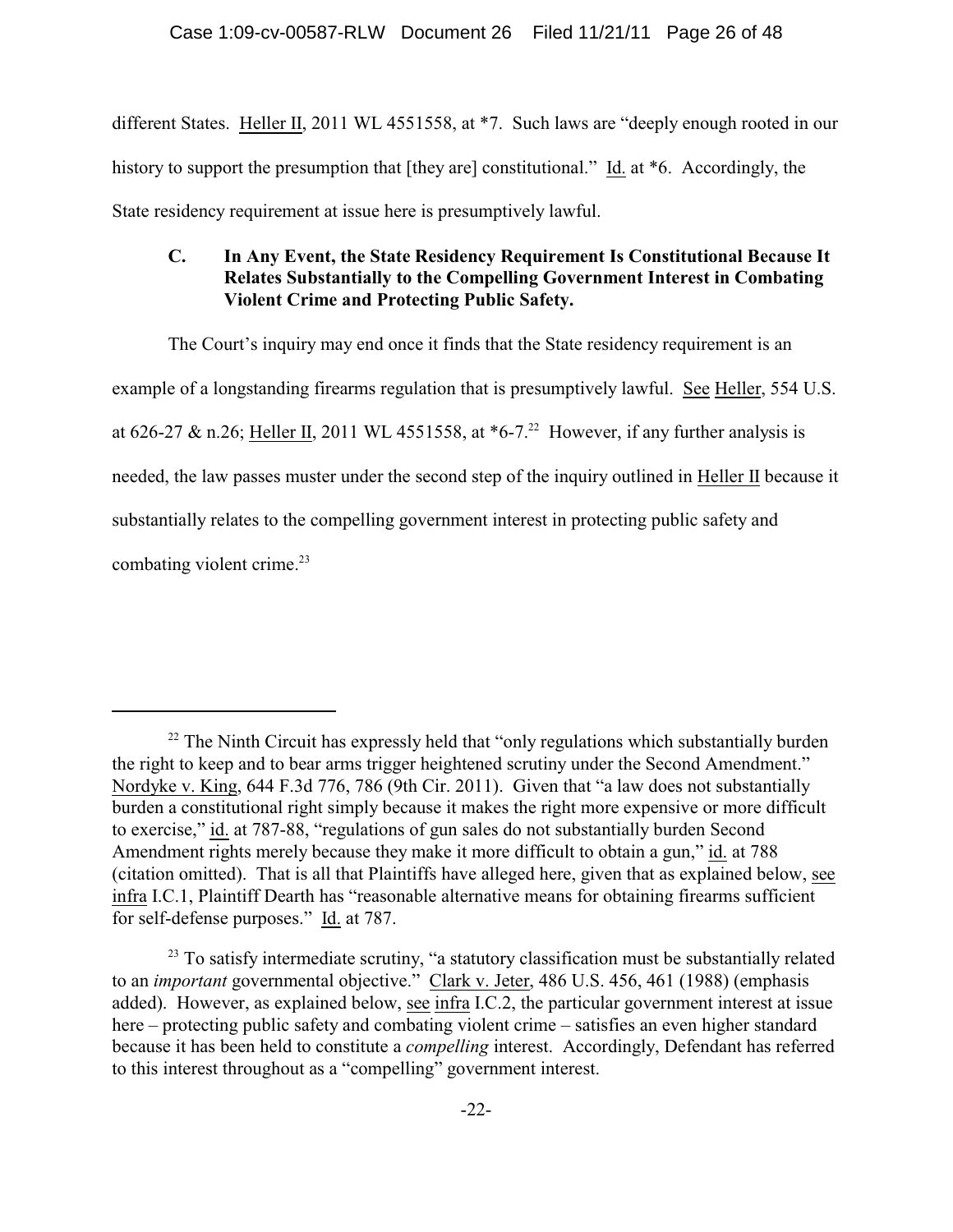# **1. The Court Should Apply No More Than Intermediate Scrutiny Because the Laws at Issue Here, Like Those at Issue in Heller II, Do Not Severely Limit the Possession of Firearms.**

Most courts, including the D.C. Circuit, have applied an intermediate standard of review to Second Amendment challenges. See Heller II, 2011 WL 4551558, at \*10-16; Marzzarella, 614 F.3d at 97-99; United States v. Williams, 616 F.3d 685, 692 (7th Cir. 2010), cert. denied, 131 S. Ct. 805 (2010)); United States v. Reese, 627 F.3d 792, 802 (10th Cir. 2010). In Heller II, the D.C. Circuit concluded that intermediate scrutiny was the "appropriate standard for review of gun registration laws" because "registration requirements do not severely limit the *possession* of firearms." Heller II, 2011 WL 4551558, at \*10 (citation and internal punctuation omitted) (emphasis added). The court emphasized that "none of the District's registration requirements prevents an individual from *possessing* a firearm in his home or elsewhere, whether for selfdefense or hunting, or any other lawful purpose." Id. (emphasis added). "As [it] did in evaluating the constitutionality of certain of the registration requirements," the D.C. Circuit "determine[d] the appropriate standard of review" for laws banning certain semi-automatic rifles "by assessing how severely the prohibitions burden the Second Amendment right." Id. at \*14. The court began its assessment by noting that "[u]nlike the law held unconstitutional in Heller, the laws at issue here do not prohibit the *possession* of the quintessential self-defense weapon, to wit, the handgun." Id. (citation and internal punctuation omitted) (emphasis in original). Accordingly, the D.C. Circuit concluded, "intermediate rather than strict scrutiny is the appropriate standard of review" for such laws. Id.

Because the same is true with respect to the laws here, at most, the same standard of review would apply. The State residency requirement does not prevent Plaintiff Dearth from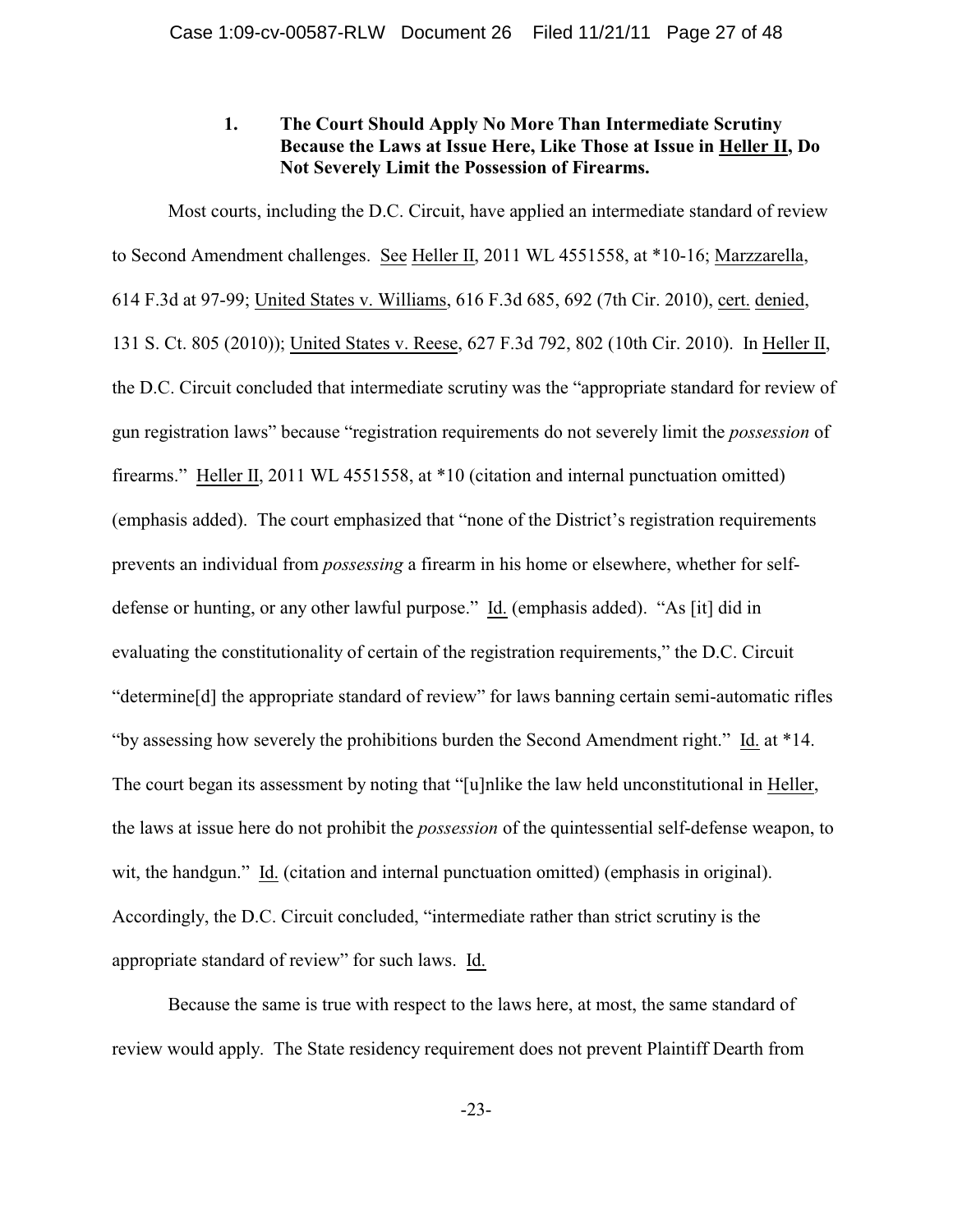possessing a firearm in his home abroad or elsewhere.<sup>24</sup> Nor does the requirement prevent him from possessing a firearm in his temporary living space while in the United States. Rather, this requirement relates only to his *purchase of additional firearms* while temporarily within the United States. Dearth has previously alleged in federal district court that he "legally owns firearms in Canada." See supra at Procedural Background. Therefore, he may lawfully transport those firearms into the United States if they are useful for legitimate hunting and sporting purposes and, while in the United States, he may use these firearms for self-defense.<sup>25</sup>

 Similarly, "Americans residing abroad do not have the same rights and obligations under federal programs and activities as compared to their stateside counterparts. . . . [T]hey are generally not entitled to Medicare benefits, or, if they reside outside of the United States for more than 30 days, Supplemental Security Income. . . . . There is nothing in the Constitution, federal law, or court decisions that would either require the [U.S. Census] Bureau to count [Americans residing overseas] or not." U.S. General Accounting Office, 2010 Census: Overseas Enumeration Test Raises Need for Clear Policy Direction (May 2004), at 3-4, *available at* www.gao.gov/new.items/d04470.pdf; see also Califano v. Torres, 435 U.S. 1 (1978) (per curiam) (upholding constitutionality of denial of social security benefits to residents of Puerto Rico).

 $^{25}$  In addition to rifles and shotguns that are useful for hunting and sporting purposes, a number of handguns may be used for lawful sporting purposes. See generally Factoring Criteria

 $^{24}$  Of course, courts have held that constitutional rights do not necessarily apply in the same manner to U.S. citizens residing abroad. See, e.g., Reid v. Covert, 354 U.S. 1, 44-45 (1957) (reserving issue of whether Article III and Fifth and Sixth Amendments would apply to U.S. civilians residing overseas who are not charged with capital crimes) (Frankfurter, J., concurring in result); id. at 75 ("[T]here is no rigid and abstract rule that Congress, as a condition precedent to exercising power over Americans overseas, must exercise it subject to all the guarantees of the Constitution, no matter what the conditions and considerations are that would make adherence to a specific guarantee altogether impracticable and anomalous.") (Harlan, J., concurring in result); Boumediene v. Bush, 553 U.S. 723, 760-61 (2008) ("The Justices in Reid . . . properly understood [Ross v. McIntyre, 140 U.S. 453 (1891)] as standing for the proposition that, at least in some circumstances, the jury provisions of the Fifth and Sixth Amendments have no application to American citizens tried by American authorities abroad."); King v. Morton, 520 F.2d 1140, 1146-48 (D.C. Cir. 1975) (remanding for district court to consider whether trial by jury of U.S. citizen residing in U.S. territory would be "impractical and anomalous") (citing Reid, 354 U.S. at 75). Additionally, before the enactment of the Overseas Citizens Absentee Voting Act in 1986, 42 U.S.C. § 1973ff, U.S. citizens residing abroad typically did not enjoy the right to vote because there was no "State wherein they reside [d]." U.S. Const. amend. XIV,  $\S$  1.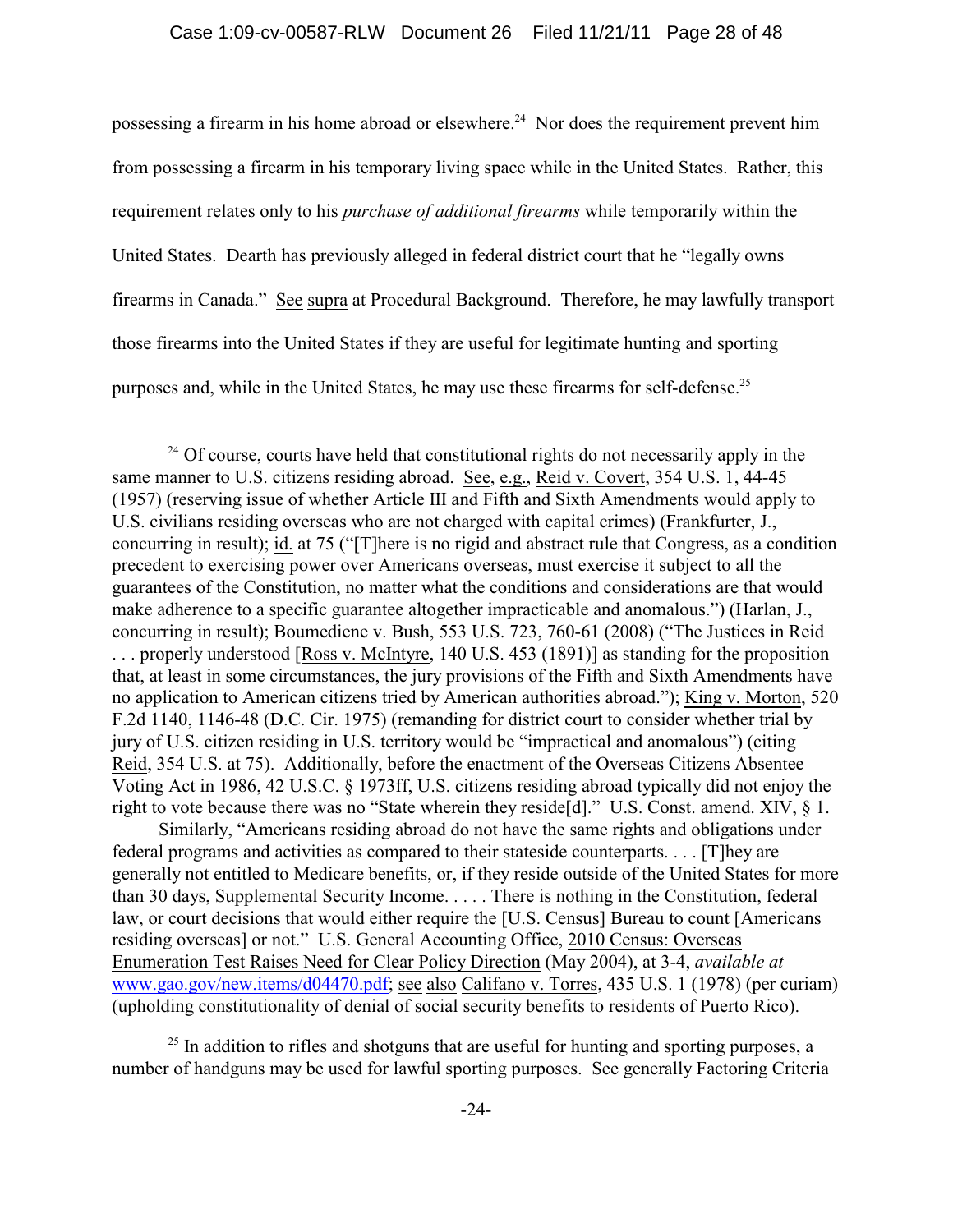Additionally, he may rent a firearm from a licensed firearms dealer for lawful sporting purposes. He may also lawfully possess a handgun owned by another person, such as a relative or friend, for lawful sporting purposes while visiting the United States. Thus, because the State residency requirement does not prohibit Dearth's possession of any firearm, if the Court deems it necessary to apply a constitutional means-end analysis, it should apply no more than intermediate scrutiny. See Osterweil v. Bartlett, F. Supp. 2d , 2011 WL 1983340, at \*10 (N.D.N.Y. May 20, 2011) (concluding that "intermediate scrutiny is the appropriate level of scrutiny" for statute limiting issuance of firearms permits to New York residents and nonresidents employed in New York because Heller's "description of a list of presumptively lawful regulatory measures is at least implicitly inconsistent with strict scrutiny" and "the burden imposed by this law falls at least one level outside the core right recognized in Heller, i.e., the right of a law abiding individual to keep and carry a firearm for the purposes of self-defense in the home").

Plaintiffs' arguments to the contrary are unpersuasive. First, the fact that Plaintiffs allege that Dearth is a law-abiding individual does not mandate the application of a more stringent standard of scrutiny, any more than did the laws at issue in Heller II, which were also challenged by self-identified law-abiding individuals. See Mem. of Points and Auth. in Supp. of Pl. Mot. for Summ. J. [Doc. No. 23-1] ("Pl. MSJ") at 15.<sup>26</sup> Second, Plaintiffs contend that strict scrutiny is

for Weapons, *available at* www.atf.gov/forms/download/atf-f-5330-5.pdf. These include the FEG P9M 9 mm pistol, KSN Kareen 9 mm pistol, CZ 75B 9 mm pistol, and the Sig Arms P229S .357 pistol.

<sup>&</sup>lt;sup>26</sup> See also Kachalsky v. Cacace, F. Supp. 2d , 2011 WL 3962550, at  $*26$  (S.D.N.Y. Sept. 2, 2011) (applying intermediate scrutiny to Second Amendment challenge by law-abiding citizens to New York State firearms licensing laws), appeal docketed; GeorgiaCarry.Org., Inc. v. Georgia, 764 F. Supp. 2d 1306, 1317 (M.D. Ga. 2011) (applying intermediate scrutiny to Second Amendment challenge by nonprofit organization, religious institution, and individuals to law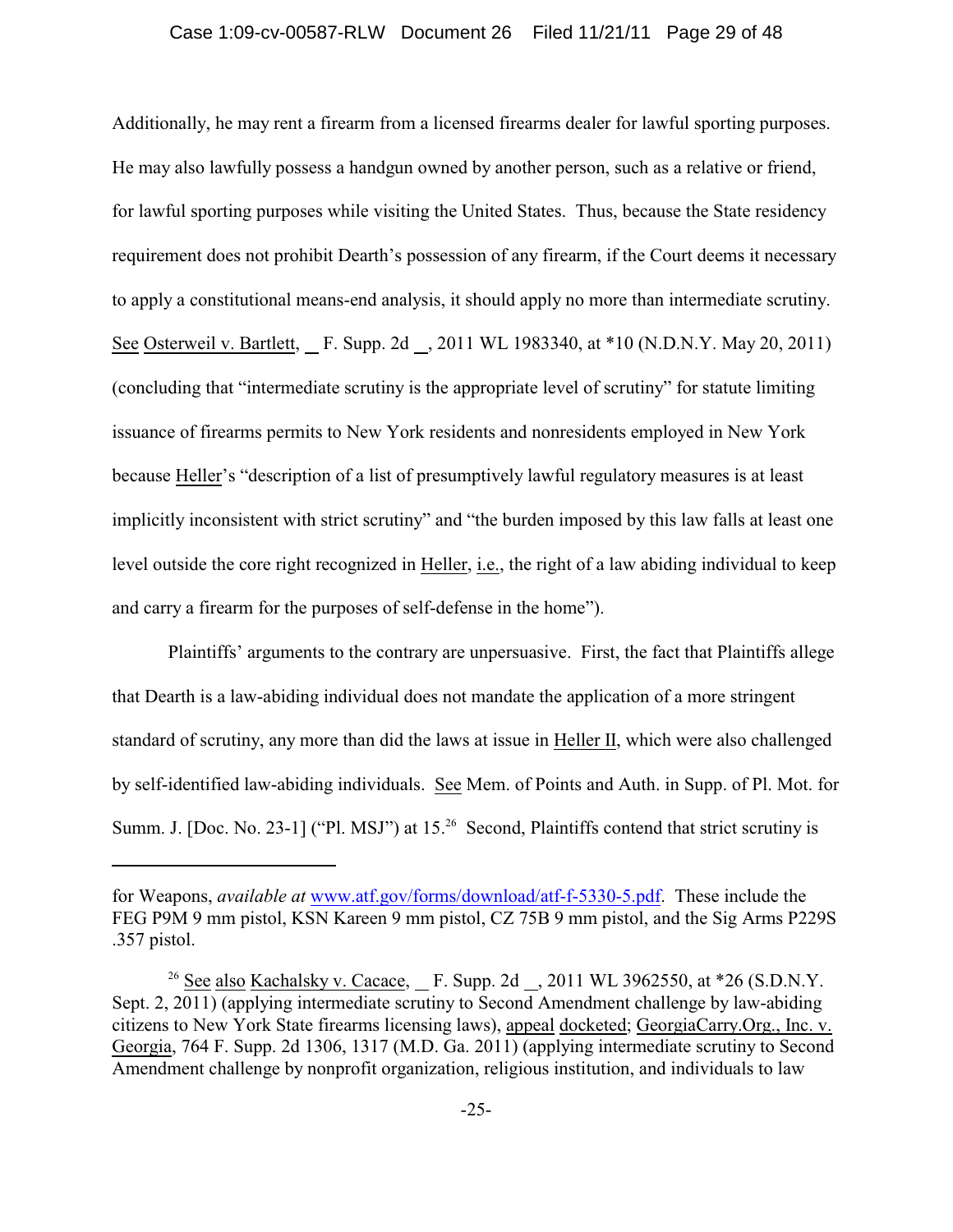### Case 1:09-cv-00587-RLW Document 26 Filed 11/21/11 Page 30 of 48

applicable here because the core right protected by the Second Amendment has been held to be a fundamental right. "The [Supreme] Court has not said, however, and it does not logically follow, that strict scrutiny is called for whenever a fundamental right is at stake." Heller II, 2008 WL 4551558, at \*8 (citing Ward v. Rock Against Racism, 491 U.S. 781, 791 (1989); Marzzarella, 614 F.3d at 96; United States v. Chester, 628 F.3d 673, 682 (4th Cir. 2010); and Adam Winkler, Scrutinizing the Second Amendment, 105 Mich. L. Rev. 683, 697-98, 700 (2007)). Therefore, that the Second Amendment protects rights that are "fundamental," McDonald v. City of Chicago, 130 S. Ct. 3020, 3036-42 (2010), does not mandate application of strict scrutiny to Plaintiffs' claim.

In sum, because the State residency requirement does not prohibit the possession of firearms by Plaintiff Dearth, if the Court deems it necessary to apply a constitutional means-end analysis, it should apply no more than intermediate scrutiny.

# **2. The State Residency Requirement Substantially Relates to the Important Governmental Interest in Protecting Public Safety and Combating Violent Crime.**

To satisfy intermediate scrutiny, "a statutory classification must be substantially related to an important governmental objective." Clark v. Jeter, 486 U.S. 456, 461 (1988). As applied here, intermediate scrutiny requires a showing of "a tight 'fit' between the [laws] and an important or substantial governmental interest, a fit that 'employs not necessarily the least

prohibiting carrying of firearms in a place of worship), appeal docketed; Peterson v. LaCabe, 783 F. Supp. 2d 1167, 1177-78 (D. Colo. 2011) (applying intermediate scrutiny to Second Amendment challenge to state law requiring applicant for permit to carry concealed weapon to be state resident), appeal docketed; Peruta v. County of San Diego, 758 F. Supp. 2d 1106 (S.D. Cal. 2010) (intermediate scrutiny applied to Second Amendment challenge by county residents to sheriff's policy of requiring applicant for license to carry concealed weapon to demonstrate "good cause" for its issuance), appeal docketed.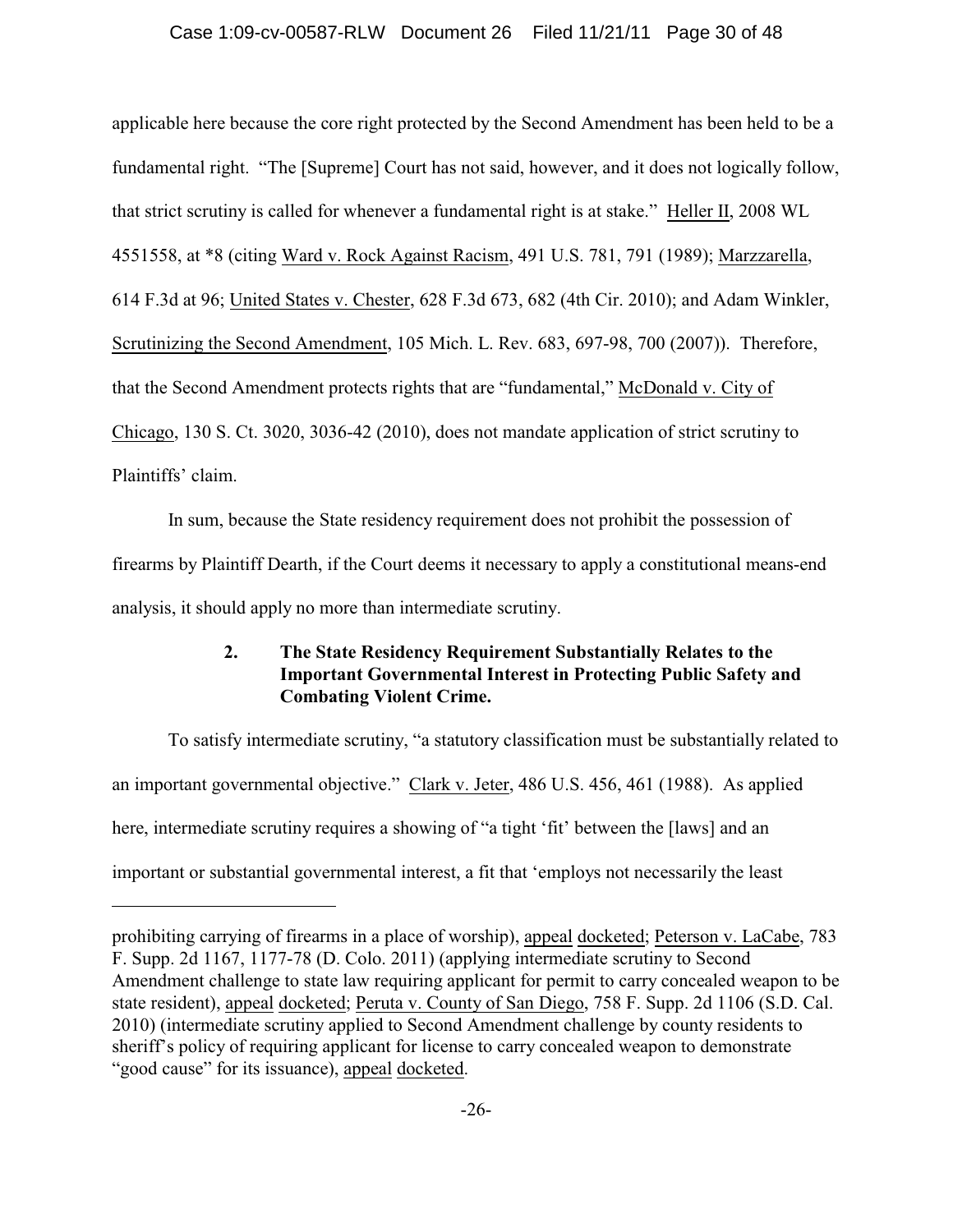#### Case 1:09-cv-00587-RLW Document 26 Filed 11/21/11 Page 31 of 48

restrictive means but . . . a means narrowly tailored to achieve the desired objective.'" Heller II, 2011 WL 4551558, at \*10 (quoting Board of Trustees of State Univ. of N.Y. v. Fox, 492 U.S. 469, 480 (1989)). This requirement is "satisfied so long as the regulation promotes a substantial governmental interest that would be achieved less effectively absent the regulation, and the means chosen are not substantially broader than necessary to achieve that interest." Id. (quoting Ward, 491 U.S. at 782-83).

Applying intermediate scrutiny, the State residency requirement relates substantially to the important governmental objective of reducing violent crime and protecting public safety. As explained above, the challenged federal laws are part of a comprehensive scheme regulating commerce in firearms by curbing illegal trafficking of firearms between States. See Huddleston v. United States, 415 U.S. 814, 824 (1974). Congress determined that such restrictions were necessary following a seven-year investigation of violent crime, during which Congress heard testimony from police officials and others about the ease and frequency with which individuals had evaded State requirements for firearms purchases by crossing nearby State lines, and then using the purchased handguns in criminal activities. See supra at 7-13.

Based on this testimony, Congress found "that there is a widespread traffic in firearms moving in or otherwise affecting interstate commerce, and that the existing Federal controls over such traffic do not adequately enable the States to control this traffic within their own borders through the exercise of their police power." Pub. L. No. 90-351, Title IV, § 901(a)(1), 82 Stat. at 225. It also found that "the ease with which any person can acquire firearms. . . is a significant factor in the prevalence of lawlessness and violent crime in the United States." Id. The D.C. Circuit has stated that "[t]hese two findings express the widely accepted knowledge that there is a

-27-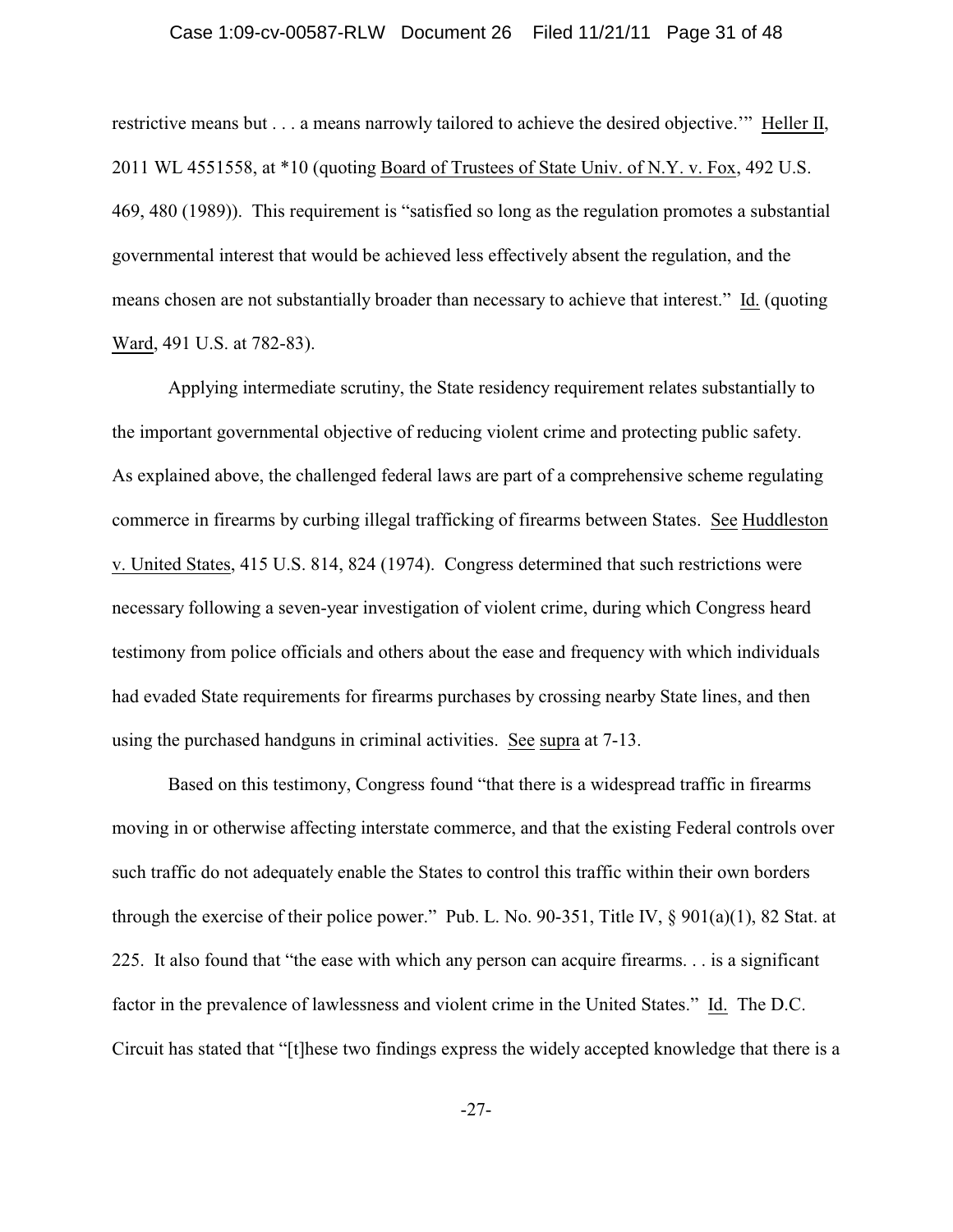#### Case 1:09-cv-00587-RLW Document 26 Filed 11/21/11 Page 32 of 48

vast interstate market in firearms that makes the states unable to control the flow of firearms across their borders or to prevent the crime inevitably attendant to the possession of such weaons once inside their borders." Navegar, Inc. v. United States, 192 F.3d 1050, 1063 (D.C. Cir. 1999).

Congress also found "that the sale or other disposition of concealable weapons by importers, manufacturers, and dealers holding Federal licenses, to *nonresidents* of the State in which the licensees' places of business are located, *has tended to make ineffective the laws*, regulations, and ordinances *in the several States* and local jurisdictions regarding such firearms." Pub. L. No. 90-351, Title IV, § 901(a)(5), 82 Stat. at 225 (emphasis added). Congress's investigations revealed a "serious problem of individuals going across State lines to procure firearms which they could not lawfully obtain or possess in their own State and without the knowledge of their local authorities." Ex. 2 at 19. The investigation established that "[n]ot only is mail order a means of circumventing State and local law, but the over-the-counter sale of firearms, primarily handguns, to persons who are not residents of the locale in which the dealer conducts his business, affords similar circumvention." Id. at 3. Congress therefore concluded "that only through adequate Federal control over interstate and foreign commerce in these weapons, and over all persons engaging in the business of importing, manufacturing, or dealing in them, can this grave problem be properly dealt with, and effective State and local regulation of this traffic be made possible." Pub. L. No. 90-351, Title IV,  $\S$  901(a)(3), 82 Stat. at 225.

To that end, Congress included, in both the Omnibus Crime Control Act and the Gun Control Act, statutory provisions "designed to prevent the avoidance of state and local laws controlling firearms by the simple expediency of crossing a State line to purchase one." H. Rep. No. 90-1577, at 14; see also 1968 U.S.C.C.A.N. at 2204. These provisions included 18 U.S.C.

-28-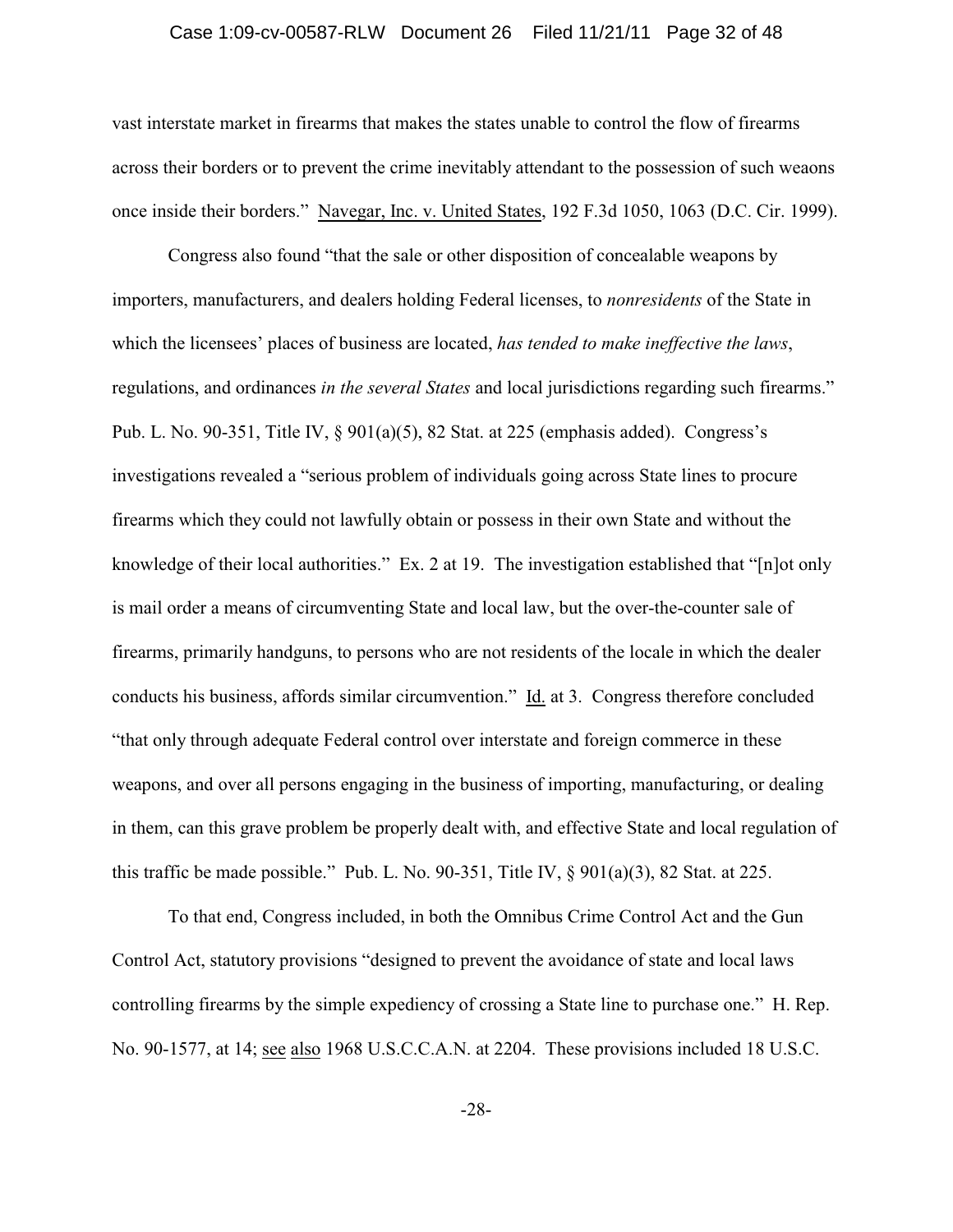§ 922(b)(3), which prohibits licensed firearms dealers from selling firearms to individuals who do not reside in the same State as the dealer's place of business.

Congress also determined that "the lawmakers of each State are best able to determine the conditions and needs within their own borders and to pass appropriate legislation in regard to the use of handguns." Ex. 2 at 5. Accordingly, Congress "endeavored to draft legislation which would give State and local officials notice of the flow of handguns into their jurisdictions so as to enable them to regulate their use as dictated by applicable local laws." Id. Under Section 922(b)(3), federal firearms licensees may provide "the loan or rental of a firearm to any person for temporary use for lawful sporting purposes." 18 U.S.C. § 922(b)(3)(B). A licensee may also sell or deliver "any rifle or shotgun to a resident of a State other than a State in which the licensee's place of business is located if the transferee meets in person with the transferor to accomplish the transfer, and the sale, delivery, and receipt fully comply with the legal conditions of sale in both such States." Id.  $\S 922(b)(3)(A)$ . But the licensee may not transfer a handgun to a non-licenseholder whom "the licensee knows or has reasonable cause to believe does not reside in . . . the State in which the licensee's place of business is located." Id. § 922(b)(3).

As Congress made clear, the goal of the State residency requirement is to protect public safety and combat violent crime – a well-established *compelling* government interest. See United States v. Salerno, 481 U.S. 739, 748, 750 (1987) (noting that the Supreme Court has "repeatedly held that the Government's regulatory interest in community safety can, in appropriate circumstances, outweigh an individual's liberty interest" and that the government's "general interest in preventing crime is compelling"); Schall v. Martin, 467 U.S. 253, 264 (1984) ("The legitimate and compelling state interest in protecting the community from crime cannot be

-29-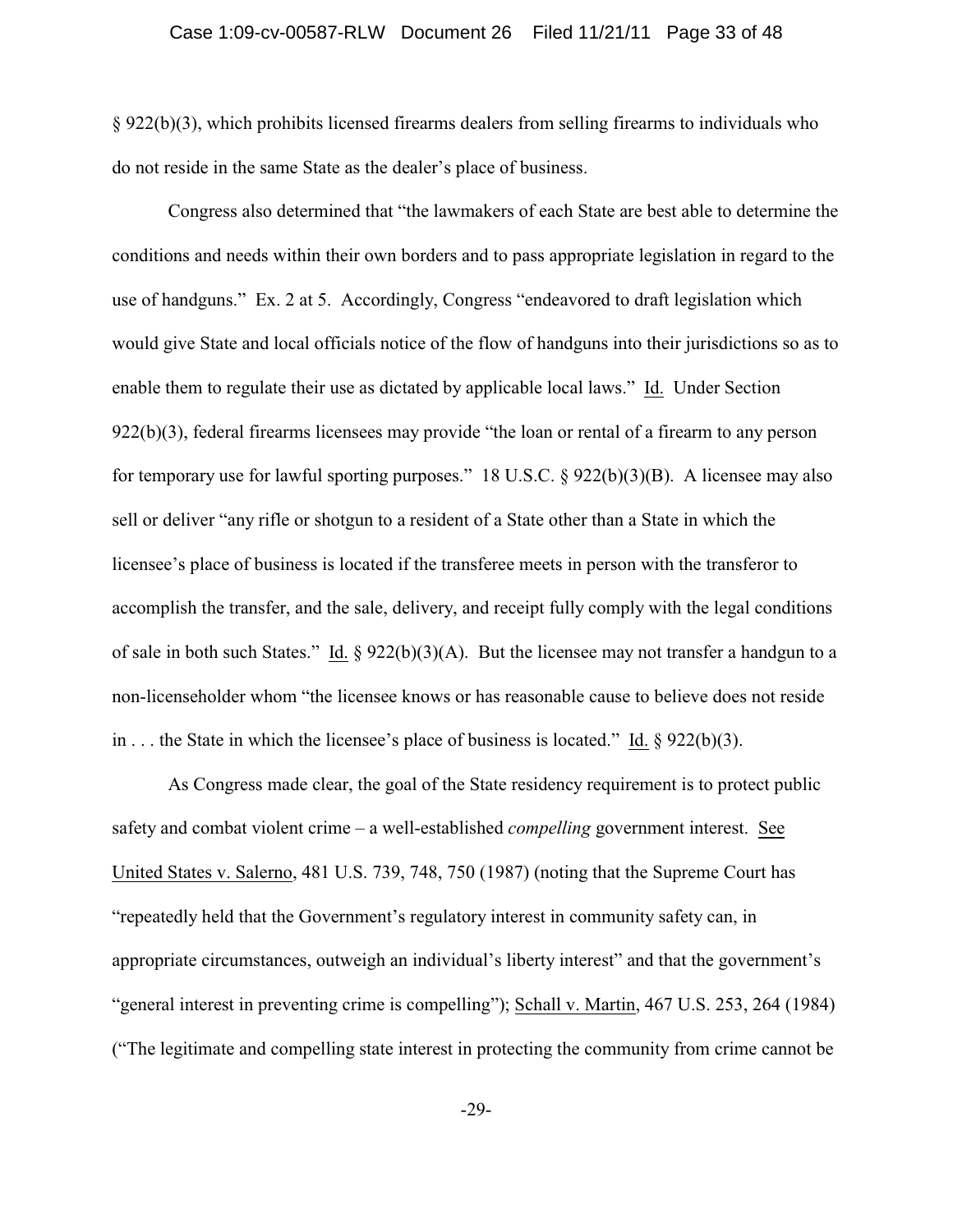#### Case 1:09-cv-00587-RLW Document 26 Filed 11/21/11 Page 34 of 48

doubted.") (citation and internal punctuation omitted); see also Heller II, 2011 WL 4551558, at \*10 (explaining that it is an "important governmental interest[]" to "aid in crime control"). Specifically, the general restriction on interstate transactions in firearms was designed to "to aid state and local gun control efforts by reducing the flow of firearms from loose-control to tight-control states." Franklin E. Zimring, Firearms and Federal Law: The Gun Control Act of 1968, 4 J. Legal Stud. 133, 134 (1975).

The challenged provisions, as applied to Plaintiffs, substantially relate to this purpose.<sup>27</sup> Permitting the class of citizens who reside abroad (or any non-U.S. resident) to purchase firearms in any State would undermine Congress's intent to curb illegal trafficking between States and would give greater rights to visitors to the United States than to residents.<sup>28</sup> Because 18 U.S.C.  $\delta$ 922(a)(3)'s general restriction on bringing firearms obtained outside one's State of residence into the State where one resides cannot apply to U.S. citizens who do not reside in any State, U.S. citizens who reside abroad would be permitted to purchase a handgun (or many handguns) in States with the most lenient firearms laws. They could then  $-$  as "stateless" individuals not subject to  $\S 922(a)(3)$  – transport these firearms to any other U.S. State. But it is this specific

 $27$  Plaintiff Dearth may not challenge the State residency requirement except as it applies to him. See Broadrick v. Oklahoma, 413 U.S. 601, 610 (1973) ("[A] person to whom a statute may constitutionally be applied will not be heard to challenge that statute on the ground that it may conceivably be applied unconstitutionally to others, in other situations not before the Court. A closely related principle is that constitutional rights are personal and may not be asserted vicariously.") (citations omitted). And as explained below, Plaintiff SAF may not challenge this requirement except to sue as a representative of its member Stephen Dearth. See infra Part V.

 $28$  U.S. citizens who reside in a State may only purchase a handgun in the State in which they reside. They may purchase a rifle or shotgun from a licensed dealer in a State in which they do not reside if they appear in person and if the sale complies with the laws of their State of residence and the dealer's State of residence. See 18 U.S.C. § 922(b)(3)(A).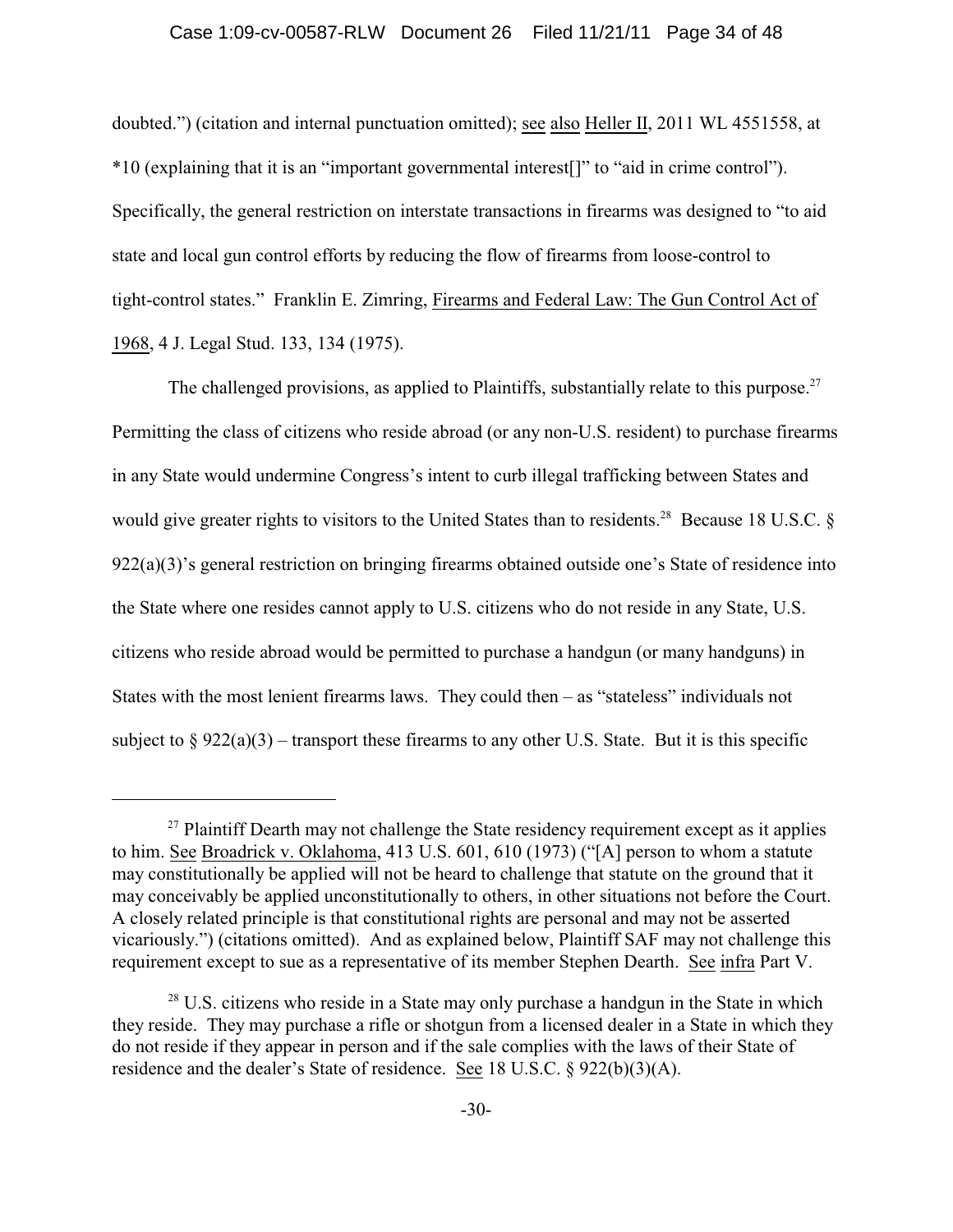#### Case 1:09-cv-00587-RLW Document 26 Filed 11/21/11 Page 35 of 48

problem – "the flow of firearms from loose-control to tight-control states"<sup>29</sup> – that Congress aimed to redress in enacting the challenged provisions. Notably, while Plaintiff Dearth alleges that he plans to "store" the firearms he wishes to purchase "at his relatives' home in Mount Vernon, Ohio," Compl. ¶ 11, he never states that he intends to *buy* these firearms in the State of Ohio. And if Plaintiff Dearth were to purchase these firearms in a State with more lenient firearms laws than the State in which he intends to use them, he will be undermining the purpose for which Congress enacted the State residency requirement.

Moreover, the "fit" between this goal and the State residency requirement is substantial. The purpose of the challenged provisions is to control the interstate commerce of firearms, not to prohibit non-resident Americans from using firearms while they are visiting the United States. Congress was justifiably concerned about the ease and frequency with which individuals could avoid State-law requirements for firearms purchases simply by crossing State lines, and the acquisition of firearms by legal aliens, who frequently smuggled such weapons out of the country.<sup>30</sup> At the same time, Congress did not wish to place any unnecessary restrictions on non-

<sup>&</sup>lt;sup>29</sup> Zimring, Firearms and Federal Law, 4 J. Legal Stud. at 134; <u>see also supra</u> at  $7-13$ .

<sup>&</sup>lt;sup>30</sup> Plaintiffs' contention that "[t]he possibility that overseas residents might be engaging in disqualifying criminal activity undetectable to domestic authorities is irrelevant" to the meansend analysis because "convictions in foreign courts do not disqualify Americans from possessing guns under federal law," Pl. MSJ at 17, misses the point. The relevant issue is not convictions abroad, but the compelling circumstances that brought Congress to enact the State residency requirement. These concerns continue to be relevant today. Firearms trafficking – the movement of firearms from the legal marketplace to illicit markets – is "one of the most pressing problems in the firearms industry today," one that "reaches across U.S. borders, affecting other countries and U.S. citizens living abroad." ATF Publication 3317.6, Project Gunrunner: The Southwest Border Initiative, *available at* www.atf.gov/publications/download/p/atf-p-3317-6-pdf. Eliminating the State residency requirement would open up additional avenues for firearms traffickers to obtain weapons, which would undermine the significant law enforcement concerns that prompted the requirement's passage.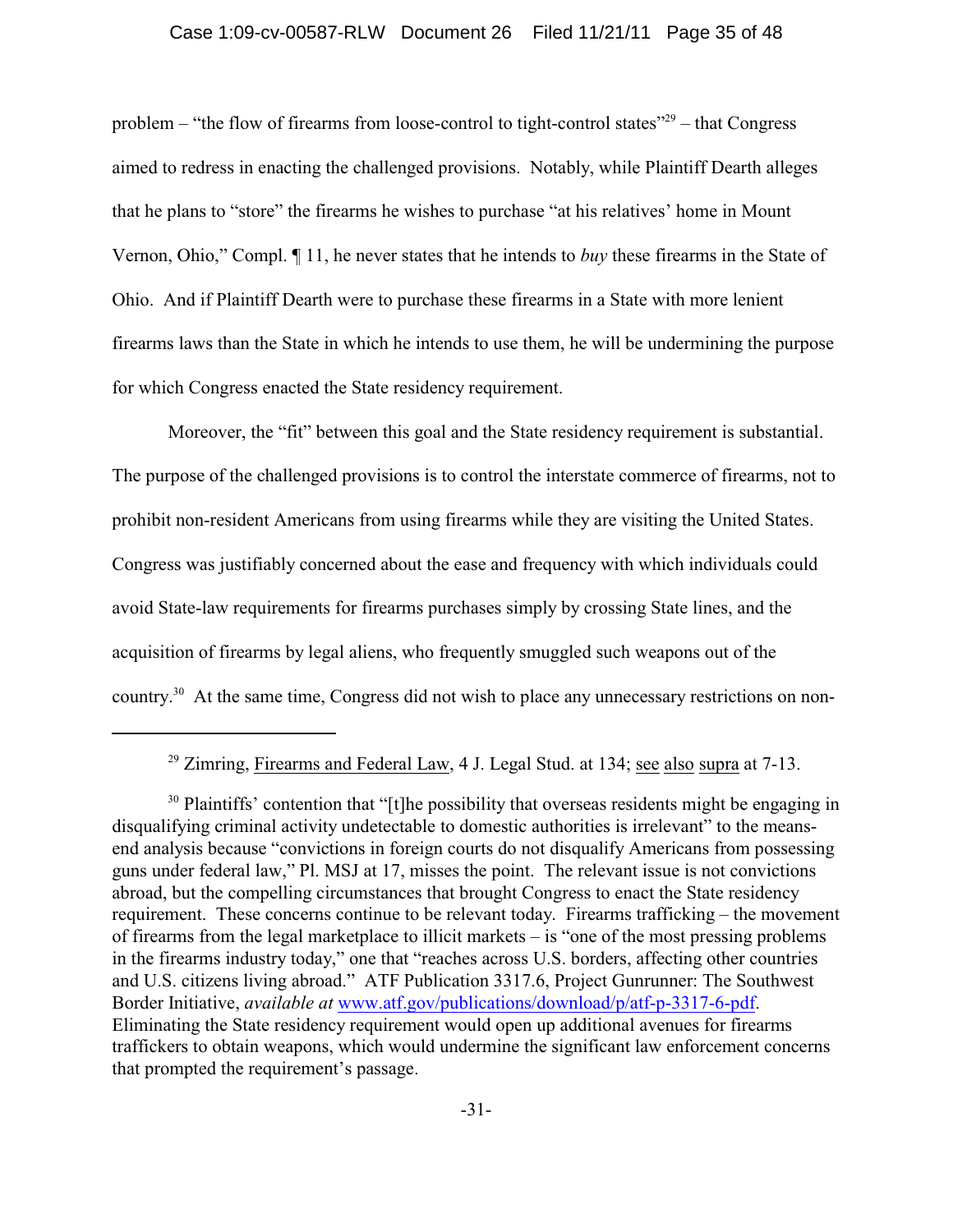#### Case 1:09-cv-00587-RLW Document 26 Filed 11/21/11 Page 36 of 48

State residents temporarily visiting another State who wished to use firearms for lawful sporting purposes such as hunting, trapshooting, or target shooting. Rather than prohibiting altogether the transfer of firearms to non-State residents, Congress decided to permit federal firearms licensees to loan or rent firearms to any person for temporary use for lawful sporting purposes.

Thus, Plaintiffs are mistaken in contending that the "sporting purposes" exceptions of §§ 922(a)(9) and 922(b)(3) are at odds with the purposes for which Congress enacted these provisions. See Pl. MSJ at 11, 17. To the contrary, these exceptions are appropriate and entirely consistent with the underlying purpose of the State residency requirement. As explained above, in enacting the Gun Control Act – which included the provision now codified as 18 U.S.C.  $§ 922(b)(3)$  – Congress expressly stated that it did not wish to "place any undue or unnecessary Federal restrictions or burdens on law-abiding citizens with respect to the acquisition, possession, or use of firearms appropriate to the purpose of hunting, trapshooting, target shooting, personal protection, or any other lawful activity." Pub. L. No. 90-351, § 901(b), 82 Stat. at 226. And the exception in Section 922(a)(9) was included to avoid the "disastrous effect upon the international tourism that is associated with legitimate hunting by licensed persons for sporting purposes, in our Western States in particular," that a complete prohibition on receipt of firearms by non-residents would have had. See 137 Cong. Rec. S9087-02, S9091 (June 28, 1991). Congress concluded that the exception would not contribute to the interstate flow of firearms from loose-control to tight-control States, as any "receipt . . . for lawful sporting purposes" by non-resident U.S. citizens, 18 U.S.C. § 922(a)(9), would occur only in the time-bounded context of "a loan or rental of a firearm . . . for *temporary* use for lawful sporting purposes." 18 U.S.C.  $\S 922(a)(5)$ , (b)(3) (emphasis added). Accordingly, the sporting purposes provisions represent

-32-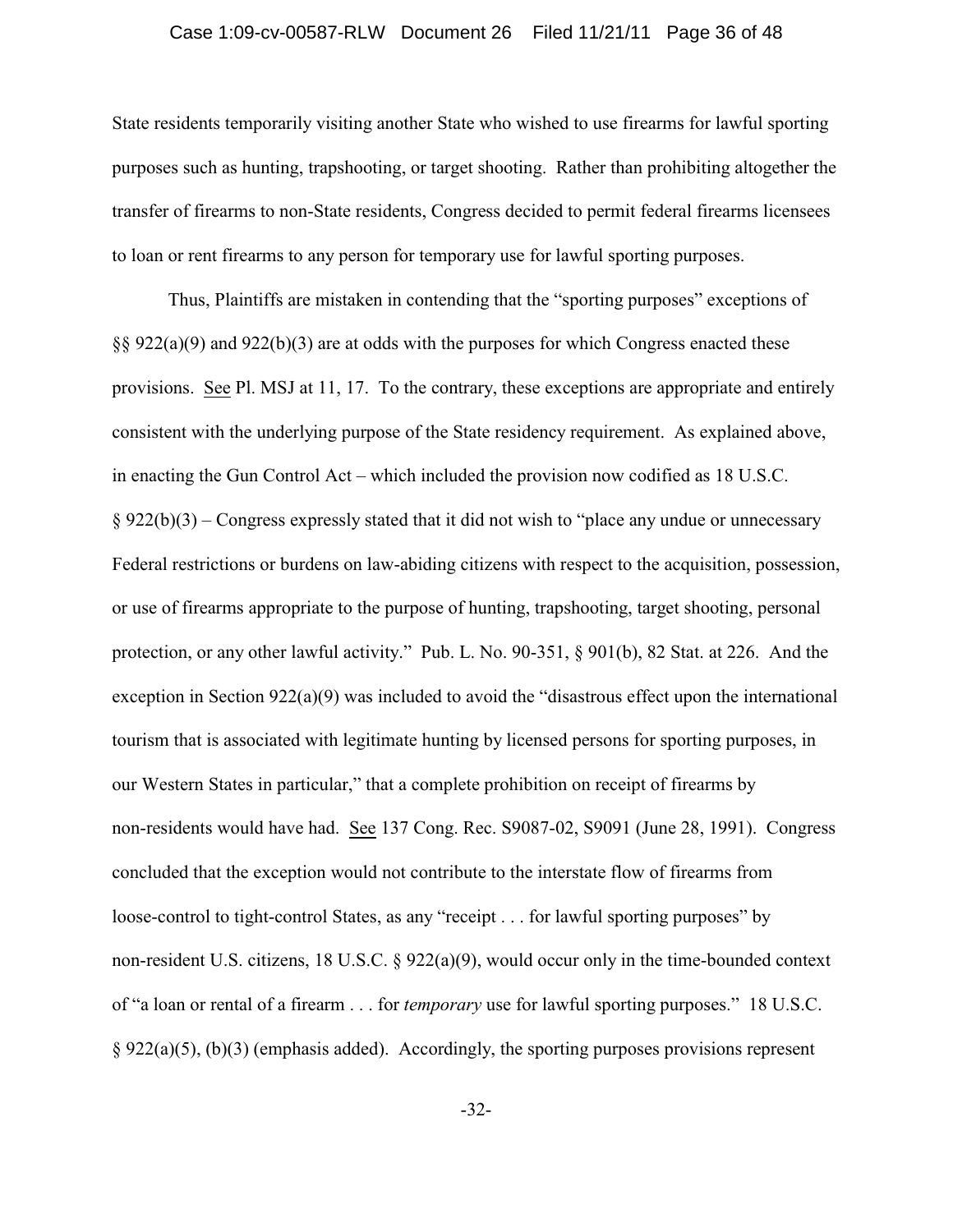#### Case 1:09-cv-00587-RLW Document 26 Filed 11/21/11 Page 37 of 48

sensible exceptions to the general prohibition on the acquisition of firearms by non-Stateresidents and are not at odds with the purposes for which the State residency requirement was enacted.

Furthermore, the vast majority of U.S. citizens reside in the United States and will not be prevented from purchasing firearms by these provisions. Cf. Osterweil, F. Supp. 2d , 2011 WL 1983340, at \*11 (firearms statute that "burdens only a narrow class of persons, i.e., otherwise qualified out-of-state residents who wish to obtain a license to carry a firearm in New York" satisfied intermediate scrutiny); Peterson v. LaCabe, 783 F. Supp. 2d 1167, 1177 (D. Colo. 2011) (firearms law satisfied intermediate scrutiny because, inter alia, it "burdens only a narrow class of persons, i.e., otherwise qualified out-of-state residents who wish to obtain a license to carry a concealed weapon in Colorado"), appeal docketed. The likely small subset of U.S. citizens who reside solely overseas but wish to use firearms while visiting the United States may (1) rent firearms for lawful sporting purposes during their visit, see 18 U.S.C.  $\S 922(a)(5)$ , (b)(3)  $\&$  (a)(9); (2) access firearms purchased before moving abroad; (3) transport into the United States firearms they lawfully possess in their countries of residence that are useful for legitimate hunting and sporting purposes, see 18 U.S.C. § 925(d)(3); and (4) possess a firearm owned by another person, such as a friend or relative, for lawful sporting purposes.<sup>31</sup> As applied to Plaintiff Dearth, the State residency requirement does not prevent him from transporting into the United States the firearms he legally owns in Canada that are useful for legitimate sporting purposes, renting firearms from an licensed dealer in the United States for lawful sporting purposes, or

 $31$  Moreover, U.S. citizens who reside abroad but continue to "maintain a home" in the United States may purchase a firearm for any lawful purpose in the state in which that home is located. 27 C.F.R. § 478.11.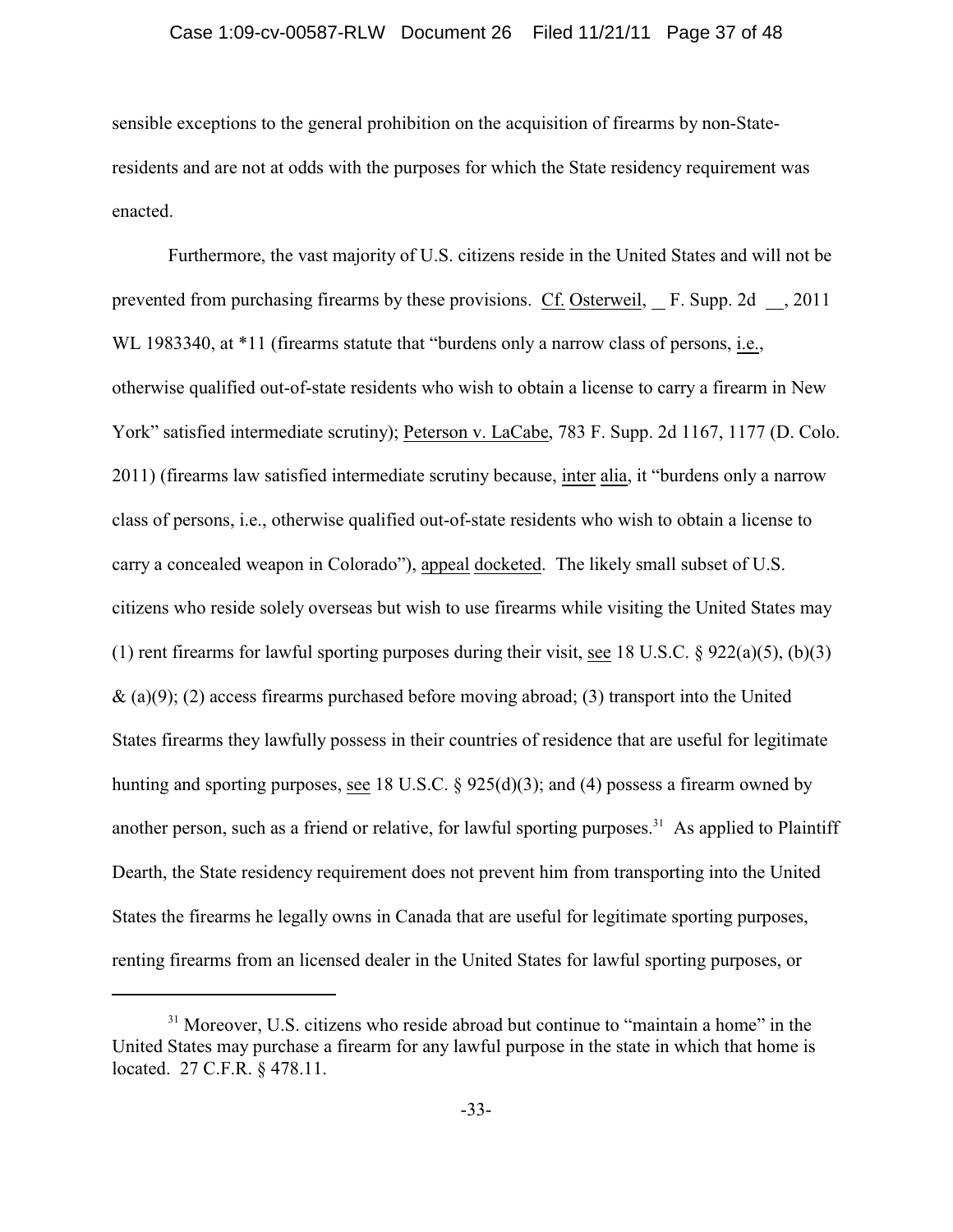borrowing firearms from another person for lawful sporting purposes.

Thus, the restriction on the purchase of firearms only by "stateless" American citizens substantially relates to the general policy of supplementing State firearms laws by regulating the interstate flow of firearms. Cf. Navegar, 192 F.3d at 1063 (Congress's findings in enacting the Gun Control Act "attest to Congress' concern over a significant interstate commerce in firearms, and the need to regulate possession of firearms to control the unwanted flow of firearms across state lines."); United States v. Petrucci, 486 F.2d 329, 331 (9th Cir. 1973) ("Illegal intrastate transfer of firearms is part of a pattern which affects the national traffic and Congress can validly enact a comprehensive program regulating all transfers of firearms."). The challenged provisions therefore do not violate the Second Amendment.

# **II. THE CHALLENGED PROVISIONS DO NOT INFRINGE PLAINTIFFS' FREEDOM TO TRAVEL INTERNATIONALLY.**

Plaintiffs' claim that 18 U.S.C.  $\S$ § 922(a)(9) and (b)(3) violate the Fifth Amendment "right to international travel," Pl. MSJ at 20-25, is similarly meritless. First, as the Supreme Court has made clear, "the 'right' of international travel has been considered to be no more than an aspect of the 'liberty' protected by the Due Process Clause of the Fifth Amendment. As such this 'right,' the Court has held, can be regulated within the bounds of due process." Haig v. Agee, 453 U.S. 280, 306-07 (1981) (citation omitted). Second, because these provisions do not prevent Plaintiff Dearth from traveling internationally, they do not implicate any Fifth Amendment liberty interest in international travel. Nor is there any incidental effect on Plaintiffs' liberty interest in traveling internationally, but even if there were such an incidental effect, it would be rationally related to the legitimate legislative purpose of regulating interstate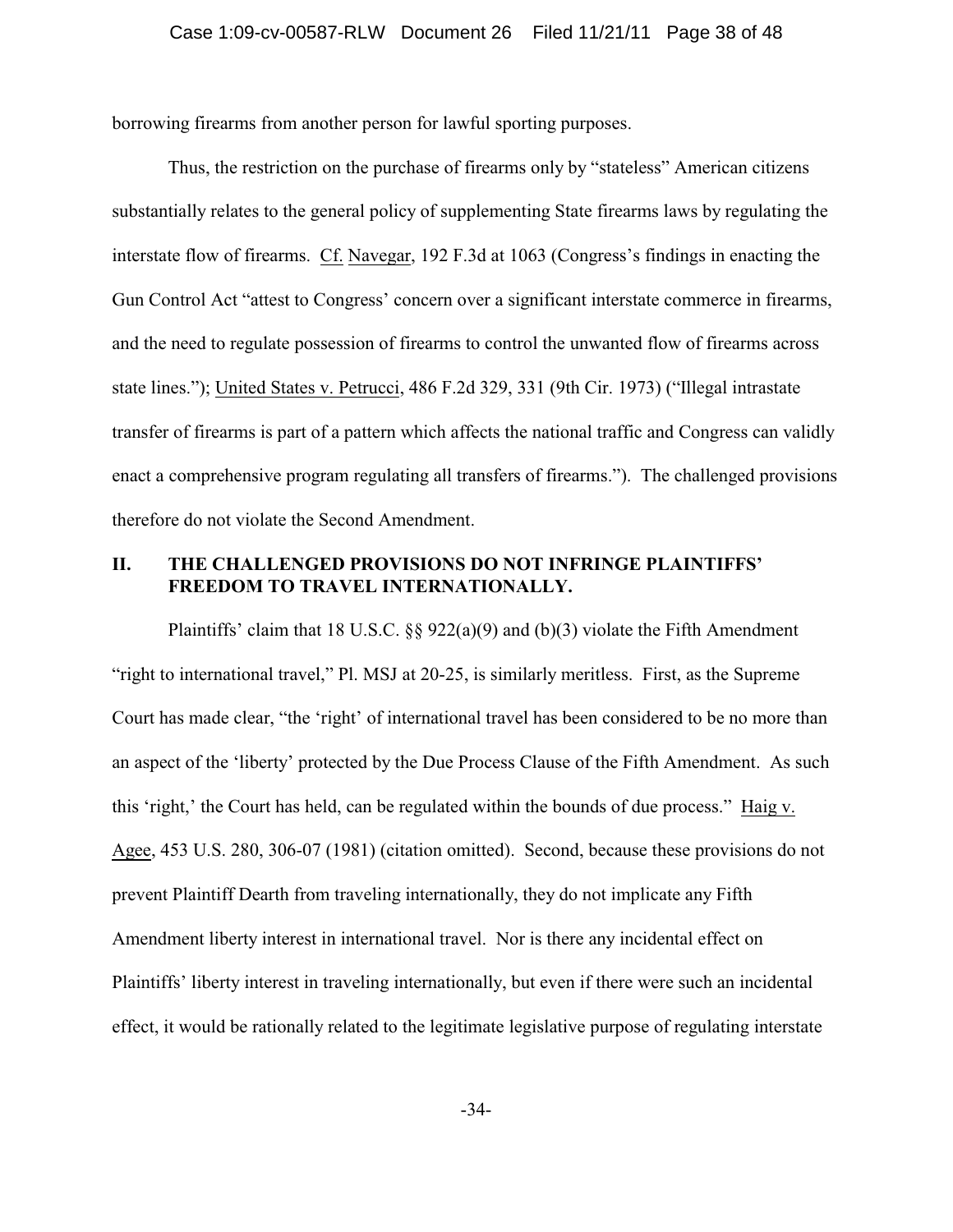commerce in firearms to combat violent crime.

Plaintiffs' reliance on Kent v. Dulles, 357 U.S. 116 (1958), for the proposition that a "right to international travel" exists is sorely misplaced. The Supreme Court has explained that "[b]oth <u>Kent</u> and Aptheker [v. Sec'y of State, 378 U.S. 500 (1964)] . . . were qualified the following term in Zemel v. Rusk, 381 U.S. 1 (1965)." Regan v. Wald, 468 U.S. 222, 241 (1984). As the Supreme Court clarified, "[i]n Kent, . . . the constitutional right to travel within the United States and the right to travel abroad were treated indiscriminately. That position has been rejected in subsequent cases." Id. at 241 n.25 (citing Haig, 453 U.S. at 306; Califano v. Aznavorian, 439 U.S. 170, 176-77 (1978)).

As a result, it is now well established that "the *freedom* to travel outside the United States must be distinguished from the *right* to travel within the United States," and that the former is "subject to reasonable governmental regulation." Haig, 453 U.S. at 306-07 (emphasis in original). Thus, as one constitutional law scholar has observed: "The Supreme Court has held that there is not a fundamental right to international travel and that therefore only a rational basis test will be used in evaluating restrictions on foreign travel." Erwin Chemerinsky, Constitutional Law: Principles and Policies 838 (2d ed. 2002).

Second, the caselaw relied on by Plaintiffs is inapplicable because the cited cases involve direct restrictions on the ability to travel internationally, such as the denial of a passport application. See Kent, 357 U.S. at 125-30 (employing the rule of constitutional avoidance to hold that Congress had not authorized the Secretary of State to deny plaintiffs' passports solely on account of their affiliation with the Communist Party because a contrary construction of the statute would implicate plaintiffs' ability to travel internationally, which the Supreme Court

-35-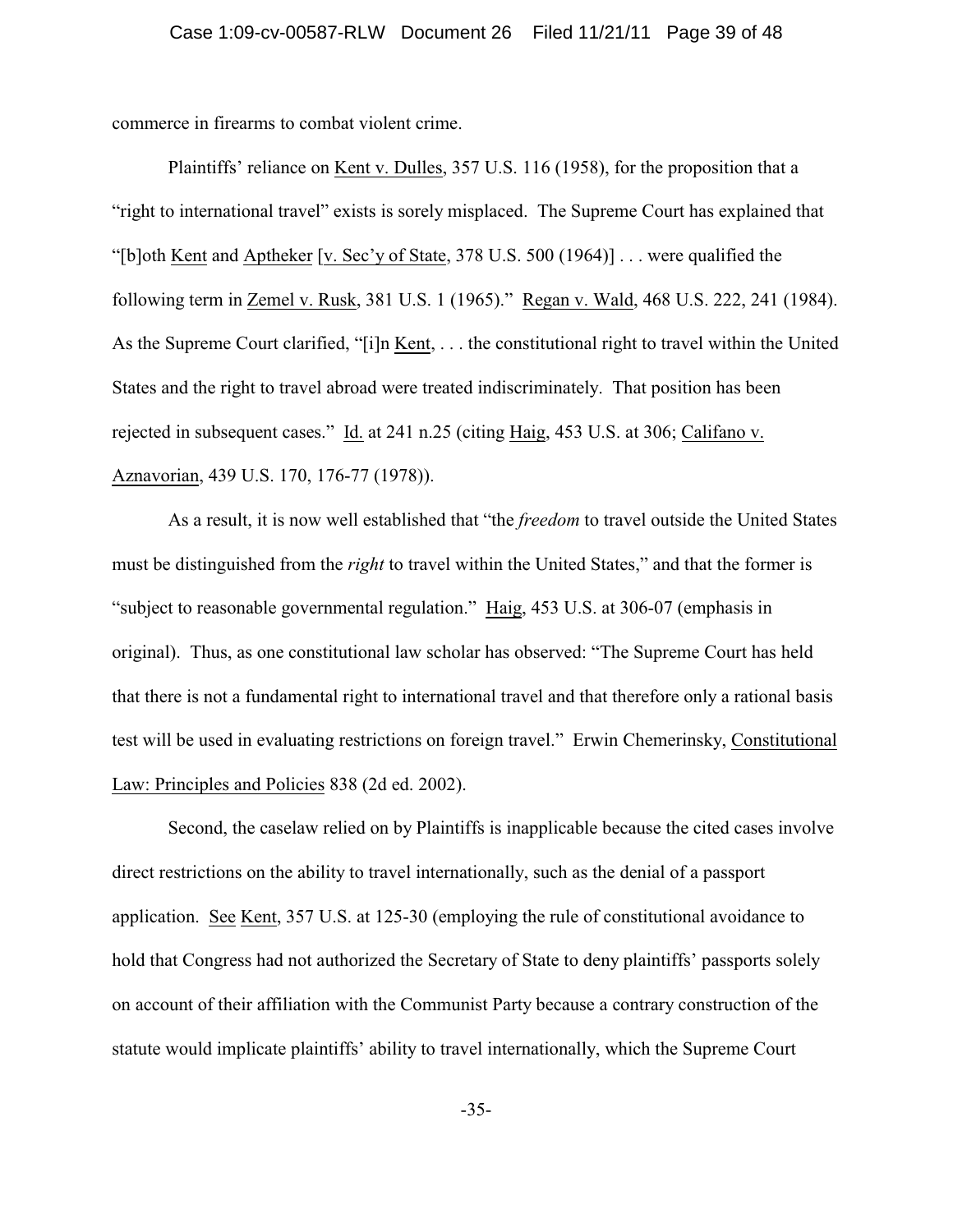#### Case 1:09-cv-00587-RLW Document 26 Filed 11/21/11 Page 40 of 48

viewed as "a part of the 'liberty' of which the citizen cannot be deprived without due process of law under the Fifth Amendment"); Aptheker, 378 U.S. at 514 (holding unconstitutional a provision of the Subversive Activities Control Act of 1950 that forbade issuance of a passport to a Communist Party member); Schneider v. Rusk, 377 U.S. 163, 164, 167-69 (1964) (denial of a passport to a naturalized U.S. citizen because she had resided for three years in the country of her birth was unconstitutional). Unlike the regulations or decisions at issue in these cases, the challenged provisions here do not restrict Plaintiffs' ability to travel internationally and thus do not implicate a Fifth Amendment liberty interest in international travel. The Fifth Circuit recognized this distinction in United States v. Lebman, 464 F.2d 68 (5th Cir. 1972). In dispensing with a similar challenge to Section 922(b)(3) based on the broader right to inter*state* travel, the Fifth Circuit found itself "unable to discern any inhibition on the non-resident firearm purchaser's right to travel occasioned by a statute regulating the sale of firearms to a non-resident by a licensed dealer." Lebman, 464 F.2d at 74. Similarly, here, the challenged provisions do not implicate any Fifth Amendment liberty interest or impose any restriction on travel.

Rather, at most, the challenged provisions, in combination with the definition of residency in 27 C.F.R. § 278.11, place a condition on Plaintiff Dearth's ability to purchase additional firearms in the United States for purposes other than sporting purposes – namely, that he must establish legal U.S. residency. But the Supreme Court has never held that the "the freedom to travel outside the United States," Haig, 453 U.S. at 306, includes the right to access all the rights of U.S. citizens with domestic residence. Indeed, the Court has suggested that Congress may validly regulate on the basis of individuals' residence in the United States. See Aznavorian, 439 U.S. at 177-78 (even plaintiff who challenged a provision restricting social

-36-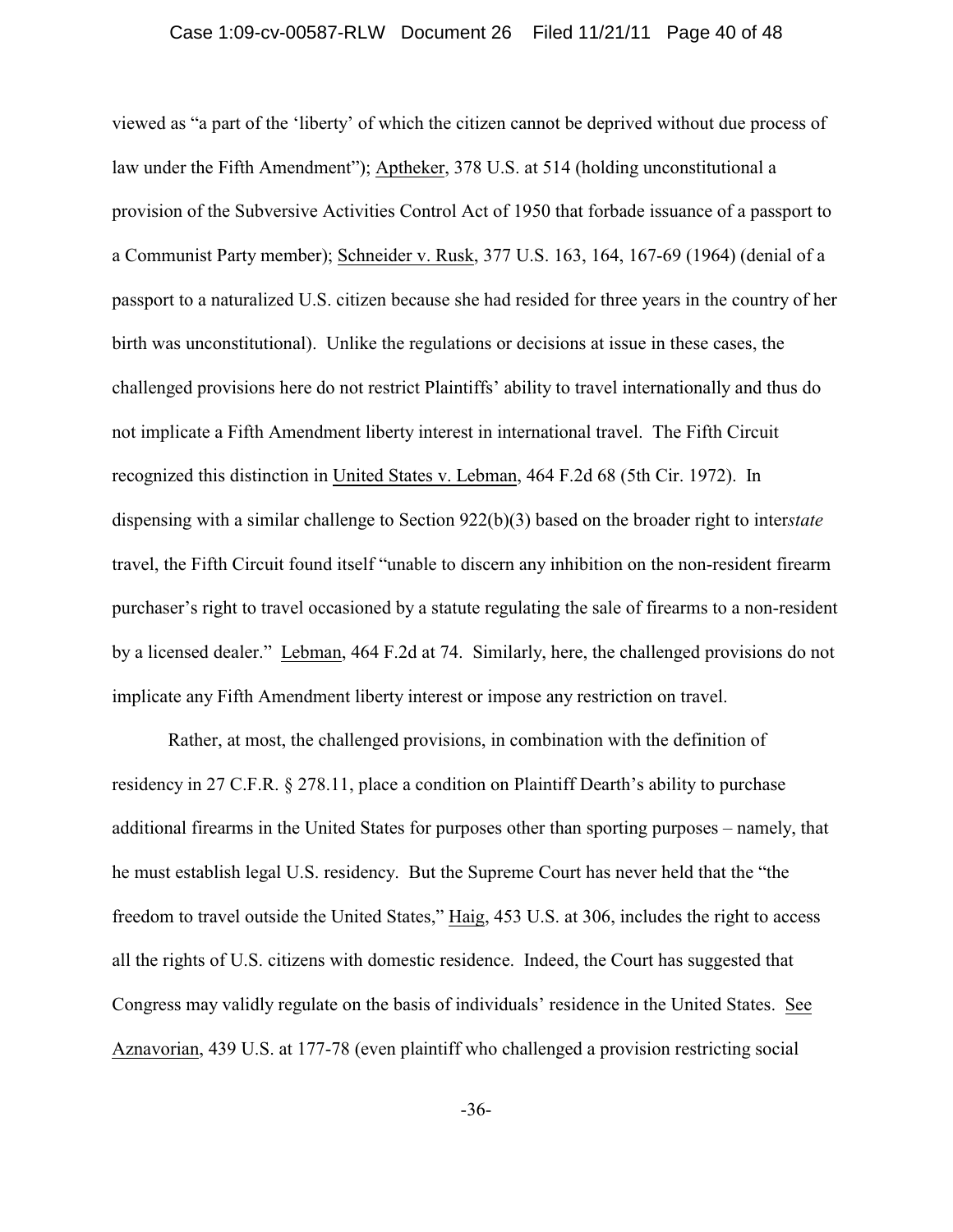security benefits of individuals who had traveled abroad for thirty days for an additional thirty days after their return, did "not question the constitutional validity of the basic decision of Congress to limit SSI payments to residents of the United States"); Califano v. Torres, 435 U.S. 1 (1978) (per curiam) (upholding constitutionality of denial of social security benefits to residents of Puerto Rico, who may be U.S. citizens); see also Romeu v. Cohen, 265 F.3d 118, 126-27 (2d Cir. 2001) ("A citizen's decision to move away from her State of residence will inevitably involve certain losses. She will lose the right to participate in that State's local elections, as well as its federal elections, the right to receive that State's police protection at her place of residence, the right to benefit from the State's welfare programs, and the right to the full benefits of the State's public education system. Such consequences of the citizen's choice do not constitute an unconstitutional interference with the right to travel."). Plaintiff Dearth's freedom to travel outside the United States is therefore not implicated by the challenged provisions.

But even if the provisions could be viewed as having an "incidental effect" on Plaintiff Dearth's liberty interest in traveling internationally, the Supreme Court has made clear that the "constitutionality [of such laws] does not depend on compelling justifications." Aznavorian, 439 U.S. at 177-78.<sup>32</sup> Instead, "[i]t is enough if the provision[s] [are] rationally based." Id. at 178.

 $32$  The caselaw cited by Plaintiffs does not establish otherwise. See Pl. MSJ at 21. These cases stand for the proposition that reviewing courts should "construe narrowly" statutes that "curtail or dilute" the liberty interest in traveling internationally, not that such statutes must survive strict scrutiny. (And as explained above, to the extent that Aptheker could have been understood as establishing otherwise, that understanding has been superseded.) In any event, Plaintiffs have failed to demonstrate that the challenged provisions directly restrict Dearth's ability to travel internationally, as in the cited cases. See Aptheker, 378 U.S. at 502 (denial of passport to individuals registered with Communist organizations); Lynd v. Rusk, 389 F.2d 940, 942-43 (D.C. Cir. 1967) (denial of passport to individuals who declined to provide absolute assurances that they would not travel to restricted areas); Hernandez v. Cremer, 913 F.2d 230, 232-33 (5th Cir. 1990) (U.S. citizen who presented authentic documents that conclusively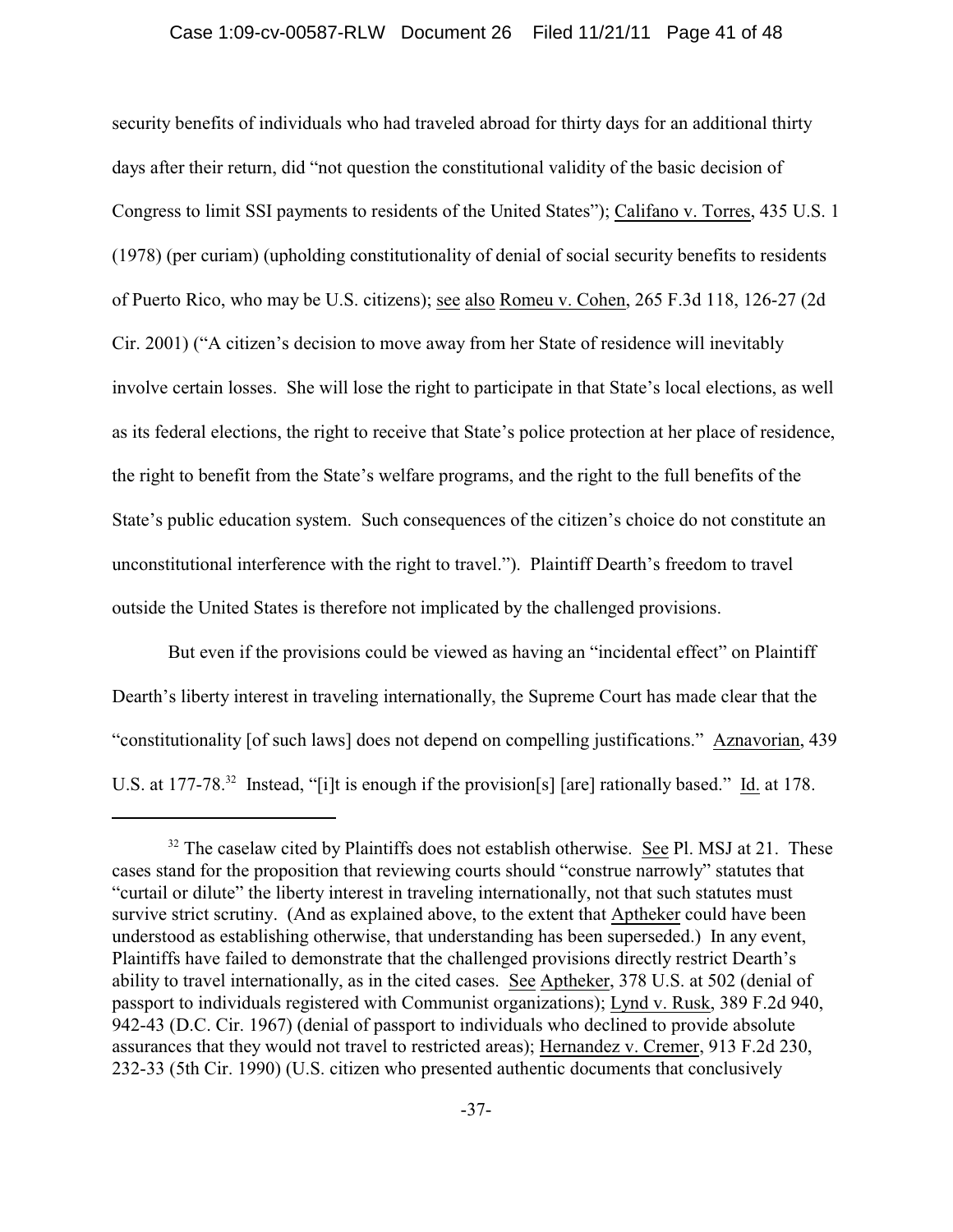As noted above, the Supreme Court's decisions after Kent and Aptheker demonstrate that the so-called "right to international travel" is "no more than an aspect of liberty that is subject to reasonable government regulation within the bounds of due process." Hutchins v. District of Columbia, 188 F.3d 531, 537 (D.C. Cir. 1999) (citing Haig, 453 U.S. at 306-07).<sup>33</sup> As demonstrated supra Part I.C.2, the challenged provisions not only survive rational basis review but also intermediate scrutiny because they relate substantially to Congress's compelling interest in combating violent crime and protecting public safety. As the Fifth Circuit has observed, "the distinction in Section 922(b)(3) between residents and non-residents" furthers Congress's objectives in enacting the statute, especially in light of Congress's explicit finding that "the sale or other disposition of concealable weapons . . . to non-residents of the State in which the licensees' places of business are located, has tended to make ineffective the laws, regulations, and ordinances in the several States and local jurisdictions regarding such firearms." Lebman, 464 F.2d at 74 (citing Omnibus Crime Control Act, Title IV, § 901(a)). For the same reasons,

established U.S. citizenship was denied entry to United States for 46 days because INS agent suspected the documents might be counterfeit).

<sup>&</sup>lt;sup>33</sup> Plaintiffs' reliance on Woodward v. Rogers, 344 F. Supp. 974 (D.D.C. 1972), for the proposition that "[c]ourts are sensitive to even coincidental infringements of international travel," Pl. MSJ at 22, is misplaced. Like the other caselaw cited by Plaintiffs, Woodward involved a direct restriction on a U.S. citizen's ability to travel internationally, namely, the denial of a passport application for failure to swear to an oath of allegiance. The court determined that no statutory provision expressly required such an oath, 344 F. Supp. at 982-85, and its decision emphasized the fact that the State Department had previously eliminated the oath-of-allegiance requirement before reinstating it. See id. at 988 ("[T]he Court. . . is at a loss to understand why the Oath requirement, which defendants apparently viewed as unnecessary from 1966 to 1971, is now so essential.") (footnote omitted). By contrast, the State residency requirement does not impose a direct restriction on the ability to travel internationally (such as a passport denial), and is expressly authorized by statute. Additionally, as explained above, Congress enacted this requirement after hearing evidence that such a requirement was necessary to prevent the easy evasion of State firearms laws simply by crossing State lines.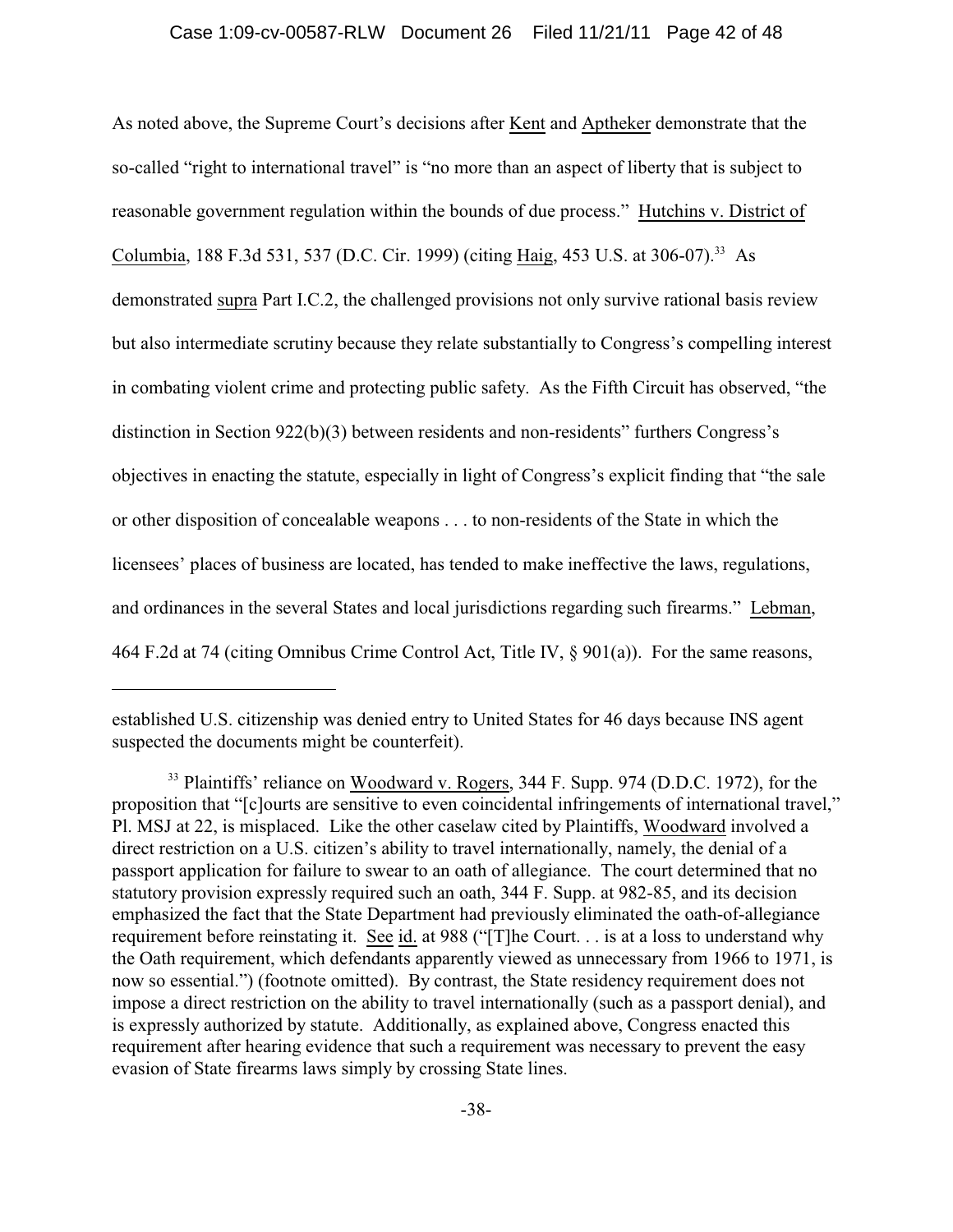Plaintiffs' challenge to the State residency requirement under the comparatively narrower interest in international travel must fail.

# **III. BECAUSE THE CHALLENGED PROVISIONS DO NOT VIOLATE THE SECOND OR FIFTH AMENDMENTS, THEY DO NOT IMPLICATE THE UNCONSTITUTIONAL CONDITIONS DOCTRINE.**

Plaintiffs' contention that the State residency requirement violates the "unconstitutional conditions doctrine," Pl. MSJ at 23-25, lacks merit. The Supreme Court recently defined this doctrine as the rule that "the government may not deny a benefit to a person on a basis that infringes his constitutionally protected . . . freedom of speech even if he has no entitlement to that benefit." Rumsfeld v. Forum for Academic & Institutional Rights ("FAIR"), 547 U.S. 47, 59 (2006) (quotation marks omitted). Whatever the scope of this doctrine outside the First Amendment context, however, it is of no aid to Plaintiffs because "[a] finding of an unconstitutional condition presupposes that there is a relinquishment of a constitutional right." FAIR v. Rumsfeld, 291 F. Supp. 2d 269, 301 (D.N.J. 2003). In short, the "unconstitutional conditions doctrine" does not give rise to an independent constitutional claim; the challenged condition must actually cause a constitutional violation. See FAIR, 547 U.S. at 59-60 ("It is clear that a funding condition cannot be unconstitutional if it could be constitutionally imposed directly. Because the First Amendment would not prevent Congress from directly imposing the [statute's requirement], the statute does not place an unconstitutional condition on the receipt of federal funds."). Consequently, because as shown above, the State residency requirement does not violate either the Second or Fifth Amendments, Plaintiffs' claim under the unconstitutional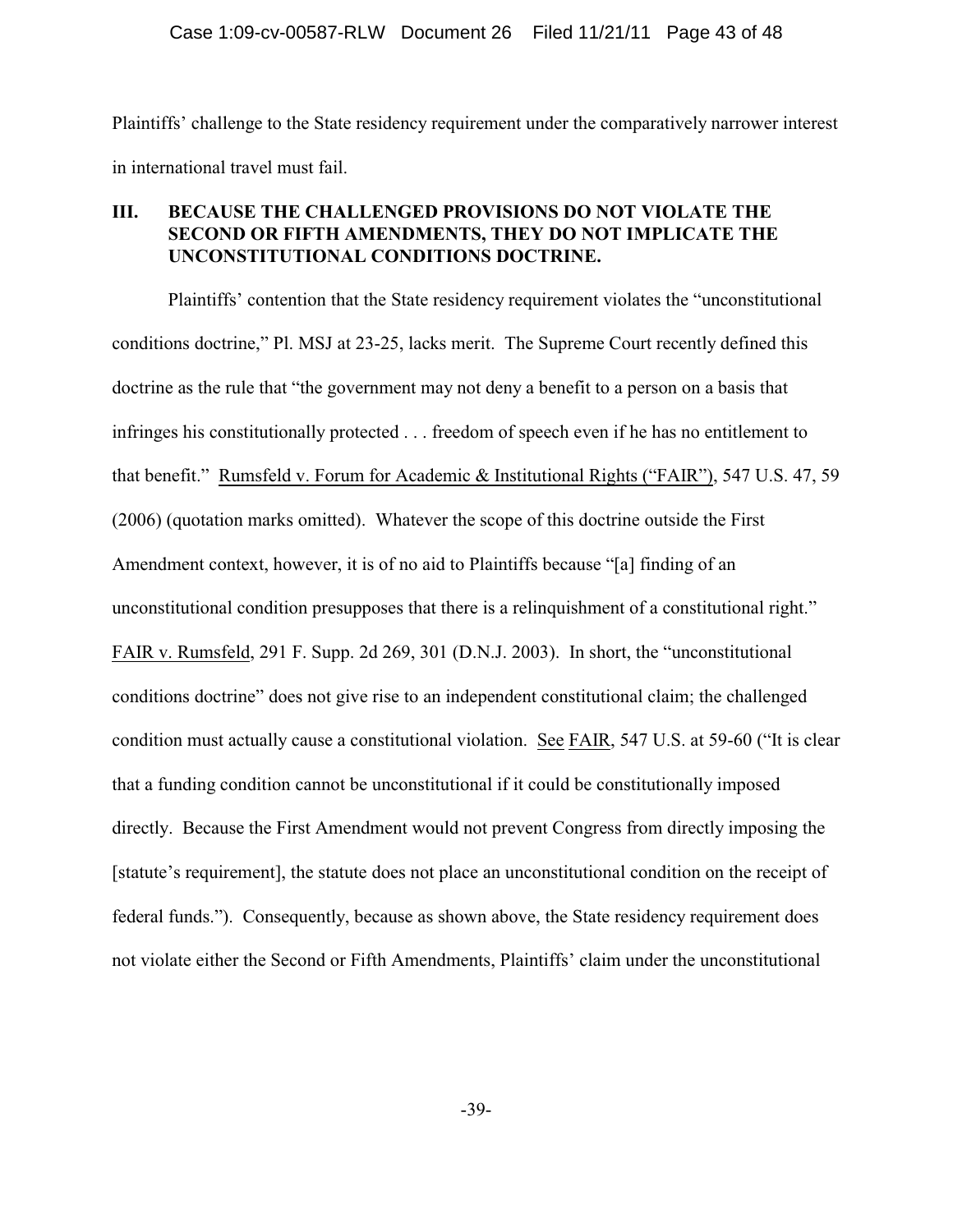conditions doctrine necessarily fails as well.<sup>34</sup>

# **IV. THE STATE RESIDENCY REQUIREMENT DOES NOT VIOLATE THE EQUAL PROTECTION COMPONENT OF THE DUE PROCESS CLAUSE.**

Plaintiffs' equal protection claim is similarly unfounded. See Pl. MSJ at 26. Although the Equal Protection Clause expressly applies only to the States, the Supreme Court has found that its protections are encompassed by the Due Process Clause of the Fifth Amendment and therefore applicable to the federal government. See Bolling v. Sharpe, 347 U.S. 497, 498-99 (1954). Congress is presumed to act within its powers when it passes legislation, however, and federal statutes challenged for denial of equal protection are entitled to deferential review as long as the "legislative classification or distinction 'neither burdens a fundamental right nor targets a suspect class.'" Vacco v. Quill, 521 U.S. 793, 799 (1997) (quoting Romer v. Evans, 517 U.S. 620, 631 (1996)).

Plaintiffs concede that Americans living abroad do not "constitute a suspect class for purposes of equal protection analysis." Pl. MSJ at 26. Nevertheless, they allege that the challenged laws violate equal protection principles because they "classif[y] differently. . . Americans who are otherwise identically situated." Id. This argument fails for two reasons.

 $34$  The cited caselaw by Plaintiffs does not suggest otherwise, see Pl. MSJ at 23-25, because each case involves statutes or court rulings imposing coercive conditions that Congress could not have imposed directly. See United States v. Jackson, 390 U.S. 570, 571-72 (1968) (striking down provision of the Federal Kidnaping Act that conditioned the removal of the death penalty as a punishment option only if a criminal defendant waived trial by jury); Simmons v. United States, 390 U.S. 377, 393-94 (1968) (court could not condition testimony by criminal defendant in support of motion to suppress evidence under the Fourth Amendment only if he waived his right under the Fifth Amendment not to have such testimony admitted against him at trial); Aptheker, 378 U.S. at 505-17 (State Department could not condition issuance of a passport – and thus prevent *any* international travel by U.S. citizens who were Communist Party members – on the waiver of their First Amendment right to free association).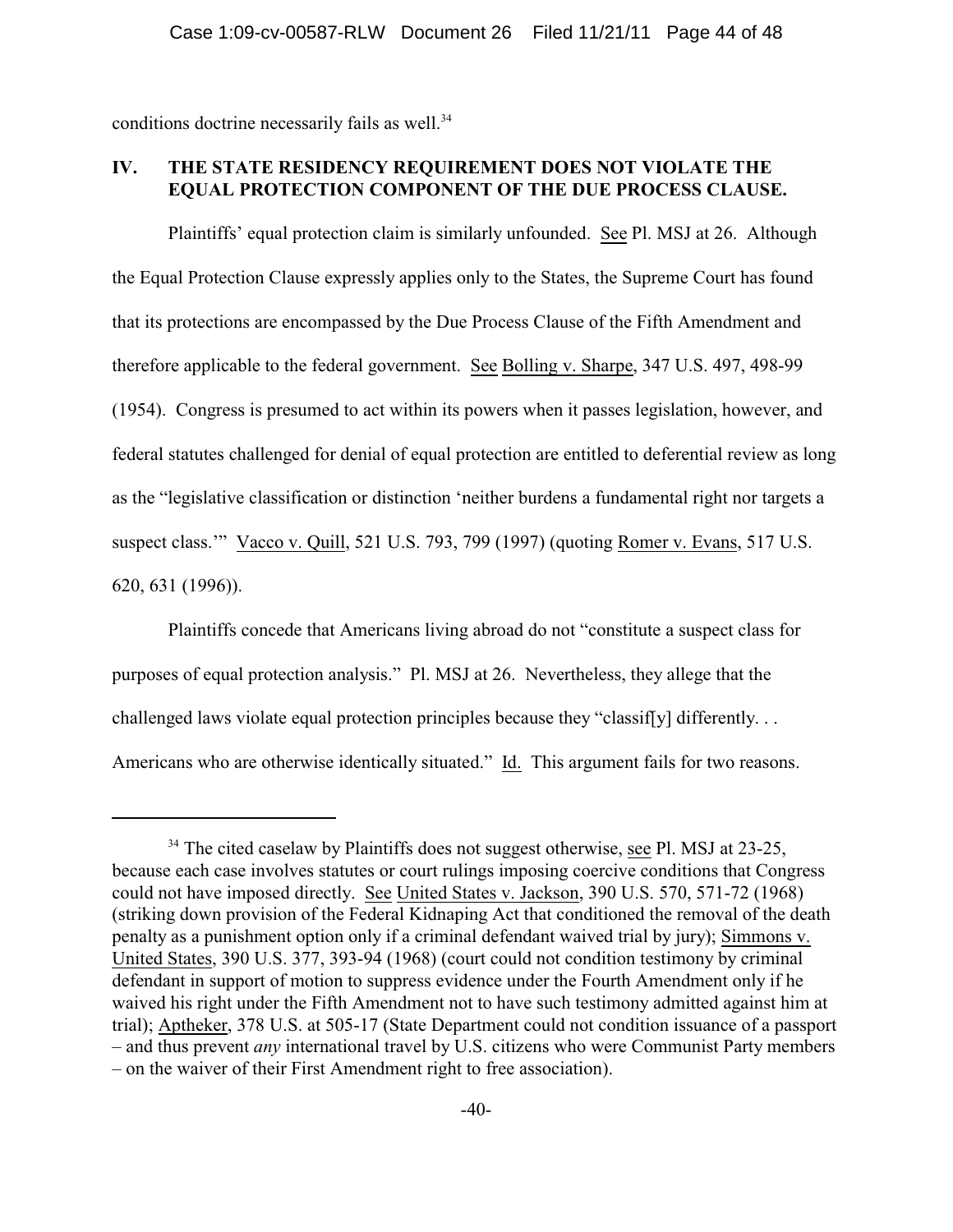#### Case 1:09-cv-00587-RLW Document 26 Filed 11/21/11 Page 45 of 48

First, expatriated U.S. citizens are not identically, or even similarly situated to resident U.S. citizens for purposes of the claims Plaintiffs raise. Expatriated U.S. citizens cannot rely on the Second Amendment in order to purchase, acquire, or possess firearms in the nations in which they reside, nor are they required to comply with firearms regulations that otherwise would apply to them if they resided in the United States. Additionally, to the extent that Plaintiffs seek to eliminate the State residency requirement as it applies to expatriated U.S. citizens, that requirement would continue to apply to U.S. resident citizens. The relief sought by Plaintiffs would thus allow expatriated U.S. citizens simply to "opt out" of requirements of the Gun Control Act that otherwise apply to U.S. citizens. Consequently, Plaintiffs fail to demonstrate that Plaintiff Dearth is similarly situated to U.S. citizens residing in the United States. Cf. Osterweil, F. Supp. 2d , 2011 WL 1983340, at \*11; Peterson, 783 F. Supp. 2d at 1178; Peruta, 758 F. Supp. 2d at 1118 (all concluding that non-State residents were not similarly situated to State residents with respect to firearms permit and licensing laws in terms of the State's ability to obtain information about and monitor potential recipients' eligibility for permit or license).<sup>35</sup>

Second, the challenged provisions survive rational-basis review, which applies to classifications that do not target a suspect class, including legislation that distinguishes on the basis of residence. See Dumaguin v. Sec'y of Health & Human Servs., 28 F.3d 1218, 1222 (D.C. Cir. 1994) ("Courts have uniformly applied rational basis review to other residency requirements the SSA has applied to adopted children who are United States citizens."). As explained above,

 $35$  As shown above, see supra n.24, persons moving out of State or out of the country cannot necessarily expect identical treatment to individuals who remain behind.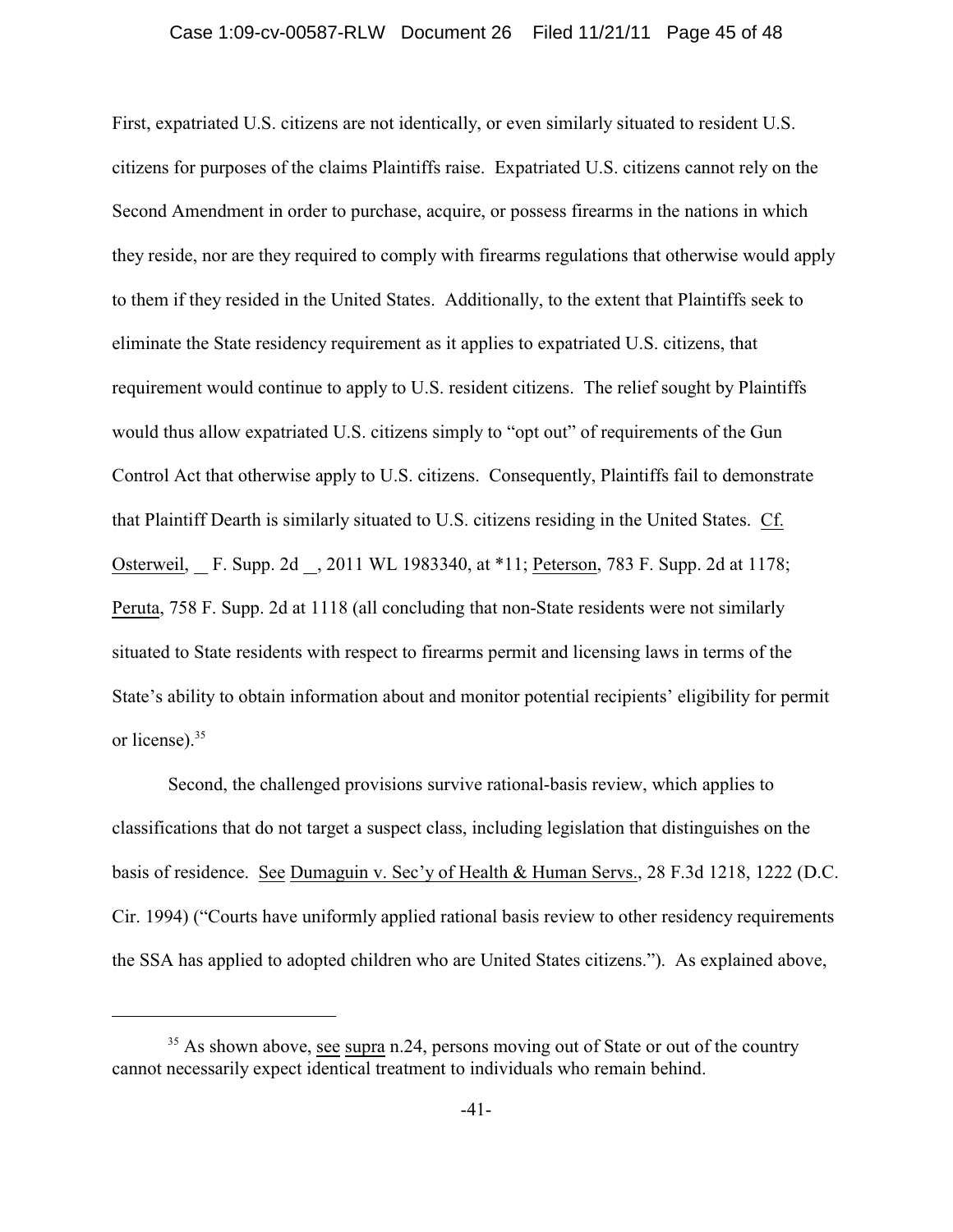the challenged statutes satisfy the requirements of intermediate scrutiny. See supra Part I.C.2. By definition, then, they also satisfy the more relaxed standards of rational basis review.

Plaintiffs further allege that the challenged laws violate equal protection principles because they "burden" Dearth's Second and Fifth Amendment rights. Pl. MSJ at 26. This claim is similarly meritless. As specifically held in the Second Amendment context,

although the right to keep and bear arms for self-defense is a fundamental right, that right is more appropriately analyzed under the Second Amendment. Cf. Albright v. Oliver, 510 U.S. 266, 273 (1994) ("Where a particular Amendment provides an explicit textual source of constitutional protection against a particular sort of government behavior, that Amendment, not the more generalized notion of substantive due process, must be the guide for analyzing these claims.").

Nordyke v. King, 644 F.3d 776, 794 (9th Cir. 2011) (internal citations and punctuation omitted).

The same is true with respect to claims asserted under the Fifth Amendment. See Whittaker v. County of Lawrence, 674 F. Supp. 2d 668, 691 n.7 (W.D. Pa. 2009) (rejecting equal protection claim that a classification burdened plaintiffs' exercise of a fundamental right as duplicative of plaintiffs' Taking Clause claim); cf. Plyler v. Doe, 457 U.S. 202, 231-32 (1982) ("[S]trict scrutiny under the Equal Protection Clause is unnecessary when classifications infringing enumerated constitutional rights are involved."). Thus, Plaintiffs cannot maintain an independent equal protection claim that the challenged provisions allegedly burden Dearth's Second or Fifth Amendment rights, because that claim would be redundant of their arguments under those Amendments.

# **V. TO THE EXTENT THAT SAF'S CLAIMS ARE PREMISED ON AN ASSERTION OF ORGANIZATIONAL STANDING, THOSE CLAIMS ARE BARRED BY COLLATERAL ESTOPPEL.**

Plaintiffs' summary judgment motion appears to assert claims on behalf of Plaintiff SAF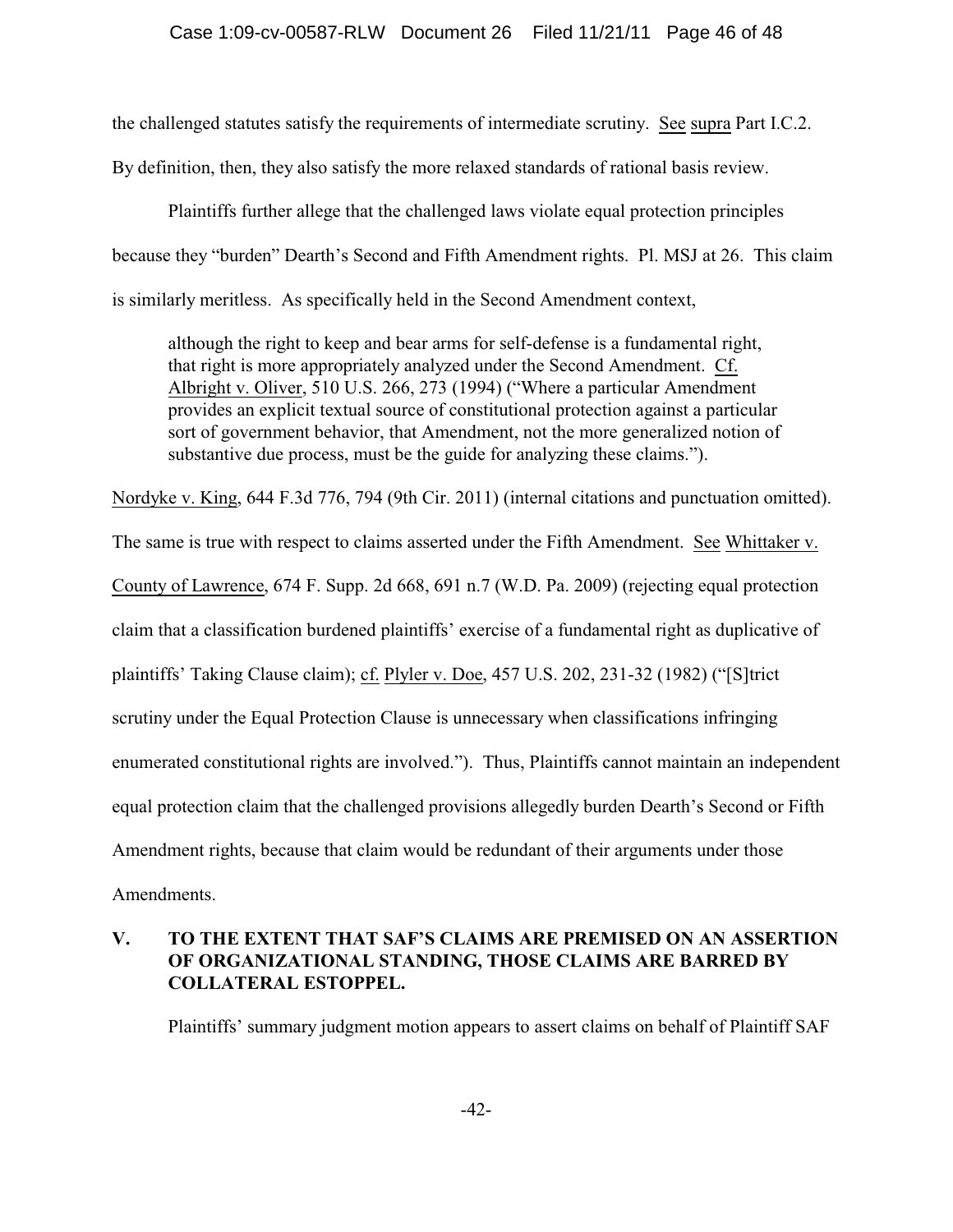#### Case 1:09-cv-00587-RLW Document 26 Filed 11/21/11 Page 47 of 48

in its own right, rather than as a representative of its member Stephen Dearth. See Pl. MSJ at 1 (SAF "joins in this lawsuit, as it and its members and supporters are likewise impacted by operation of these laws"); see also id. at 5. However, in its prior opinion in this case, the Court held that SAF lacked standing to sue on its own behalf because it failed to allege sufficient injury. Hodgkins, 677 F. Supp. 2d at 206. Specifically, the Court held that although SAF "contends that the work it must do fielding questions from constituents about the laws at issue justifies standing, its voluntary act of teaching cannot plausibly be the basis for a claim of constitutional injury." Id. The Court also held that SAF lacked standing to sue on behalf of its members because it failed to allege that it had any members who would otherwise have standing to sue in their own right. Id. Accordingly, the Court dismissed SAF's claims for lack of subjectmatter jurisdiction.

The D.C. Circuit expressly declined to consider the issue of whether SAF possessed organizational standing to sue on its own behalf. Dearth, 641 F.3d at 503 n.\*. The doctrine of collateral estoppel (or issue preclusion) therefore bars SAF from raising the jurisdictional issue of organizational standing, which it litigated and lost in this Court. See Kasap v. Folger Nolan Fleming & Douglas, 166 F.3d 1243, 1248 (D.C. Cir. 1999) ("[U]nder principles of issue preclusion, even a case dismissed *without* prejudice has preclusive effect on the jurisdictional issue litigated.") (emphasis in original); Brereton v. Bountiful City Corp., 434 F.3d 1213, 1218- 19 (10th Cir. 2006) ("It cannot be gainsaid that even a dismissal without prejudice will have a preclusive effect on the standing issue in a future action."). Thus, to the extent that Plaintiff SAF's claims are premised on organizational standing to sue on its own behalf, rather than representational standing to sue on behalf of Plaintiff Dearth, the Court should enter judgment

-43-